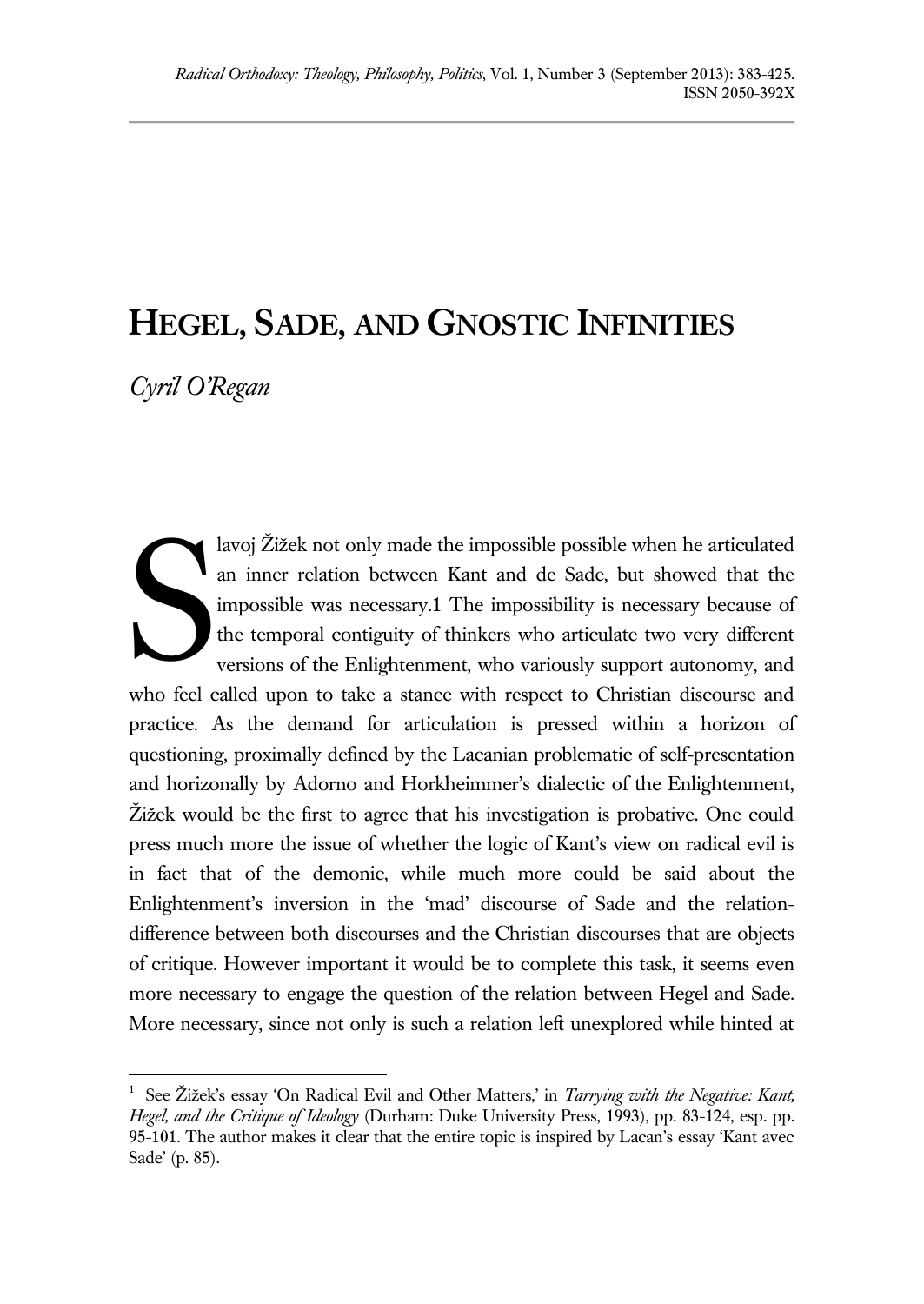in the common 'dialectic of Enlightenment' fare, but one can isolate a particular brand of 20th century French thought that is constituted in a significant way by the problematic of this relation. Necessarily impossible, yet impossibly necessary, I wish to pursue this question.

Allowing then a French conversation that is both halting and self-censuring to provide the context for reflection, it is important to insist on its hermeneutical conditions: One such condition is that all of Hegelian discourse, even the most logical, gets defined by the categories of work and mastery. This interpretive regime was essentially set down by Kojève who, focusing on the *Phenomenology*, encouraged a reading of Hegel that privileged the practical and political, $2$  even as it acknowledged both the complex relation between Hegelian dialectic and Christianity and the theoretical and speculative thrust of a form of thought in which human being and the divine blended into the figure of the sage. The other condition was the discovery of and emergent prestige of the works of Sade, whose universe was even more focused on the dialectic of master and slave, and who, nonetheless, posed questions about the nature of knowledge, language, and representation, as well as indicating the attitude the 'enlightened' self should take towards Christianity. If Pierre Klossowski became the foremost apologist for Sade as the crown jewel of the French Enlightenment, precisely as the dark jewel of its disenlightenment,<sup>3</sup> much of the credit for Sade's cultural prestige has to be given to Georges Bataille and to some extent to Maurice Blanchot.<sup>4</sup> It is they

<sup>2</sup> See Alexandre Kojève, *Introduction to the Reading of Hegel*, trans. James Nichols (Ithaca: Cornell University Press, 1967). Incomplete translation of *Introduction à la lecture de Hegel* (Paris: Gallimard, 1947). Of course, although much more scholarly in style and orientation, Jean Hyppolite also supported this orientation, which in one fundamental respect reads Hegel through his relation to Marx.

<sup>&</sup>lt;sup>3</sup> While Pierre Klossowski considered his own literary oeuvre to be very much in line with that of Sade, the work for which he is most famous is his *Sade, mon prochain* (Paris: du Seuil, 1947). This text, which exercised an influence on figures such as Blanchot and Bataille, has been translated into English as *Sade My Neighbor*, trans. Alphonso Lingis (Chicago: Northwestern University Press, 1991). An alternative translation to *Sade, mon prochain* – the one that I prefer – is *Sade My Contemporary*.

<sup>4</sup> This is not only for the reason that, in line with Klossowski, both Blanchot and Sade thought of Sade as their "neighbor," but in the strict sense as their contemporary. If there are Sadean elements in both writers, this is more obviously so in the case of Bataille, who was fascinated in a way that Blanchot was not, with cruelty. At the same time, both wrote explicitly on Sade. Blanchot wrote the important *Lautréamont et Sade* in 1949. There is now an English translation of the 1963 edition. See *Lautréamont and Sade*, trans. Stuart Kendall and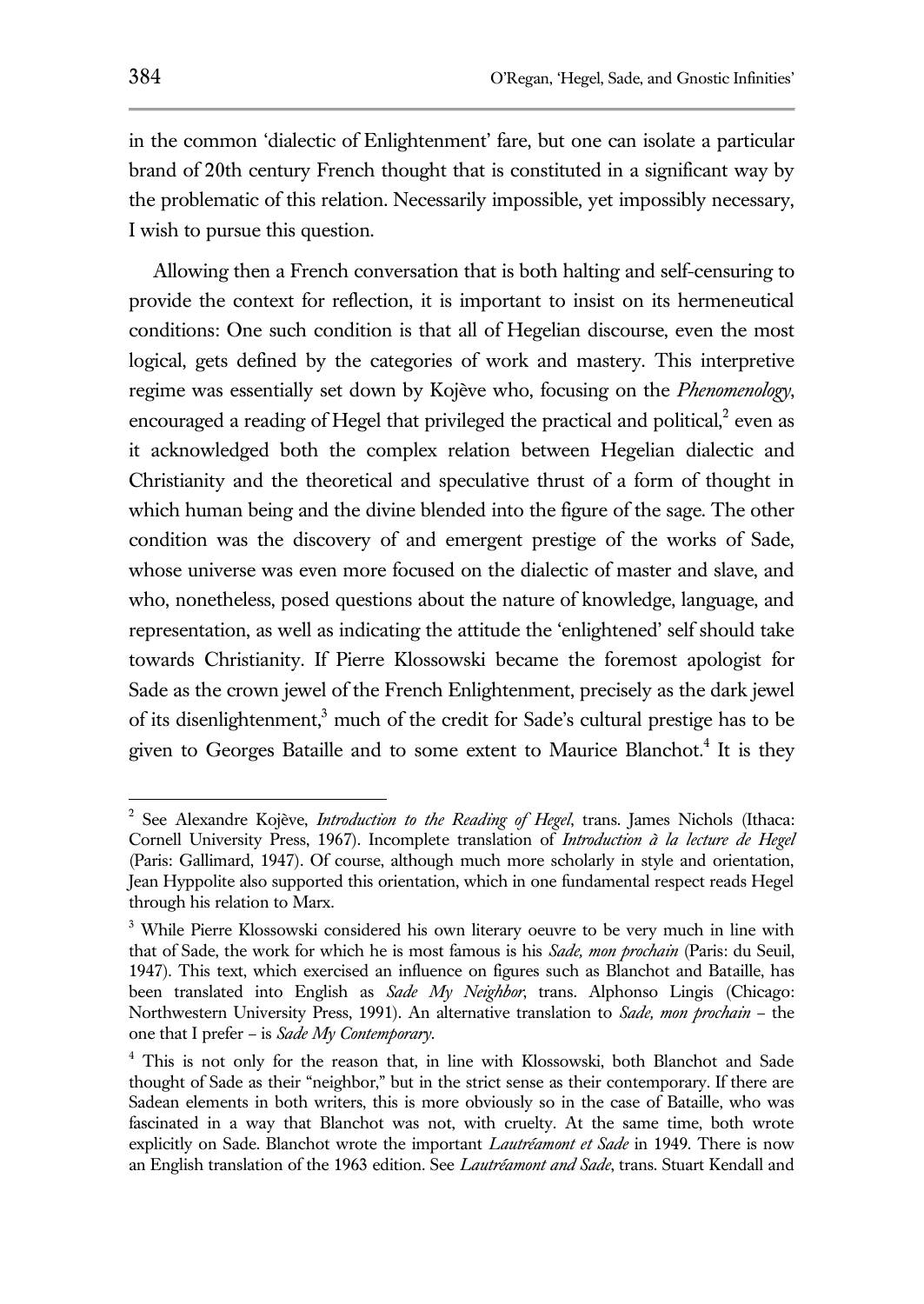who figure Sade as the provocateur of singularity, as the thinker of death, and as the dramatically isolated individual who contributes to the problematization of writing in a production of discourse that bespeaks interminability. Of course, this granting of prestige also obliges a particular history of effects in which the work of these non-contemporaneous contemporaries of Sade is inscribed or inscribable in a 'sacred history' that include Baudelaire and Rimbaud, and, of course, the nineteenth century Romantic repetition of Sade provided by Lautréamont in *Les Chants de Maldoror*. 5

Importantly for our particular purposes, Bataille and Blanchot do more than give a certain kind of literary and cultural authority to Sade. They suggest a complex discursive relation to Hegelian thought. Although in principle these discourses cannot speak to each other, the Sadean configuration of transgression,

<sup>5</sup> Again both Blanchot and Bataille ascribe to this 'sacred history' and are agents in establishing it. Bataille's *Literature and Evil* has essays on Baudelaire and Genet, and in the preface he points to the absence of his essay on *Les Chants de Maldoror*, which he opines belongs to any valid treatment of the thematic of evil in modern literature. Throughout Bataille's work Rimbaud remains of fundamental importance. Blanchot's primary interest is the individual figures of Lautréamont and Sade and their relation, but has no compunction about linking Lautréamont and Baudelaire. Perhaps the essay that most nearly sets the agenda for Derrida is Bataille's essay 'The Use-Value of D. A. F. de Sade (An Open Letter to My Current Comrades)' in *Visions of Excess: selected writings*, 1927-39, ed. Allan Stoeckl, trans. Allan Stoeck with Carl R. Lovitt and Donald M. Leslie, Jr (Minneapolis: University of Minnesota Press, 1985), pp. 91-102. This essay, best known for its elaboration of heterology on the other side of production, is focused on excretion as a signifier of transgression and thus transcendence. Related to the orgy, excrement is the opposite of communion as well as consumption. The latter connection is very important in *Glas*, and guides Derrida's interpretation of the eucharist in general and the eucharist in Hegel in particular. Outside of Blanchot and Bataille, who are major influences, Derrida shows some familiarity with most of the major figures in the line. Although due to the emphasis upon the problematic of naming, Mallarmé is more important to Derrida than either Baudelaire and Rimbaud, nonetheless, both are part of the Derridian canon. But Derrida also indicates more than passing awareness of Anton Artaud, who's 'Theater of Cruelty' belongs firmly in the Sadean tradition. See Derrida's important essay, 'The Theater of Cruelty and the Closure of Representation,' in *Writing and Difference*, trans. Allan Bass (Chicago: University of Chicago Press, 1978), pp. 232- 50. Neither, however, is Derrida unfamiliar with Lautréamont. This connoisseur of evil is cited in Derrida's important essay 'White Mythology.' See *Margins of Philosophy*, trans. Alan Bass (Chicago: Chicago University Press, 1982), 258-59.

Michelle Kendall (Stanford: Sanford University Press, 2004). Sade is referred to frequently throughout Bataille's work. His most explicit account is to be found in an essay on Sade which formed part of *La Littérature et le mal* (Paris: Gallimard, 1957). For an English translation of this, see *Literature and Evil*, trans. Alastair Hamilton (New York and London: Marion Boyars, 1985), pp. 103-29.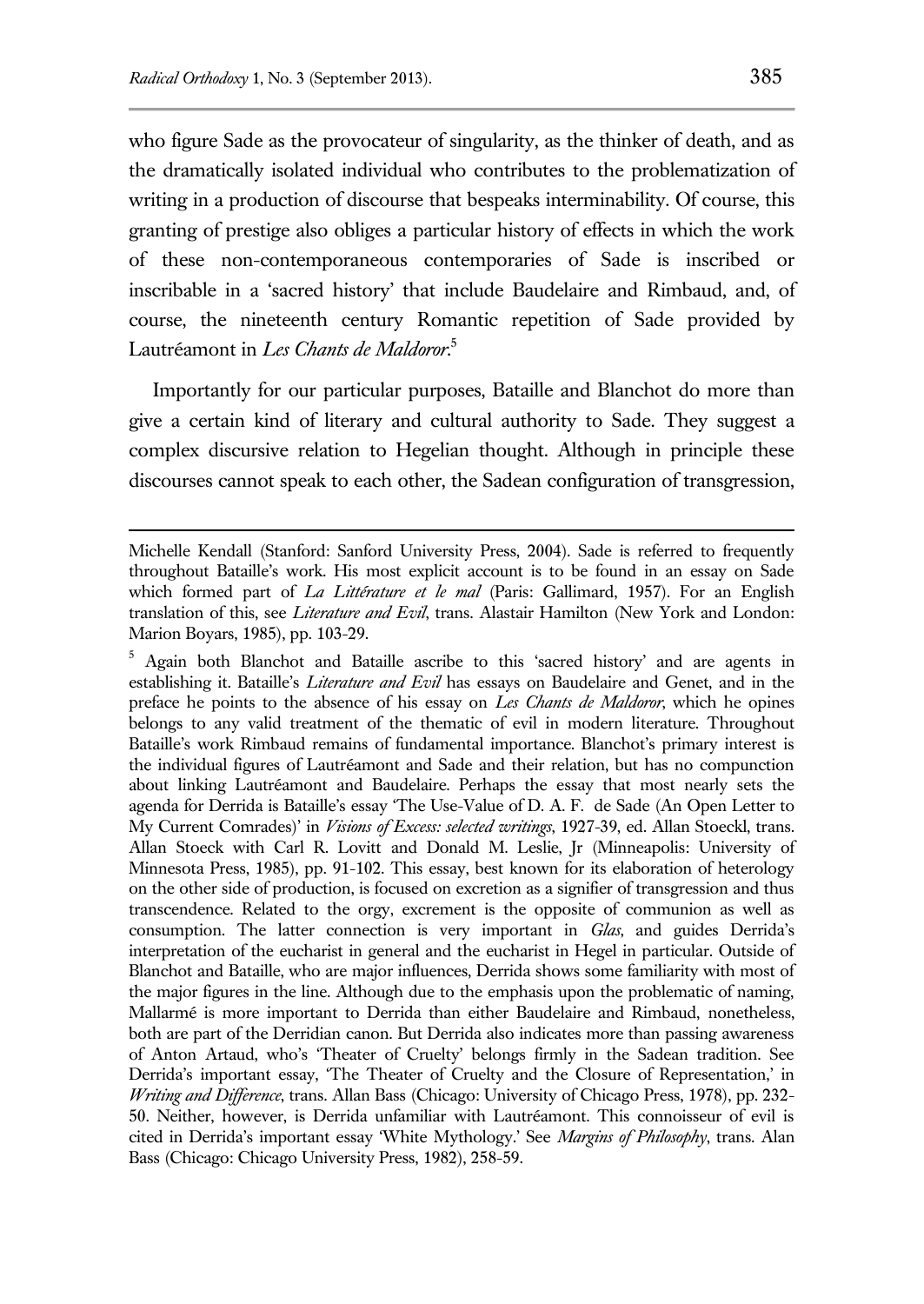sovereignty, the inviolability of death, and what might be called the irritability and iteration of writing, always and everywhere linked to self-consciousness, is regarded as the non-sublatable other to Western discourse summed up by the Hegelian encyclopedia. To the degree to which there are Sadean elements in the texts of Derrida, then in line with the Blanchot-Bataille legacy, they also seem to be lined up against Hegel. And continuous with the way in which the lining up occurs in the proximate French literary tradition, Derrida's exposure of Hegel to the otherness of Sade's erotics, necrotics, and nonsense is oblique rather than direct. At the same time Derrida also takes account of Sartre's analysis of Genet as a writer in the Sadean tradition, $6$  a writer who, just as with Bataille, can stand proxy for Sade, and thus can function as a substitute or a "supplement" in Derrida's sense of the term, and thus at no disadvantage vis-à-vis the would-be original. The crucial text of Derrida is, of course, *Glas,*<sup>7</sup> which opposes Hegel and Genet, although it is necessary always to keep in mind Derrida's powerful essay on Bataille, 'From Restricted to General Economy.'<sup>8</sup>

Focusing my attention on the construction of the Hegel-Sade opposition in Derrida as both summarizing and exceeding the peculiarly French construction of their relation, I examine what is at stake in the interpretation of Hegel given the pressure the Sadean tradition brings to bear on Hegelian discourse commonly thought to be logocentric all the way through. At the very least the pressure validates the suspicion that the fundamental aim of Hegelian discourse is its commitment to absolute transparence. Any number of interpretations, indeed, different kinds of interpretations, either could be called on to question or deployed to refute the result. For the purpose of this paper, however, I am prepared to stipulate that Hegelian thought is a system of the bringing to presence of the absolute. Heidegger will suffice for Derrida as for many others

<sup>6</sup> See Jean-Paul Sartre, *Saint Genet, comédien et martyr* (Paris: Gallimard, 1952). While Sartre's strong reading provoked in Genet a gesture of surrender, it provoked a different response in Bataille who took issue with its psychologization. See Bataille's essay on Genet in *Literature and Evil*, 173-208.

<sup>7</sup> See *Glas,* trans. John P. Leavy, Jr. And Richard Rand (Lincoln and London: University of Nebraska Press, 1990).

<sup>8</sup> See *Writing and Diffference*, 251-77.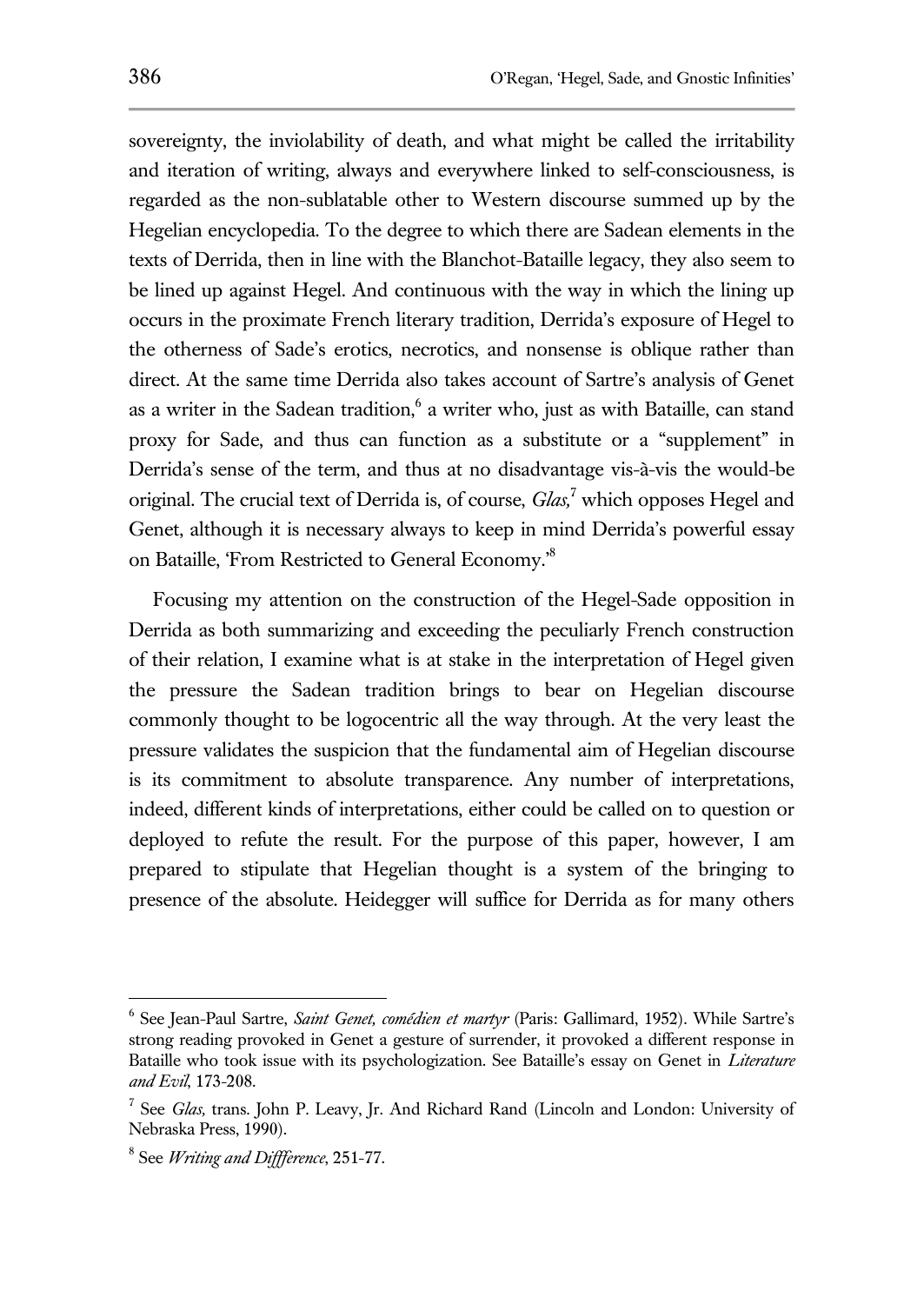without any necessity to appeal to a figural Sade.<sup>9</sup> Arguably, even a plain reading of such texts as the *Phenomenology*, *Lectures on the Philosophy of Right* and the *Encyclopaedia of the Philosophical Sciences* has such a reading as its natural default.<sup>10</sup> What I am interested in is the way in which in the topographical space of *Glas* Hegel's discourse is indissolubly linked to the discourse of Christianity such that the exposé of the logocentrism of the one is the exposé of the logocentrism of the other. But this exposé at the same time represents the exposure of the violence of these discourses which, under the banner of truth as an absolutely inclusive whole and an infinity that does not leave the finite outside itself, represses and violates all singularities. While, like early interpreters such as Feuerbach and Marx,<sup>11</sup> as much as later interpreters such as Kojève and Bataille,<sup>12</sup> Derrida effects – while also presupposing – an extraordinarily 'theological' reading of Hegel, he never raises the critical question as to whether the discontinuities between Christianity and Hegelian thought are as superficial as Hegel suggests. In contradistinction to both Hegel and Derrida I argue here that they are more significant than either allows, and that the gap is such that

<sup>&</sup>lt;sup>9</sup> The works of Heidegger that are determinative for French interpretation of Hegel include *Hegel's Concept of Experience* (New York: Harper & Row, 1970); *Hegel's Phenomenology of Spirit*, trans. Parvis Mead and Kenneth Maly (Bloomington: Indiana University Press, 1988); and 'The Onto-Theological Nature of Metaphysics,' in *Essays in Metaphysics: Identity and Diffference*, trans. Kurt. F. Leidecker (New York: Philosophical Library Inc., 1960).

<sup>10</sup> Arguably, these are the three most often cited texts by Derrida in *Glas*. Other texts that are cited include the *Differenzschrift* (1802), *Glauben und Wissen* (1802), 'The Spirit of Christianity and its Fate' (1795, 1799).

<sup>11</sup> Marx is not cited very often in *Glas* (see 232-33), but it is not accidental that it is his *Theses on Feuerbach* that get mentioned. For this indicates that Derrida not only accepts Feuerbach's 'transformational criticism' in which the bringing down to earth of Hegelianism implies the bringing down to earth of Christianity which it is supposed to sum up, but that Derrida also takes Marx's 'step beyond' which radically historicizes the human essence or human subject. *Glas* should be read in tandem with Derrida's somewhat later reflections on the perennial relevance of Marx despite the announcement of his death alongside the announcements of the death of man and the death of God.

 $12$  There can be no denying that Bataille either supposes or presupposes a theological reading of Hegel precisely as the summation of the mainline Christian tradition, whose reflection he opposes by an atheology and whose asceticism he opposes with excess. *L'Experience Intereiure*  (1954) represents a particularly sharp attack on Hegel. See *Inner Experience*, trans. Leslie Anne Boldt (Albany: SUNY Press, 1988), 43, 80-1, 108-11. 'From Restricted to General Economy: A Hegelianism without Reserve,' which represents Derrida's most developed reflection on Bataille, suggests that the true importance of Bataille's work can be summed up in its attempts to outbid Hegelian dialectic. See Writing and Difference, 251-77.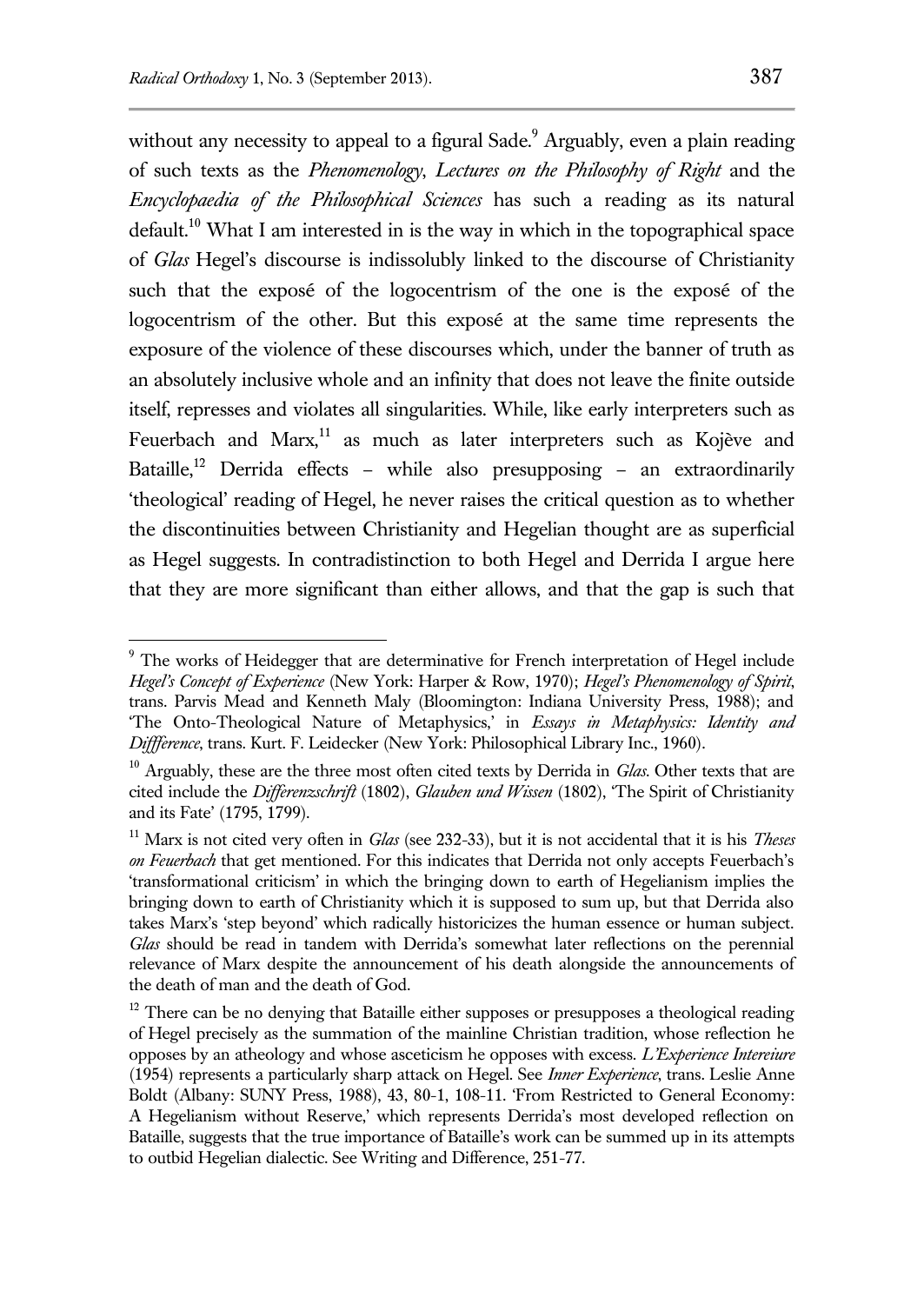Christianity can defend itself not only against the charge of logocentrism (and the implied charge of theodicy), but also against the charge of violence and repression. Obviously, a crucial issue for the impossible encounter between Hegel and Sade, however effected, is what price the critical-diagnostic discourse pays for being in dialogue with a discourse that represents the indistinction of power and truth. Although Derrida is prepared to rule quite formally that all criticism itself is affected by the logocentric tendency of discourse, he does not pay attention to the larger context of the Sadean discourse that he deploys to such devastating effect. This blindspot encourages him to ignore the form of violence, which is not simply a function of the aim to interrupt the logocentric mechanics of Hegelian dialectic, but, as marked by a particular lexicon, is regulated by a particular grammar. This is to say more rather than less than what Camus said in *The Rebel*, <sup>13</sup> when in contrast to the Bataille and Blanchot line of conjugation, he saw the shocking unity between Hegelian speculation and the logically controlled mania of Sadean erotic excess. These reversals of direction intentionally disarticulate the conditions which, in the French tradition to which

Derrida is the heir, alone seem to have made the impossible conversation between Hegel and Sade possible, and suggest in effect new conditions. As an effect of double reversal I explore another line of inquiry opened up by Klossowski: Sade (and presumably his tradition) differs from other French naturalists, which he extends and recalls, in that his counterproposal to the optimistic Enlightenment exhibits an anti-Christian and antinomian code, whose template is Gnosticism of the first centuries of the common era.<sup>14</sup> I pose the question of the potential mirroring relation between Hegelian and Sadean

 <sup>13</sup> Albert Camus, *The Rebel*, trans. Anthony Bower (London: Penquin, 1962) (Translation of *L'Homme révolté* first published by Hamish Hamilton 1953). While the axis of the book has to do with the correspondence between irrational terror and rational terror, the underpinning of the latter being provided by Hegel, the former mainly by Nietzsche, in his section on "The Sons of Cain" (pp. 32-49), Camus points to Sade as the source of a French literary form of irrationalism, which has its own history of effects including Baudelaire and his figuration of the satanic figure as "saint." Of course, Camus also thinks that as Hegel leads to Marxist praxis and its legitimation of violence, Sade leads to fascism, a position that was rejected by proponents of the Sadean tradition such as Sartre and Bataille.

<sup>14</sup> See his essay 'Nature as Destructive Principle,' in *The 120 Days of Sodom and other Writings*, trans. Austryn Wainhouse & Richard Seaver (New York: Grove Press, 1966), 65-86. This essay serves as the introduction to the Précieux Edition of *Les 120 Journées de Sodom*, and is to be found in somewhat expanded form in *Sade, mon prochain.*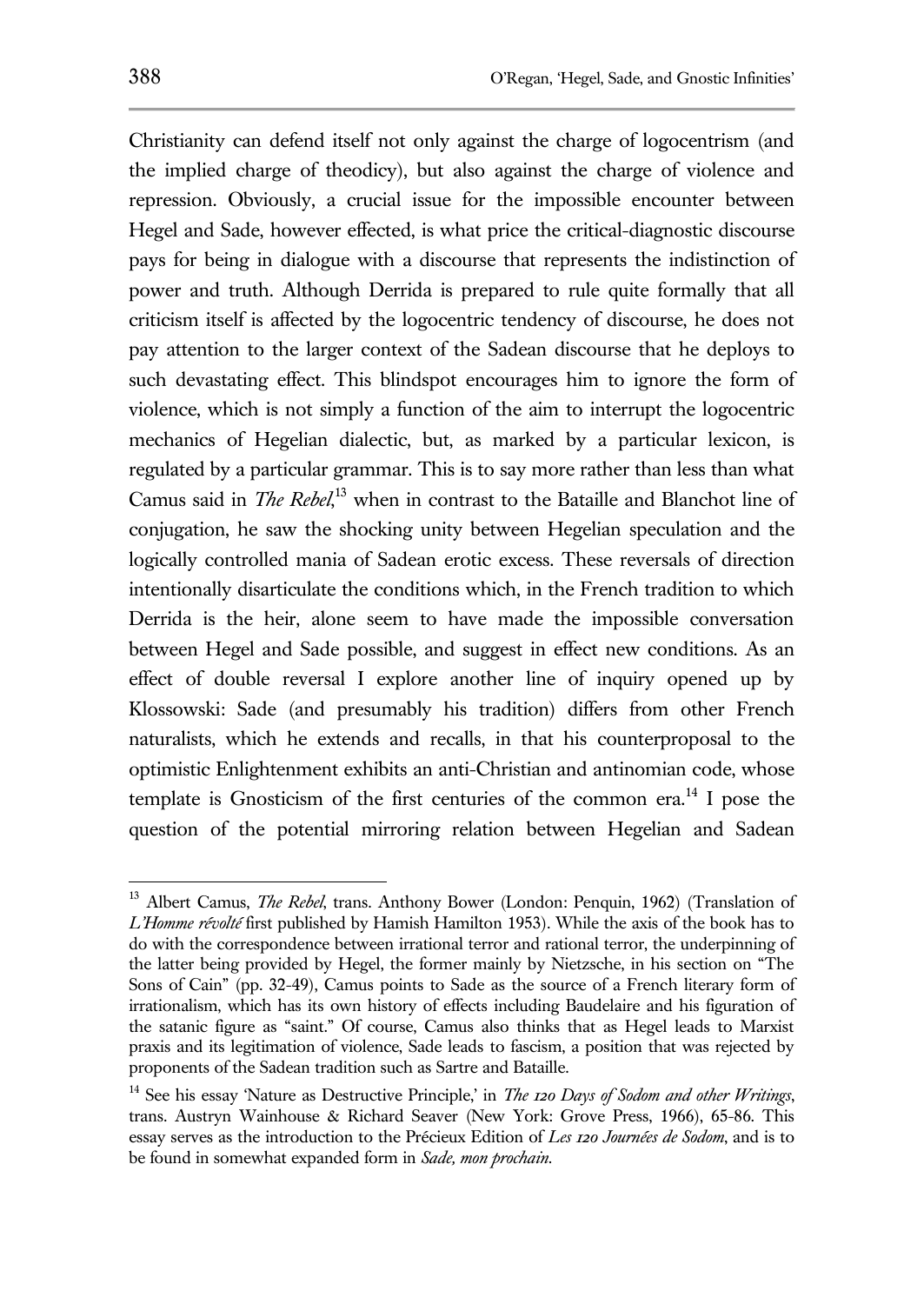discourse as a relation between two different species of Gnosticism, despite the fact that Sadean discourse is more practical than speculative, and more nearly provides an example of the 'spurious infinite' (*die schlechte Unendlichkeit*) than a Hegelian infinity that demands closure, and in the terms provided by the *Phenomenology*, the coincidence of certitude (*Gewissheit*) and truth (*Wahrheit*).

#### **Sadean Ringing of the Bell**

 $\overline{a}$ 

I begin, however, with an introduction to *Glas*, which in Derrida's oeuvre provides the main space of the encounter between Sade and Hegel, however mediated this encounter has to be regarded. Looked at frontally, the left and right hand columns of *Glas* describe or better inscribe a battle between Hegel's speculative philosophy and the fragmentary discourses of  $Genet<sub>15</sub>$  which precisely are not stories, but levers that unhinge the working Hegelian speculation and its exhaustive hermeneutic, confessions intended to wring from Hegelian thought that not everything is transparent, that speculation has secrets, indeed, dirty secrets. Yet this battle it is not the kind of conflict of forces (*polemos*) of which Heraclitus speaks and which, *pace* Hegel, Nietzsche and Heidegger presume to be generative but irresolvable. Nor do these left and right hand columns constitute something like a Kabbalistic sephirotic tree in which the hardness of the former is balanced by the softness of the latter.<sup>16</sup> At the same

<sup>&</sup>lt;sup>15</sup> Or rather the discourses of Genet in fragments. Again, as with Hegel, Derrida moves easily across the canon of this writer, who is not only an outsider in that the *demi-*monde of the homosexual is his subject, but who defies providing the homosexual with any of the noble virtues typical of the counter-heroic. *Our Lady of the Flowers* and *The Miracle of the Rose*, together with *The Thief's Journal* are the most often cited novels, but plays such as *The Maids, The Balcony*, and *Funeral Rites* also are mentioned.

<sup>&</sup>lt;sup>16</sup> Whatever the Jewishness of Derrida, it must avoid at all costs speculative forms of narrative, for such narratives necessarily would bring the 'deconstructive' discourse into the orbit of the deconstructed. Indeed, subscription to the Kabbalah would not only generally but quite specifically bring Derrida's discourse into the orbit of Hegel, given both Hegel's very affirmative relation to the Kabbalah and the way it gets inscribed in his discourse, but precisely as a Christian expropriation. See Cyril O'Regan, 'Hegel and anti-Judaism: Hegel and the Inner Circulation of the Kabbalah,' in *The Owl of Minerva*, vol. 28, no. 2 (Spring) 1997, 141-82.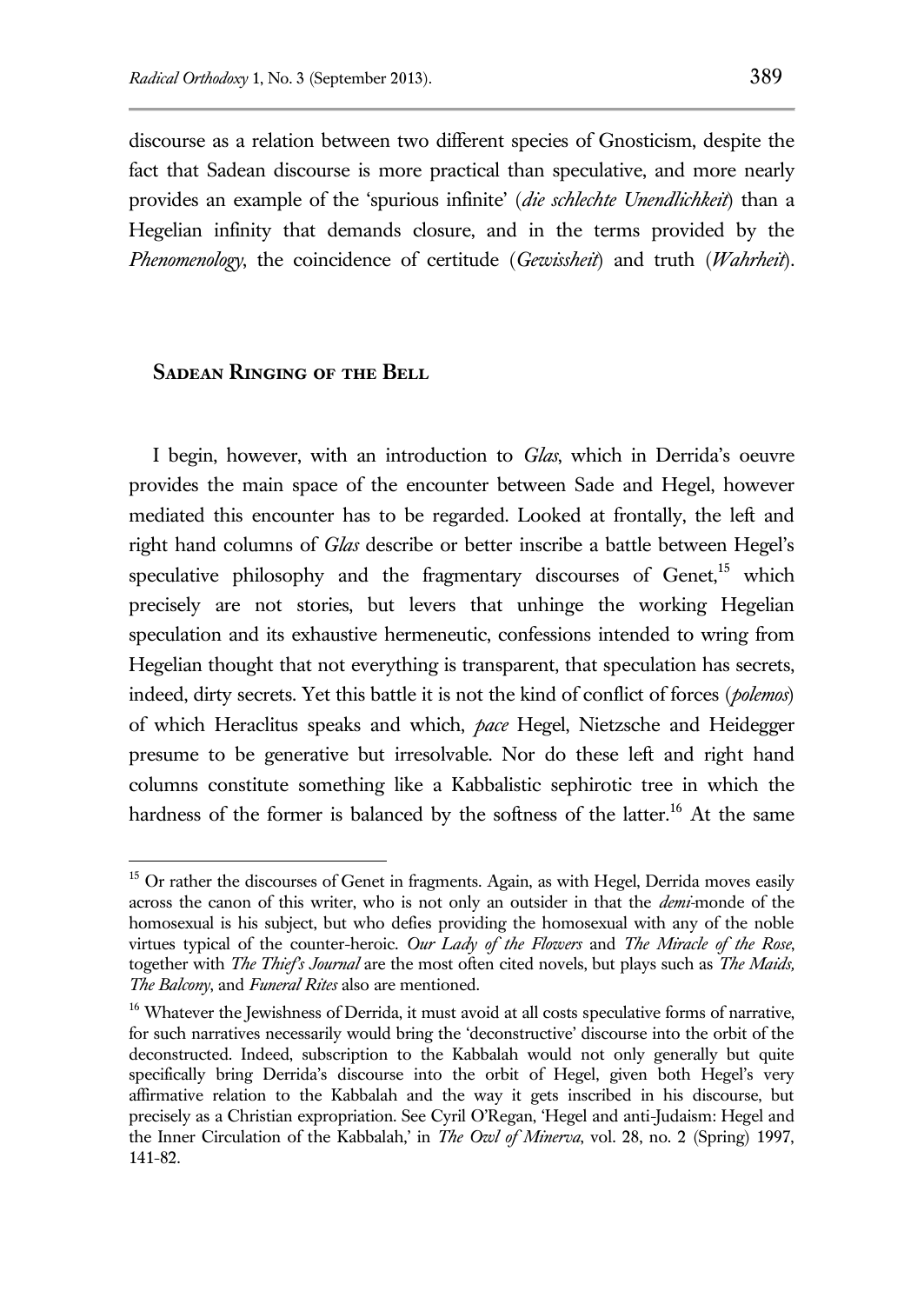time, however midrashic the topography appears to be, there is, nonetheless, a non-midrashic inequality between the left and the right column which puts the right hand Genet column in the role of the aggressor, constituting 'Genet' as the proper name for a set of guerilla tactics against the self-authorizing force of Hegelian dialectic that both expresses and has its term in a concrete, that is, inclusive infinite. Hegelian speculation, its political commitments, as well as its infolding of Christian narrative and the theologoumena that give it shape and justification, are the object of the kind of episodic attack that the retreating army of Napoleon was subject to on that return journey from Russia that eclipsed the high noon of its march through Jena in 1806, which coincides with the completion of the *Phenomenology*. 'Genet' is a series of detonations that wounds the integrity of the Hegelian system as it casts light on its darkness, a series of screams intended to make us hear the screams that have been muffled by dialectic, noise intended to scramble the musical rhythm of dialectical resolution,<sup>17</sup> a discrete series of recalls that presses the Hegelian system to remember what Recollection  $(Erinnerung)$ ,<sup>18</sup> which joins end to beginning, forgets. Still, the violence of the tactics towards the system that forces it to acknowledge its secret violence should be noted, as well as the aim, which is nothing less than a cathexis in which the 'remains' that are unrecollected, and maybe even unrecollectable, are put into view. The 'remains' are the dialectically unprocessed singularities or particularities that do not and cannot give way to the metaphysical, semantic and alethic redemption of the whole. The 'remains' are nothing more than refuse, garbage, and most dramatically 'shit' and 'excrement.'

The scatological rhetoric, which is effectively cosigned by Derrida, both echoes and escalates the rhetoric to which Bataille submits the Hegelian system, as this is laid bare in 'Restricted and General Economy.'<sup>19</sup> Derrida "writes over"

<sup>&</sup>lt;sup>17</sup> Noise and its discordancy is intended to disrupt the 'rhythm' (*Glas*, 105-06) and music in general (*Glas*, 248).

<sup>18</sup> Hegelian 'recollection' (*Erinnerung*) ensures that nothing is left outside the system, that there can be no point of criticism outside the circle of self-knowing. A condition of the possibility of recollection in all of Hegel's works, the *Phenomenology* and the *Encyclopaedia* in particular, is that the whole is anticipated. For Derrida's illuminating account of the anticipatory and recollective features of Hegelian *Geist*, see *Glas*, 106-09.

<sup>&</sup>lt;sup>19</sup> In 'From Restricted to a General Economy' Derrida works mainly with Bataille's notions of sacrifice and expenditure to critique Hegel's view of the dialectical system always yielding a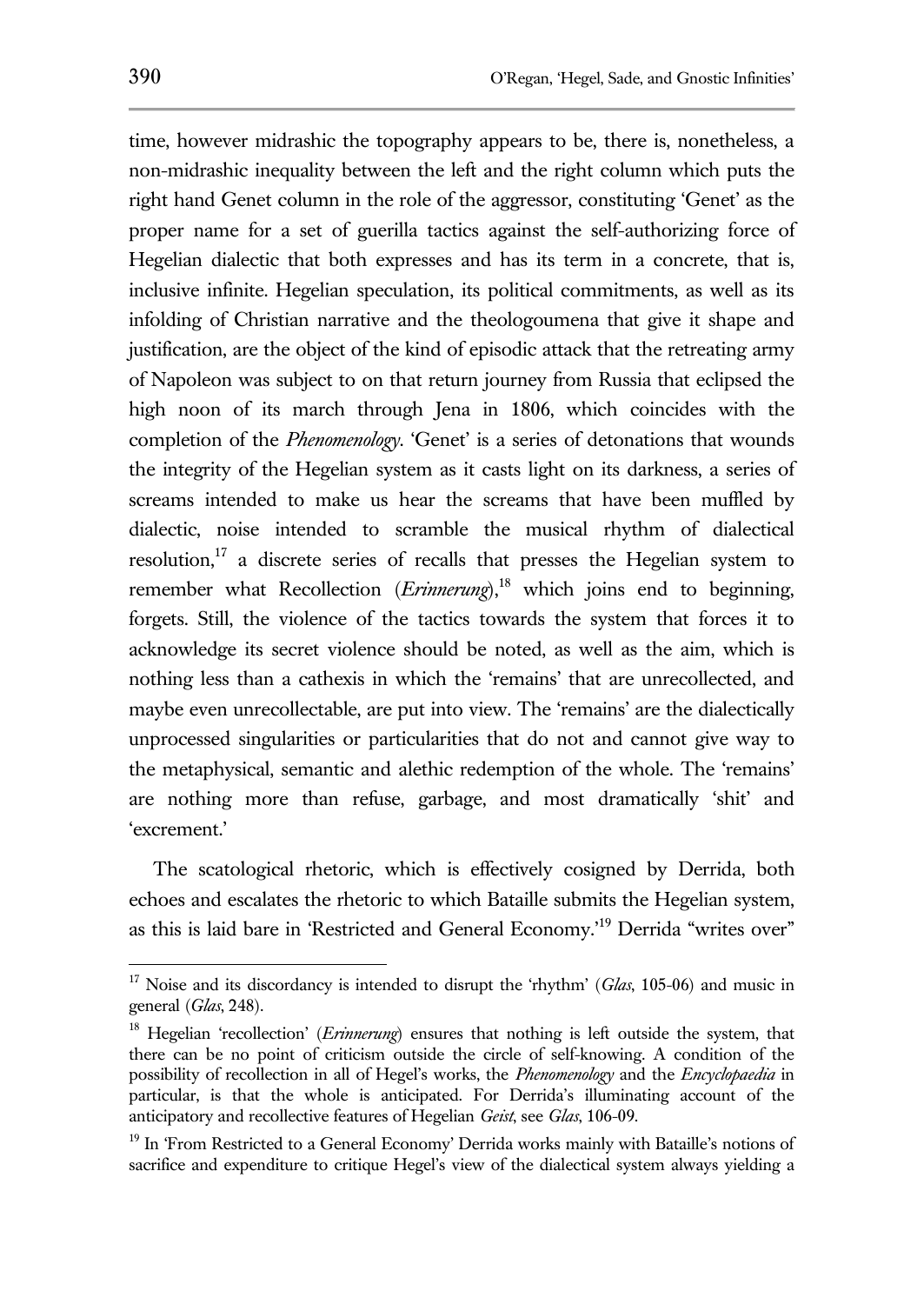Bataille's unveiling of the arch-economy of Hegelian 'speculation' in which no matter what the apparent loss the concept always reaps dividends.<sup>20</sup> In a text that with its columns resembles a ledger that should be submitted to an audit, the rhetoric of 'remains' suggests that the gains made by speculation are in the literal sense 'speculative,' reflections in a mirror which there is no reason to trust. In fact, speculation invests in the specular rather than the real; thus all its profits are in a sense unreal or in the sense Husserl gave the term in *Ideas 1*, irreal. The intra-textual echoing, which makes Bataille – as well as Genet – a presence in the right-hand column, cannot stop here. If Hegel has his tradition – more Christian than philosophical according to *Glas* – so also do the pair Genet and Bataille. This is the tradition of Sade, which includes the mid-century contemporaries, Bataille, Genet, but also the late 19<sup>th</sup>-century author, Lautréamont.<sup>21</sup> The righthand column, which defends singularities against Hegel, is multi-voiced, maybe even choric, and its multiplicity of voices as well as the plurality of the voice of Genet himself, $22$  accounts for the effectiveness of its tactical strikes against key aspects of Hegel's system, which is a system of self-legitimation as it is of total disclosure. As this tradition is recalled, so also is the history of its negotiation with Hegelian discourse. Insinuated is not only Sartre's hagiography of Genet,

profit. The escalation of rhetoric, however, does not proceed without the kind of prompt provided by Bataille's essay 'The Use-Value of D. A. F. de Sade.'

<sup>20</sup> *Glas* continues to highlight these aspects of Hegel and thus Bataille's critique. For Hegelianism as an economy of exchange (rather than expenditure), see *Glas*, 133-34, 140, 243 *inter alia*. For sacrifice and its yield, see *Glas*, 242-42, 258. One can view *Glas* as a rhetorical escalation in which the autology of Hegelian discourse is interpreted under the aspect of consumption or digestion (pp. 71, 73, 150-51), its totally other – its heterological other – under the aspect of excretion and waste (115).

<sup>21</sup> Lautréamont's *Les chants de Maldoror* provides for both Blanchot and Bataille the main circuit between Sade and the twentieth century. *Maldoror* rather than Baudelaire's *Les fleurs de mal* or Rimbaud's *Saisons en l'enfer* provide the full economy of evil as the search for the impossible beyond reason and beyond the Christian God whose death has to be recognized and yet continually requires overthrowing.

 $22$  Voices other than that of Genet and the history of commentary (e.g. Sartre (13-4)) and interpretation (e.g. Bataille (219-22)) are heard in *Glas*. In a text full of allusions to literature, the names of Proust (186-87), Poe (154-58), Mallarmé (150-53), and Ponge (120) stand out. Unlike Hegel's, whose texts are accused of operating in term of the same, it is understood that Genet's texts speak in different voices, bespeaking different points of view. Put in other terms, Derrida is convinced that Genet articulates a heterology that is other than the autology of Hegel and the Christian tradition. It bears reminding, however, that when Bataille first sanctioned heterology, it flew under the banner of Sade.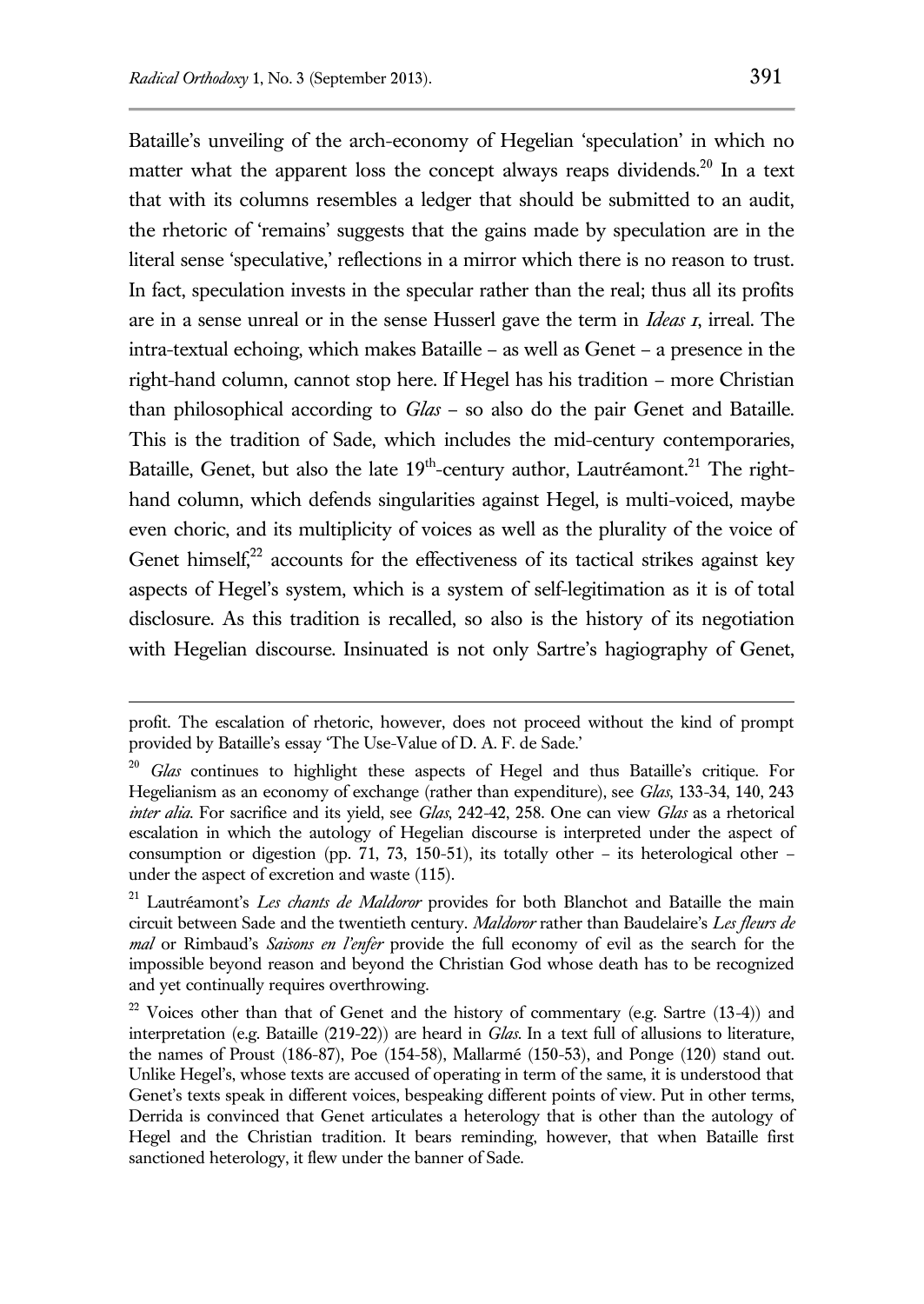but also Sartre's attempt to meld together Sade and Hegel in *Being and Nothingness*. <sup>23</sup> Insinuated also is de Beauvoir's and Klossowski's apologies for Sade.<sup>24</sup> At work then in the right-hand column and its relation to the left, is nothing less than the entire French history of the construction of Sade and tentative efforts at relating Sade to Hegel. *Glas* performs the judgment that the relation can only be negative. While it does not theoretically indemnify this – nor could it given the pragmatic nature of the deconstruction – nonetheless, it never once raises the question as to whether this tradition, put so violently into opposition with Hegel, does not itself inscribe an economy of a similar magnitude of violence, albeit one that cannot so easily conceal its secrets. 'Genet' is a synecdoche, and the topographical relation between the left hand and right hand columns constitutes the real of the relation between Hegel and the Sadean tradition in two different but related senses. In one sense, *Glas* could be thought to stage the conflicted estimates of the relation between Hegel and Sade which is one of the marks of French literary and philosophical thought in the twentieth century. In another sense, however, *Glas* could also be thought to raise the question of whether in the face-off of columns, as the proper name for a tradition of singularity and exceptionality, 'Genet' does not in some respect mirror Hegelian speculation and as such figure an alternate economy of violence.

<sup>23</sup> Sartre is at his most Sadean in *Being and Nothingness*, especially in those sections in his analysis of intersubjectivity. There, by way of conversation with Hegel's account of the master-slave and Kojève's rendition of it in his famous *Lectures*, Sartre rules out recognition as a result. Recognition is unrealizable, community impossible. The master-slave relation is ineluctable. In the light of Klossowski's analysis of Sade's understanding of nature, it would be worth inquiring about the Sadean texture of Sartre's analysis of the relation of the *cogito* to what is outside of it, what Sartre availing of Hegelian language calls the "in itself" (*en soi*).

<sup>&</sup>lt;sup>24</sup> I have spoken already to Klossowski. De Beauvoir is the other apologist. See her 'Must We Burn Sade?' in *The 120 Days of Sodom and other Writings*, pp. 3-64. This essay originally published in *Les Temps Modernes* (1951-2) as "Faut-il brûler Sade?' figures Sade as an Enlightenment figure, albeit a problematic one. This essay is at once written in the wake of Sartre's *Being and Nothingness* (1945), and interpretively has a polemic agenda. The former is signaled in de Beauvoir's framing Sade's agenda as the affirmation of autonomy and selfconsciousness in world (both social and natural) that thwarts it. The latter is indicated in de Beauvoir contesting Camus's correlation between transgression on the individual scale with Facism in the political arena (25), and by her contesting of Klossowski's view that Sade's view of nature is in excess of a naturalists such as La Mettrie. Sade is not religious in any way, Christian or otherwise (59-60). De Beauvoir's legacy is continued by Angela Carter in *The Sadeian Woman and the Ideology of Pornography* (New York: Pantheon Books, 1978). Here Sade is figured as the anti-pornographic liberator precisely in and through his depictions of excess which refuses mythologizing the object of desire.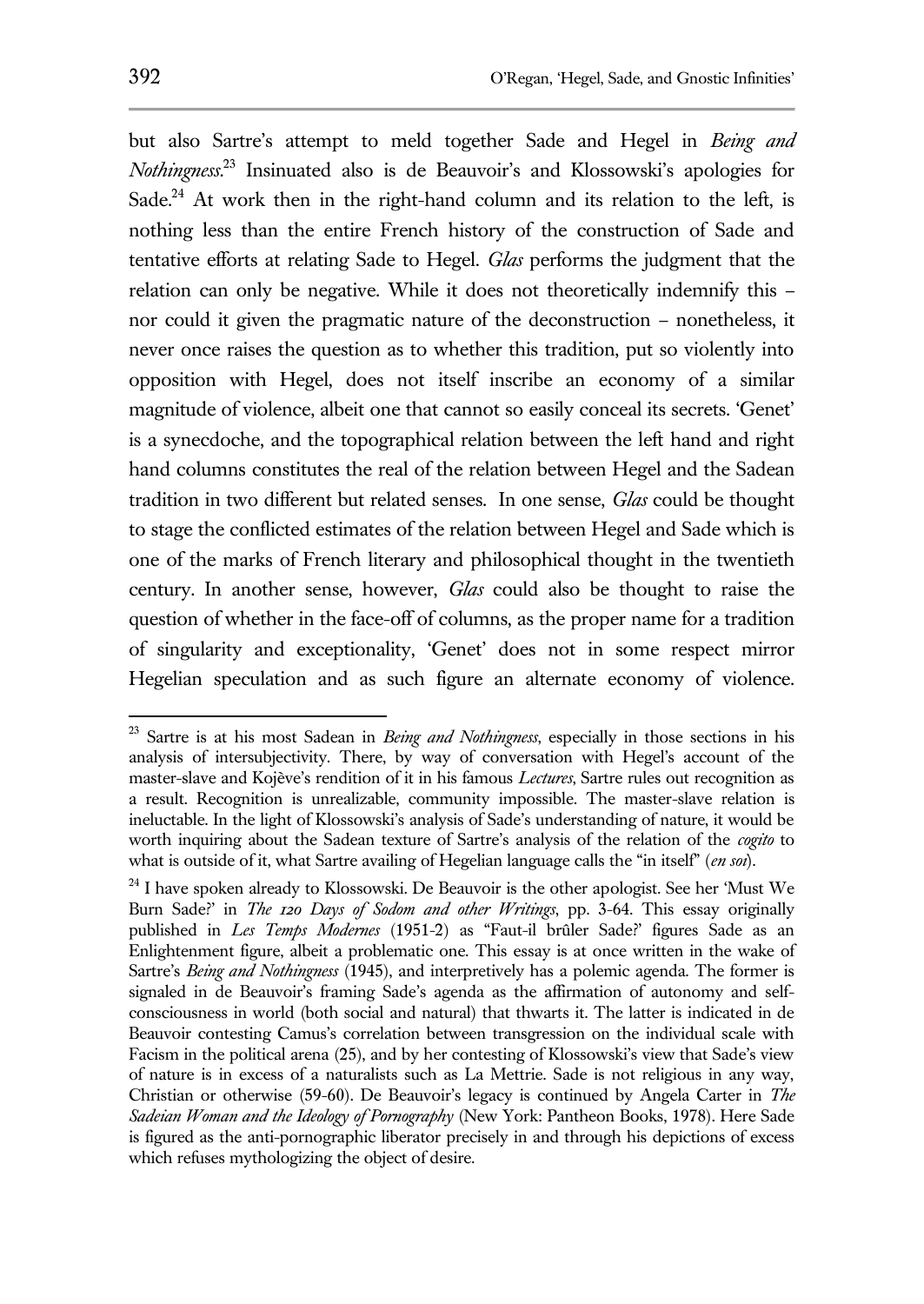Derrida can be thought to refuse the second question with about as much force as he accepts the first.

Importantly, this is not the same question as whether 'Genet,' as a series of discursive tactics, will not in due course – and maybe even immediately – falls prey to some kind of discursive or even ontotheological economy. On Derridian grounds this is inevitable. The issue here is whether the discourse of 'Genet' can be thought to express a more local Sadean logic or encyclopedia, and whether in the face-off Derrida is sufficiently vigilant with respect to this prospect. Understood purely pragmatically, even if Derrida says nothing about the semiotic or semantic horizon of the rhetoric deployed by Genet, he remains unimpeachable. Hegel has been defined as the target, and not for the first time.<sup>25</sup> But, of course, unimpeachability is itself a problem on Derridian grounds, because it is part of the vocabulary of immunization from critique, to which Derrida consistently objects.<sup>26</sup> Does or could Genet's scatology be regarded as mirroring in crucial ways what it is disturbing? More specifically, could it mirror the violent economy of Hegelian dialectic by being constituted by an economy of violence, or by being unable to de-constitute itself as an economy of violence, since all the discourses on which the writings of Genet depend cannot themselves cut loose from a lexicon and grammar of erotic sovereignty. Moreover, if 'Genet' were not allowed exclusively to be the point of view, and he, as well as Hegel, could be taken in a more radical glance of a third, what consequence would that have with respect to the status of the relation between Hegelian thought and the Christian tradition? The interpretation of the relation enacted in and by the Left-Hand column fills out the suggestion made in 'White Mythology' that Hegeliansm is the other side of Christianity constituted by

<sup>&</sup>lt;sup>25</sup> Obviously Derrida's 'différance' is intended to counter not only Heidegger's ontological difference, but also Hegelian difference which as *Unterscheid* serves only as a way-station to reconciliation (*Versöhnung*), which involves a reduction to the same. In his famous essay in *Margins of Philosophy*, 1-27, Hegel shows himself familiar with the founding French scholarship on Hegel by Alexandre Koyré (13). Crucially important is Derrida's essay 'The Pit and the Pyramid: Introduction to Hegel's Semiology,' in *Margins of Philosophy*, 69-108.

<sup>&</sup>lt;sup>26</sup> See 'Faith and Knowledge: The Two Sources of "Religion" at the Limits of Reason Alone.' This essay originally written in French in 1996 was translated into English by Samuel Weber in 1998. See *Acts of Religion*, ed. with intro. Gil Anidjar (New York and London: Routledge, 2002), 4–101, esp. 80-2.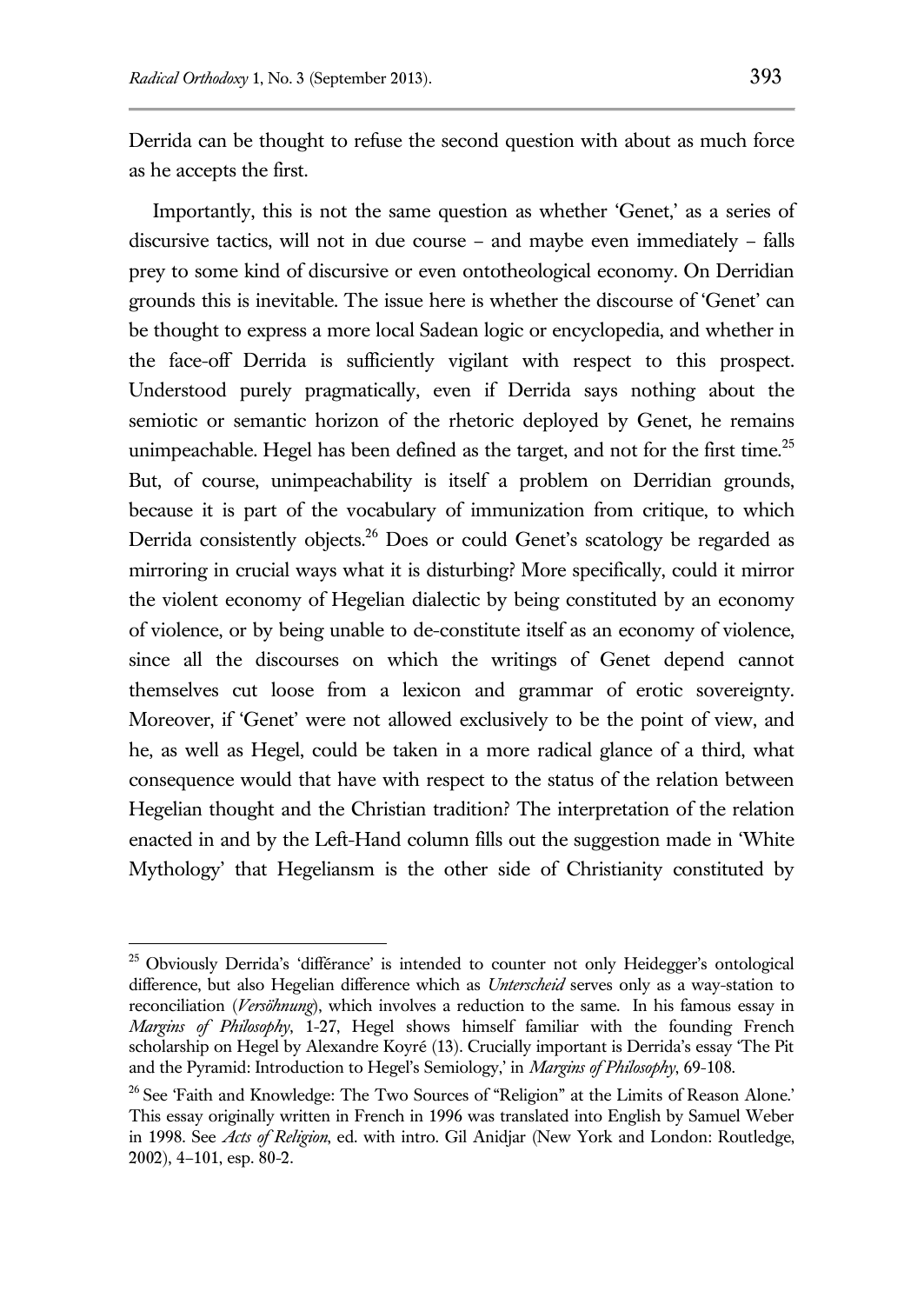metaphor – but metaphor precisely as *meta-phorein*. <sup>27</sup> Derrida understands well that *Vorstellung* is not picture thinking.<sup>28</sup> Rather it is positing, enacted as a metanarrative, that is already on its way to self-justification. In major texts such as the *Phenomenology* (section 7), the *Encyclopaedia* (#564-574), as well as *Lectures on the Philosophy of Religion*, <sup>29</sup> Hegel consistently articulates its narrative content: the Trinity essentially schematizes the narrative which has Christ as its pivot. And Hegel fills out the narrative even more concretely by speaking to the communication of divine presence in eucharist and in a practice such as marriage; these specify as well as exemplify the trinitarian narrative. Precisely because 'Genet' provides a point of view that is not favorably disposed towards Christianity (or at least its standard forms), and that specifically his work constitutes a scandalous attack against such governing symbols as eucharist, $30$ 

 $2<sup>27</sup>$  The full title of this very important essay, is 'White Mythology: Metaphor in the Text of Philosophy.' This essay was first published in French in 1971 in *Poétique.* It was originally translated by F. C. T. Moore in *New Literary History* 6 no. 1 (1974). A new translation can be found in *Margins of Philosophy*, pp. 207-71. See especially 225-26, 268-271. Derrida and Ricoeur are at odds here. In line with his view of metaphor, Ricoeur reads Hegelian *Vorstellung,* not only to be not univocal in itself, but also incapable of being reduced to the univocity of concept. For Ricoeur's specific reflection on the relation between representation and thought in Hegel, see 'The Status of *Vorstellung* in Hegel's Philosophy of Religion,' in *Meaning, Truth, and God* , ed. Leroy S. Rouner (Notre Dame: Notre Dame University Press, 1982), 70-88. For Ricoeur's more general point, see *The Rule of Metaphor*, trans. Robert Czerny, et al. (Toronto: Toronto University Press, 1977), section 7.

<sup>28</sup> Catherine Malabou grasps this point well in her *The Future of Hegel: Plasticity, Temporality and Dialectic*, trans. Lizabeth During (London and New York: Routledge, 2005). The Preface is a substantial and laudatory essay on Malabou's text. See vii-xlvii.

<sup>&</sup>lt;sup>29</sup> Very different scholars would agree with this assessment. To consider only the recent literature, see Malabou, *The Future of Hegel*, 78-82, 92-8; William Desmond, *Hegel's God: A Counterfeit Double?* (Adershot, England: Ashgate, 2003), chs. 3-5; Peter Hodgson, *Hegel and Christian Theology: A Reading of the Lectures on the Philosophy of Religion* (Oxford: Oxford University Press, 2005); Cyril O'Regan, *The Heterodox Hegel* (Albany: SUNY Press, 1994). All of these scholars would also agree with Derrida that although the trinitarianism is not explicit in such early texts as 'The Spirit of Christianity and its Fate,' the seeds are laid down in Hegel's reflection on the relation of Father and Son.

<sup>&</sup>lt;sup>30</sup> A similar point could be made about the 'creative' work of Bataille. People in orders are often found in sexually compromising positions in which they violate and are violated, and in which the instruments of their office, for example, the ciborium are desecrated. It is interesting that Derrida more or less totally ignores this more 'pornographic' aspect of Bataille's oeuvre. By doing so, he subscribes to a fashion of French interpretation which focuses on the writerly and semiotic dimensions of a writer's oeuvre. Of course, this trend is observable with respect to readings of Sade also. For all of its merits, this tends to be exclusively the mode of reading of Sade deployed by Roland Barthes. This exclusion of the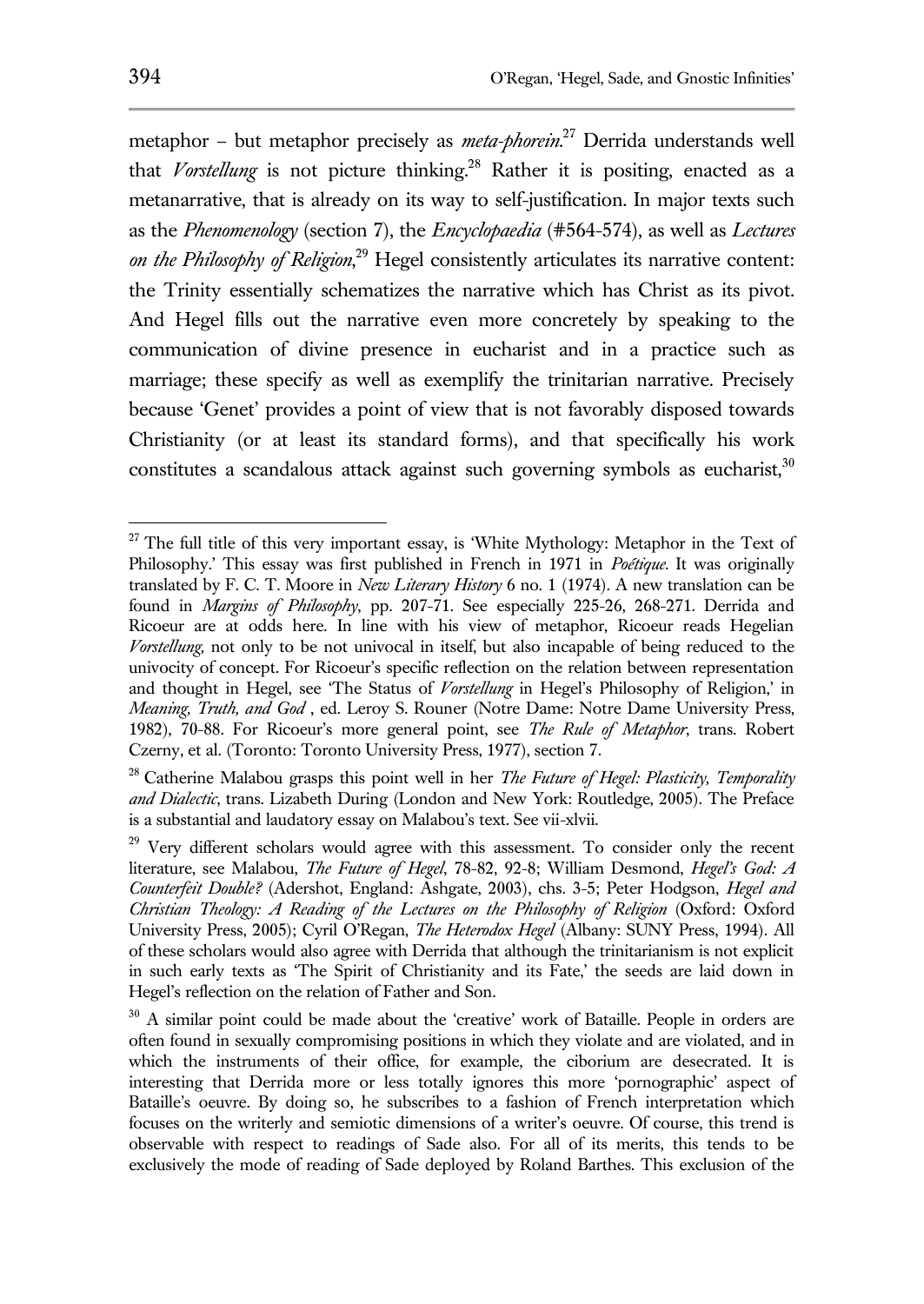there is a sense in which Christianity and speculation are pressed even closer together. Indeed, one is tempted to speak of pulverization. Certainly, Derrida never entertains the suspicion that Hegel might have cooked the books - indeed constituted Christianity as the book in the pejorative sensewhen he claims that he provides a proper, indeed, the proper interpretation of Christianity, which is fundamentally Johannine in character.

### **Violence of Hegelian Speculation and**

# **Repression of Specular Violence**

 $\overline{a}$ 

*Glas* is an engagement with the mode of thought obsessed with, because constituted by the need for, completeness. Derrida quotes tellingly a passage from 'The Need of Philosophy' (1799), which is one of Hegel's earliest writings, and contemporaneous with the more famous 'Spirit of Christianity and its Fate': "Duality is the force of the need of philosophy" (*Entzweiung ist der Quelle des Bedürfnisses der Philosophie*). This driving force is at the same time, however, the very "power of unification" (*Macht der Vereinigung*) (95). Philosophy is at once a response to a need that would put it in debt and a denial of need and debt that takes the shape of a declaration of autonomy (96). Derrida suggests that this early declaration is inaugural for the Hegelian system as a system of "absolute knowledge" (*absolut Wissen*), which announces that it rests on a presupposition that it, nonetheless, constitutes (96). Derrida captures the dynamic brilliantly:

> In its own proper position, philosophy *presupposes*. It precedes and replaces itself in its own proper thesis. It comes before itself and substitutes for itself. A *pro* movement: we would be tempted to translate the fundamental concept of *Voraussetzung* by pro-position or pro-thesis, rather than by presupposition as it usually does (96).

semantic dimension of Bataille's and Sade's discourse has not gone without mention or criticism. For criticisms of Bataille on this point, see Michael Halley, ' . . . And a Truth for a Truth: Barthes on Bataille, and 'Transgression and the Avant-Garde: Bataille's *Histoire de l'oeil*,' in *On Batille: Critical Essays*, ed. Leslie Ann Boldt-Irons (Albany, NY.: SUNY Press, 1995), 265-81, esp. 213-33.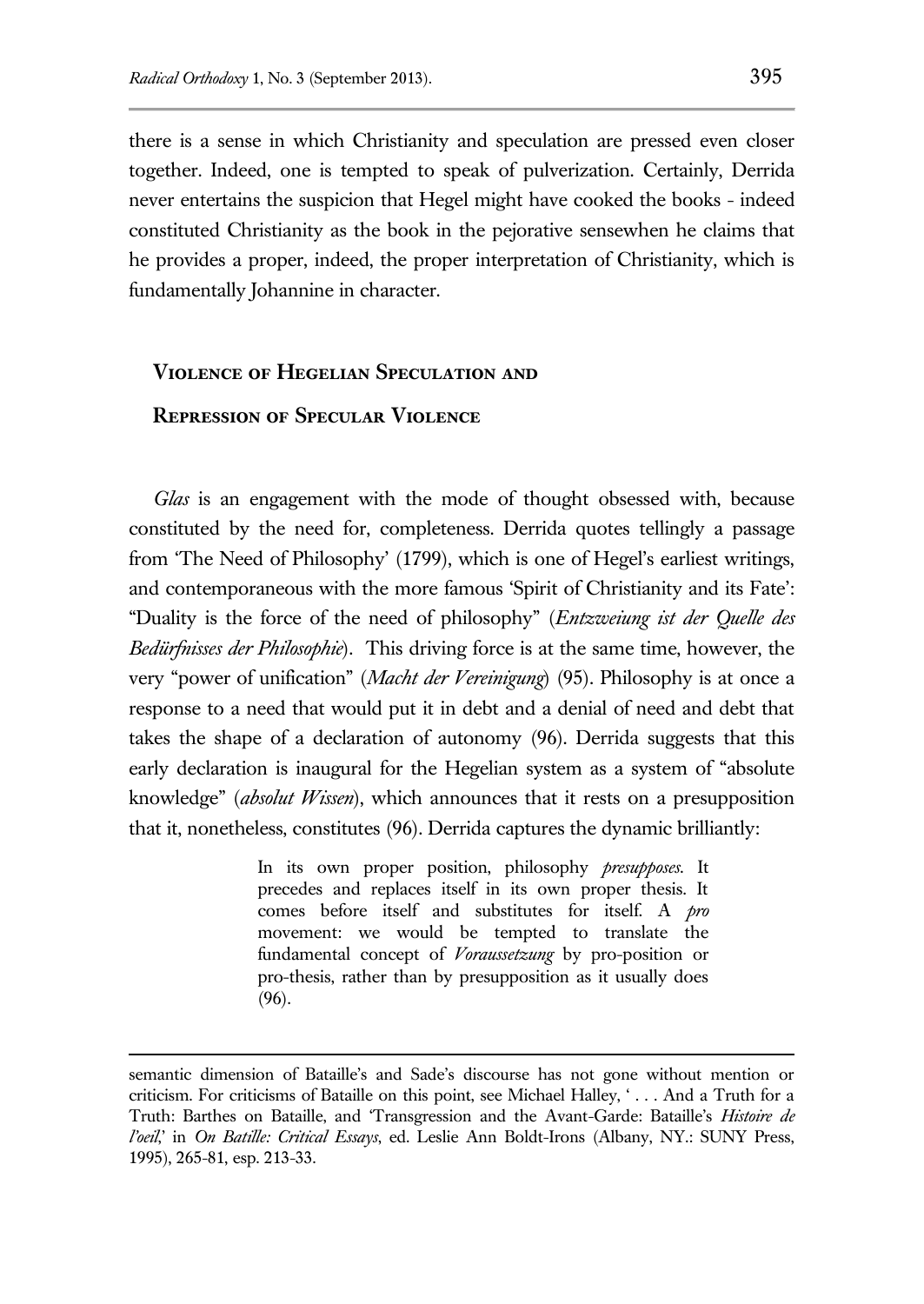This early text provides the clue, then, as to how philosophy is presented, or rather presents itself, in texts that launch Hegel's philosophical career such as the *Difference Essay*, texts that define it such as the *Phenomenology* and the *Science of Logic,* specify it as the *Lectures on the Philosophy of Religion* and *Lectures on the Philosophy of Right*, and texts that systematically crown it such as the *Encyclopaedia of the Philosophical Sciences*. Philosophy is concerned with a selfmediating whole with respect to which there is no outside, no relation left unexplicated, and no singularity unaccounted for. This is precisely what *Glas*  challenges, in the first instance spatially or topographically, by squeezing speculative philosophy's auto-verification of itself onto one side of the page, thus very much constituting it as a position that can be countered or balanced by another position or other positions.

It would not be going too far to say that *Glas* represents a coordinated, yet not fully systematic, series of strikes against Hegel that focus as much on the mechanism by which the self-reflected whole of absolute knowledge (*Savoir Absolut*) is achieved, that is, *Aufhebung*, as on the state of realization, although, of course, the two are inseparable. Derrida shows how the philosophical construct of *Aufhebung* is both supported and expressed by an interlocking group of features:

(1) By an entire apparatus of metaphors both natural and cultural. Natural metaphors are of two kinds, that is, organic and heliocentric. In the case of organic metaphors, *Aufhebung* is figured and carried forward essentially by two clusters, one cluster, the semiological (seeds etc) that functions to underwrite teleology (24-28, 73, 245), the other alimentary (115), in which the violence not apparent in the other organic code is made transparent in eating, ingestion, and digestion (115, 150-151, 236; also 71, 73). In the case of images of light, *Aufhebung* is first, and most generally, presented by exposing light's dialectical nature in that it can be shown that it produces itself through its opposite (77-78, 86-87, 238-9), and then more specifically by showing the relation between the commitment to light and the commitment to sacrifice (239-41) in which "all" is burned (241). By "all" is meant anything that passes for the singular, which includes nature or things in the natural world, time, Jew, woman, mother. The most salient expression of the code of culture is one that Derrida has borrowed from Bataille with so much gratitude, that of capitalistic economy in which,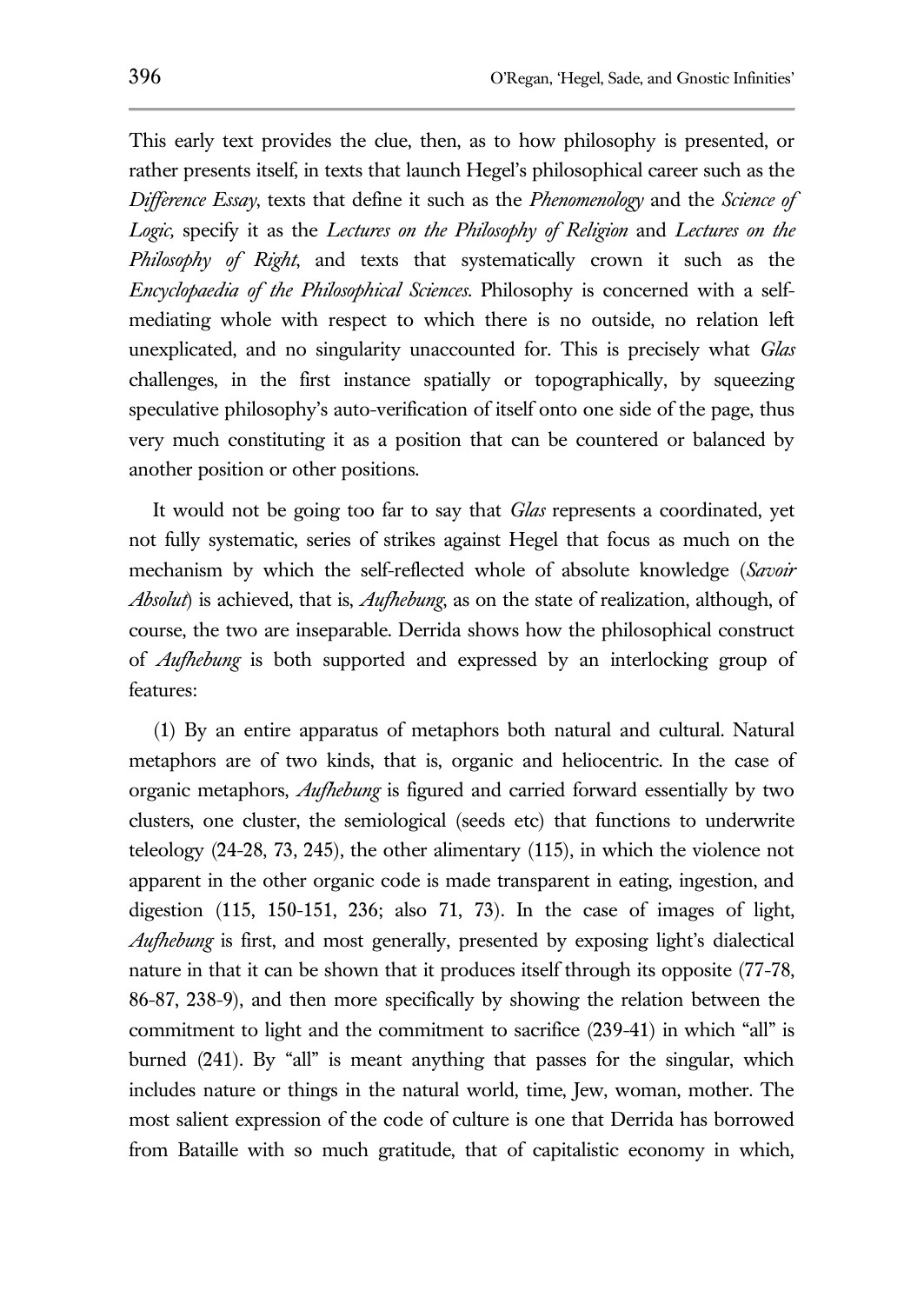happily, all investments (however counter-intuitive) yield a profit (30, 243,133-134, 249, 258). In *Glas* Derrida confirms rather than develops his earlier use of the concept of the economy to articulate *Aufhebung*, which involved among other things reading Marx and Hegel together. In the context of this text its function is essentially to support the organic metaphors, which are taken to truly underwrite the philosophical deployment of *Aufhebung*. It is the organic metaphors that also reveal more clearly the systemic violence of Hegelian system, summed up in the notion of 'encyclopedia' with its implication of a completed circle of knowledge (28) and the perfection of the syllogism (93).

(2) Spectacularly, *Aufhebung* is supported (a) in general by an interlocking of narrative and concept that modern philosophy has typically disavowed (14), but which, Hegel makes clear, alone makes philosophy possible (28-30), and (b) more specifically, by this narrative being identifiably Christian (33, 62, 92, 95, 211-14, 218, 237), indeed, trinitarian (28-32, 64-65). With regard to (a) of particular importance is the way in which in this very interconnection time's punctiliarity is elevated as it is denied (220), as are all tensed statements (222). The deletion and elevation of time devastates it, excludes it as "remains" and simultaneously denies exclusion (226). Derrida highlights Hegel's Parmenidean allegiances: What is not thinkable is nothing; what is nothing is not thinkable (see 43). With regard to (b) Derrida diagnoses that, for Hegel, what makes possible the mediation of the trinitarian narrative and concept is the Johannine Logos (75, 78). The Logos funds trinitarian thought (80, 87), the concept (77- 78), and also and especially the articulation of love and its drama (34, 36, 56-58, 60). Whether articulated as Trinity or as Love, Logos inscribes a logoarchy (76) responsible for exclusion and thus violence. Formally, Logos is a "higher calculus without remain(s): what consciousness wants to be"  $(60)$ . Materially, Logos excludes the singularity of the Jew (55, 75), illustrated in and by the centrality of divine command that cannot be rationally mediated (42), by the sublime (48), by the divine as secret and mysterious, and existence as uncanny (50-51). In particular, the Father and Son relationship, constitutive of John, and essential to trinitarian thought, excludes all thought of what is foreign to the divine on any level (31). Moreover, this relation both exploits and justifies the inequality of the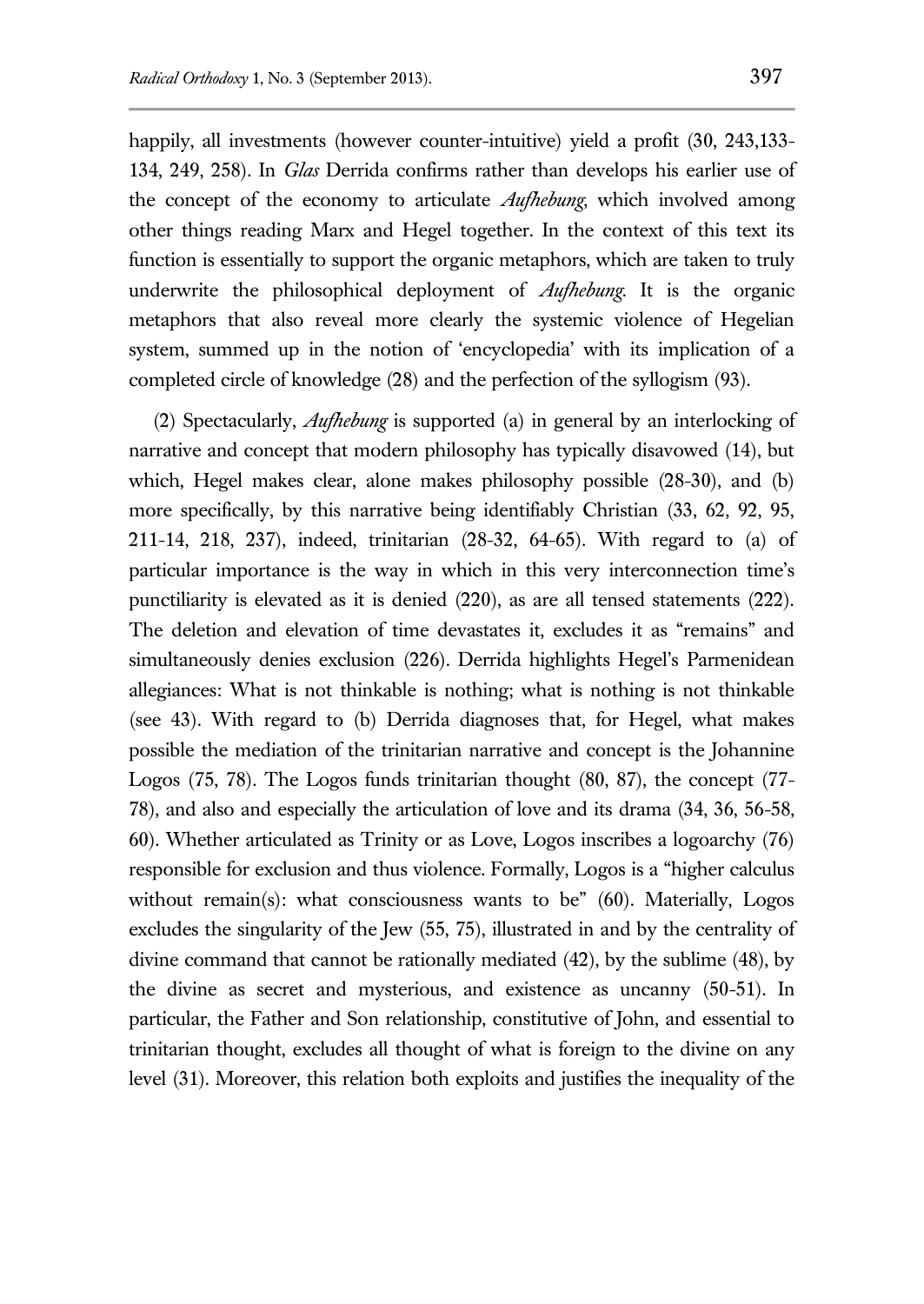Father and the Mother (92, 222), and in general gives no space for the feminine  $(92)$ , either conceived as nature or otherwise. $31$ 

This summary could itself be summarized by saying that as the acme of ontotheology and logocentrism – only now more clearly implicated with a particular religion that denies its particularity – Hegelian thought is a system of repression that is inherently violent. In a sense, the position articulated in *Glas* is continuous with 'From a Restricted to a General Economy,' even as the violence of absolute knowledge  $(SA)$ ,<sup>32</sup> symbolized by the eagle, is greatly developed. Now, one could imagine Derrida drawing out the exclusions perpetrated by concept, syllogism, and encyclopedia, and engineered by *Aufhebung*, in the more conventional way of 'From Restricted to General Economy.' Given Derrida's essay on Hegelian semiology and the prioritization of the temporal, one has to understand that the topography of the page in itself represents a critique of Hegelian semantic and alethic assumptions. The structural contrast and relation between right and left-hand columns are crucial. For Derrida allows semiotic space – although not without some direction – to organize itself in a polemical way, with the scatological writing of Genet carrying the bulk of the critical load in pointing to *Aufhebung* as an operation of sanitation which at once purifies the singular and denies that this is its main business. Thus the presentation of Genet's celebrations of shit, excrement, holes, toilets, perforations, loss, nonseeing and ignorance, dark that is not a function of light, the bastard, the sexuality that is neither contained by convention nor the family, the coimplication of the sacred and transgression, the non-mediatable coincidence of the sacred and the profane, the lie and untruth as authentic etc. Just about all of Genet's major texts and even some of his minor ones are in play.<sup>33</sup> Above all,

<sup>&</sup>lt;sup>31</sup> For Derrida the exclusion of the feminine is ramified and does not consist in the refusal to give nature its due. For granting rights to nature can still be done on invidious metaphysical terms of a mere binary opposition that neither overcomes the logocentrism and the phallocentrism that bedevils Hegel's articulation of *Geist.* Implicitly at work in the critique is the cipher of the *khora* that is neither a concept nor a name.

<sup>&</sup>lt;sup>32</sup> Here it is also necessary to keep in mind Derrida's great essay on Emmanuel Levinas, 'Violence and Metaphysics' in *Writing and Difference*, 79-153.

<sup>33</sup> The relative privilege of *Our Lady of the Flowers* and *Miracle of the Rose* is in part predicated on the opportunity the flower metaphors provide both in connecting up with Hegel's reflection on 'Flower Religion' in the *Phenomenology* (*Glas*, 2) and being exploited in elucidating relationships.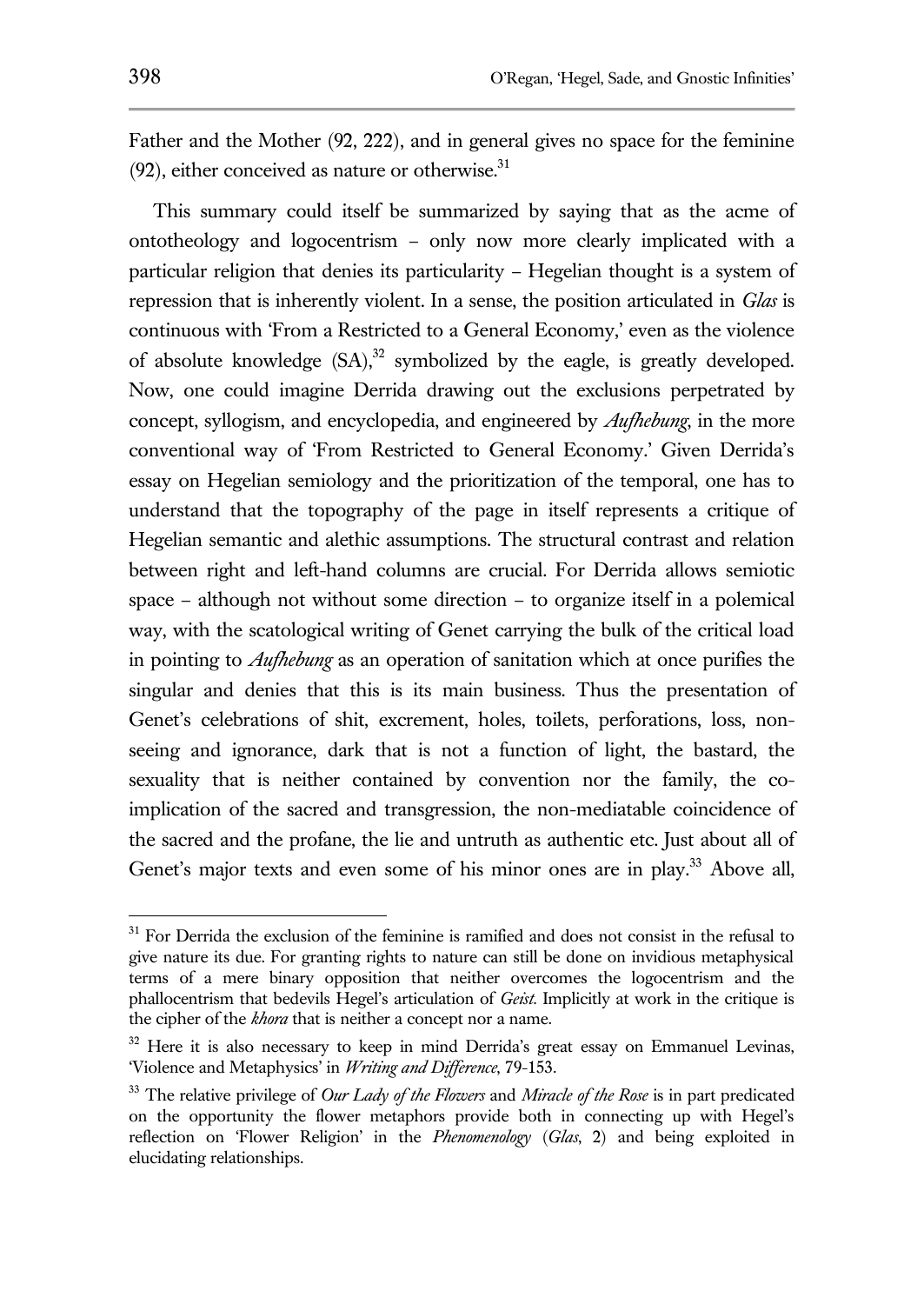however, Genet's work serves as obsessive diagnosis about the "dirty secrets" of a would-be clean Logos and a kind of relieving of the force of repression (16). In the intended scattering of Hegelian Logos,  $34$  the violence of Genet's diction and syntax is presumed to have the effect of getting speculative discourse to admit to what is covered over and up in the re-collective operation of dialectic. Derrida's choice of Genet is strategic and pragmatic – although he shows himself capable of supplementing Genet by appeal to psychoanalysis.<sup>35</sup> Still, the discourse of 'Genet' is expressive of an identifiable concentration in the semiotic field with respect to which Derrida is cavalier, a discourse that calls to mind not only Blanchot and Bataille, who ponder, resist, and adapt Sade, but nineteenth century scatology, as well, of course, as Sade himself. In the deployment of a discourse, nothing prevents this discourse itself being a focus of another economy, one different from Hegel's, in being erotic and transgressive; certainly, not the conventional avowal of the principled inimitability of Sade.<sup>36</sup>

None of Derrida's early work supplies us with a sufficient reason for thinking that in Glas he supports the kind of economy of violence associated with Sade, which finds encyclopedic expression in *120 Days of Sodom*. We can find even less warrant in his later, more Levinasian, works. In availing of Genet, Derrida follows the pattern of Blanchot and Bataille in titrating out Sade himself as far as is possible. But it is not simply that Sade's influence has been repressed; also repressed is the Sadean language, which, as Roland Barthes brilliantly exposes,  $37$ 

<sup>&</sup>lt;sup>34</sup> The intended staging of the catastrophe of Logos closely recalls Blanchot, and especially his notion of 'disaster.' See *The Writing of the Disaster*, trans. Ann Smock (Lincoln and London: University of Nebraska Press, 1986). As Blanchot wants to insist, "disaster" cannot be identified empirically with destruction; it is perfectly clear that it functions to undermine totality, which finds its supreme instance in Hegel.

<sup>&</sup>lt;sup>35</sup> Derrida's positive relation with Freud, albeit a semiotic Freud, is of long-standing. See his 'Freud and the Scene of Writing,' in *Writing and Difference*, 196-231. Derrida's avowal of a semiotic Freud is formally similar to that of Lacan. Nonetheless, there is some reason to believe that on some points Lacan reveals a proximity to Hegel that makes him an object of critique. Derrida seems to have the same misgivings, as French Feminism does, about the eclipse of the Mother in Lacan's account of the oedipal relation.

<sup>36</sup> Bataille is typical in this respect. See *The Literature of Evil*, 114.

<sup>37</sup> See Roland Barthes; *Sade, Fourier, Loyola*, trans. Richard Miller (New York: Wang and Hill, 1976), pp. 15-37; esp. pp. 26-30. This despite the fact that Barthes seems to be coy about thinking of Sade's semiotic code being semantic, or imagining its actual enactment. Still to be fair, Bataille also has some recognition of this. See *Literature and Evil*, pp. 121-22.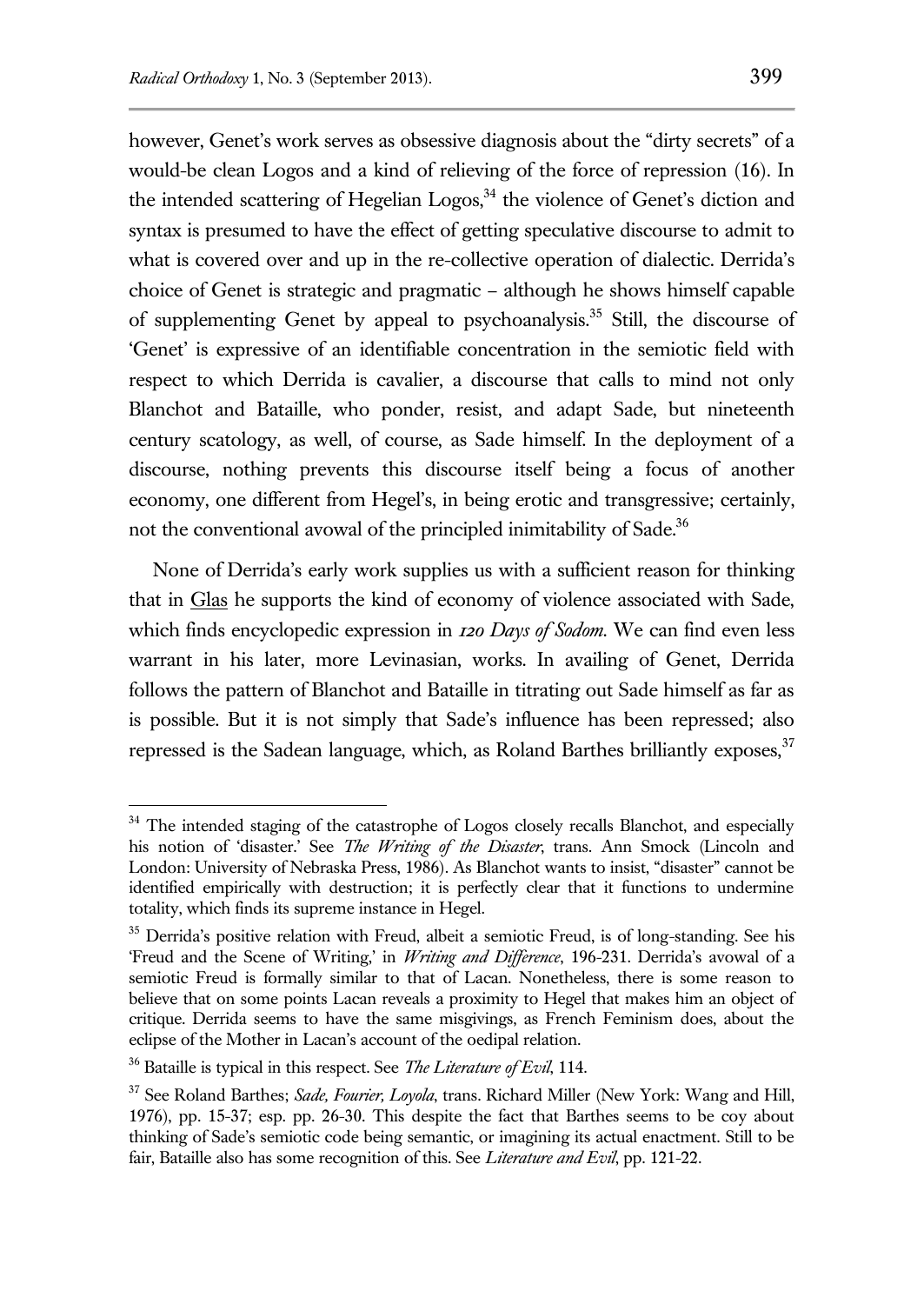is as pendantically diagrammatic and logical as it is provocative. In *120 Days* every species and differential of transgression is expressed in a universe whose one constant is that of master-slave:<sup>38</sup> the erection, to which Derrida so casually refers in *Glas*, is the nightmare in the castle in the Black Forest in which the aim of all debauchery – other than its reproduction – is the reduction of animate beings to the state of a corpse, maybe the "it" that corresponds in *Glas* to the stone, which the eagle either cannot or will not raise. The sacrifice of those in the slave position is both taken as a matter of course and elevated as a transgression; it is the coincidence of naturalism and sovereignty or the coincidence of naturalism and rebellion. Moreover, the logical nature of Sade's discourse demands as an inevitable accompaniment the working of language: atrocity usually finds a long-winded prelude by a master and an equally longwinded postlude; only the victimizers speak. Here we are not dealing with a high-culture philosophical discourse such as Hegel's that betrays its phallocentric tendencies in its use of the terms 'grasping' and 'penetration,' but rather with language understood to be a prosthetic of violence. One could say in truth that Sade justifies the identity proposition "Discourse is Phallocentrism," whereas discourses like Hegel's justify 'phallocentric' applied as a predicative adjective.

Moreover, in Sade there is an even stronger connection between the totality of power and violence and ingestion and the alimentary. This is not simply because in Sade, food, as Barthes rightly suggests,<sup>39</sup> is coded as power, and where appetite for food directly corresponds to sexual appetite and the appetite for destruction of others. In the case of Sade ingestion is not a metaphor for consumption as it is for Hegel; consumption quite literally is ingestion. Moreover, the range of the edible does not end with the animals. Humans are on the food chain. Eating humans does not indicate a return to the state of myth in which eating puts one in contact with a sacred power: the purpose of eating is the verification of the non-entity of the eaten. More, consumption is so much the logic that nothing remains; there is nothing that cannot be eaten, including what Derrida refers to as the "remains," that is, 'shit' and 'excrement.<sup>40</sup> Relative to

<sup>38</sup> In its own way *120 Days* is a kind of counter-Enlightenment *mathesis universalis*.

<sup>39</sup> Barthes, *Sade, Fourier, Loyola*, 19, 124-25.

<sup>&</sup>lt;sup>40</sup> Bataille acknowledged this in his early essay on Sade, 'The Use-Value D. A. F. Sade' in a way Derrida does not come close to acknowledging in *Glas*.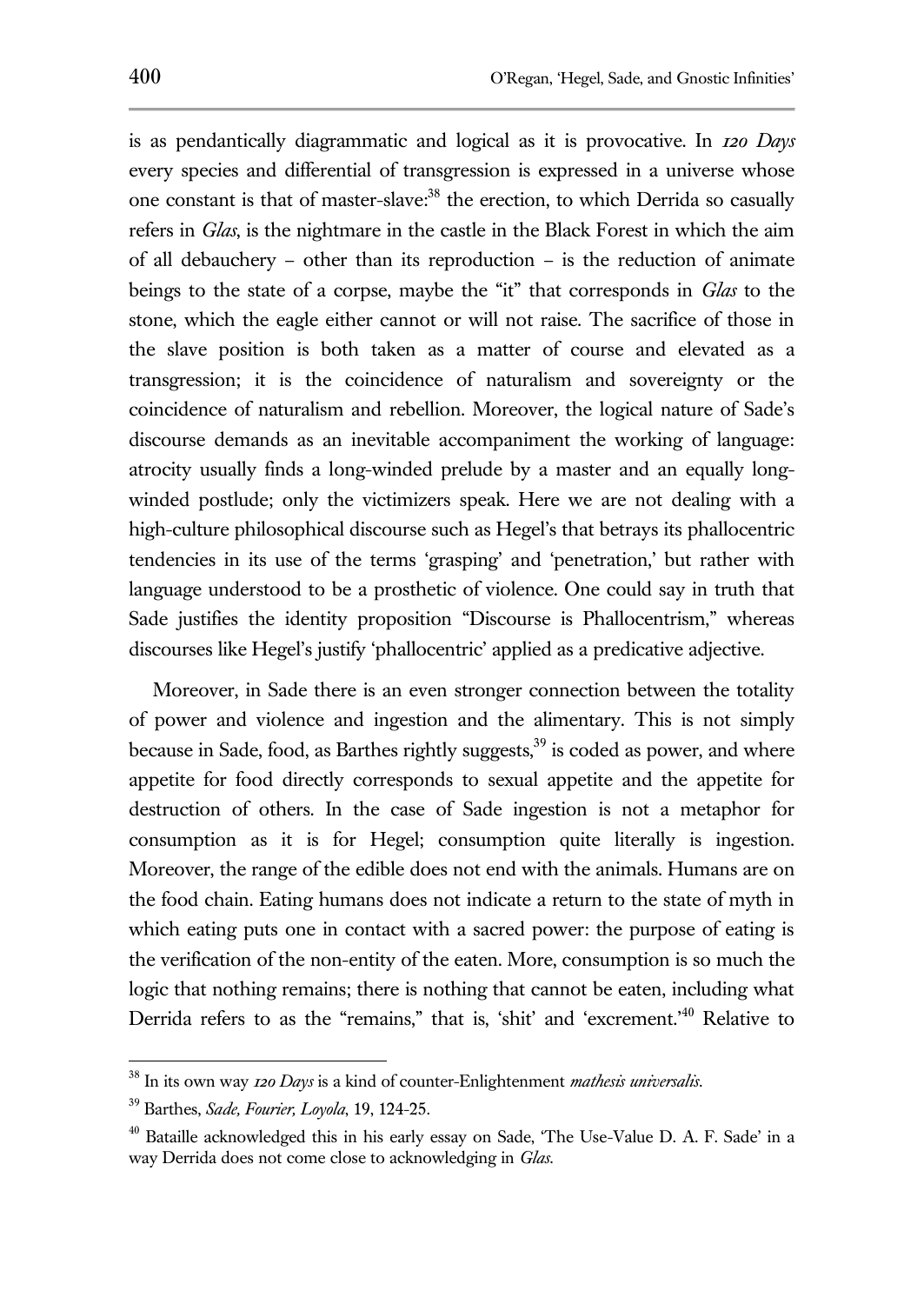Hegel, this represents not only a literalization, but also an escalation of the consumption that Derrida fears justifies the sacrifice of human beings, and against which the Levinasian allegiances rightly rebel. The logic of consumption is that it creates shit and hides it by ingesting it (coprophagy).

Within the orbit of Sadean logic, which is a programmed routine of atrocity and verbiage, victims have no history, or only the fictive history that primes them for violation. They have been reduced to matter and extension, to their anatomical details, and especially their orifices. Whether in the Castle at Silling cut off from the world and the movement and heterogeneity of history, or just simply in the staging of acts of violation, time has been suspended even more violently than by the Hegelian concept which continues to recognize it even if only as recollected. Derrida yields easily to the post-Heideggerian interpretation of Hegel prosecuted in France by Kojève in which Hegel overcomes the promise of dialectic to affirm time and history.<sup>41</sup> This promise is, of course, betrayed in the closure of history and its subsumption into the eternity. While one cannot rule out in *Glas* the view that subsumption renders eternity mobile, dynamic, and plastic, $42$  the emphasis falls on pure abrogation; paradoxically the coming to be of no-time. But Derrida never seems to notice that through its relation to violation, transgression also absolves temporality. The time of violation is notime; the inverted or infernal *nunc stans*. In *Glas* Derrida, who is on the side of the victims, does not seem to comprehend that he is dealing with Sade or the specter which troubles a discourse all the more when it does not exercise vigilance. One can make a case for the "madness" of the concept, even as it struggles to overcome *die Anstrengung des Begriffs* that marks the Enlightenment. But, if Foucault is right, madness is the mark of Sadean discourse as an event – precisely one that is not marked or remarked by Derrida:

<sup>41</sup> See *Glas*, 224-27. The overcoming of time in Hegel was one of the important aspects of Kojève's critique of Hegel even as he articulated his political and historicist version of the German Idealist. In his criticism of Hegel on this score, he was dependent on the final sections of *Being and Time* in which Hegel's view of the relation between time and Spirit at the end of the *Phenomenology* comes in for significant criticism.

<sup>42</sup> This is essentially the interpretation of Hegel provided by Malabou in *The Future of Hegel* and not contested by Derrida in his Preface. In an important sense, however, Malabou's interpretation is more redolent of the work of Jean-Luc Nancy than Derrida, even if the works of Nancy are almost never cited in her text. To be fair, in his Preface Derrida does seem to entertain a measure of exculpation in the case of Hegel that is not to be found in *Glas.*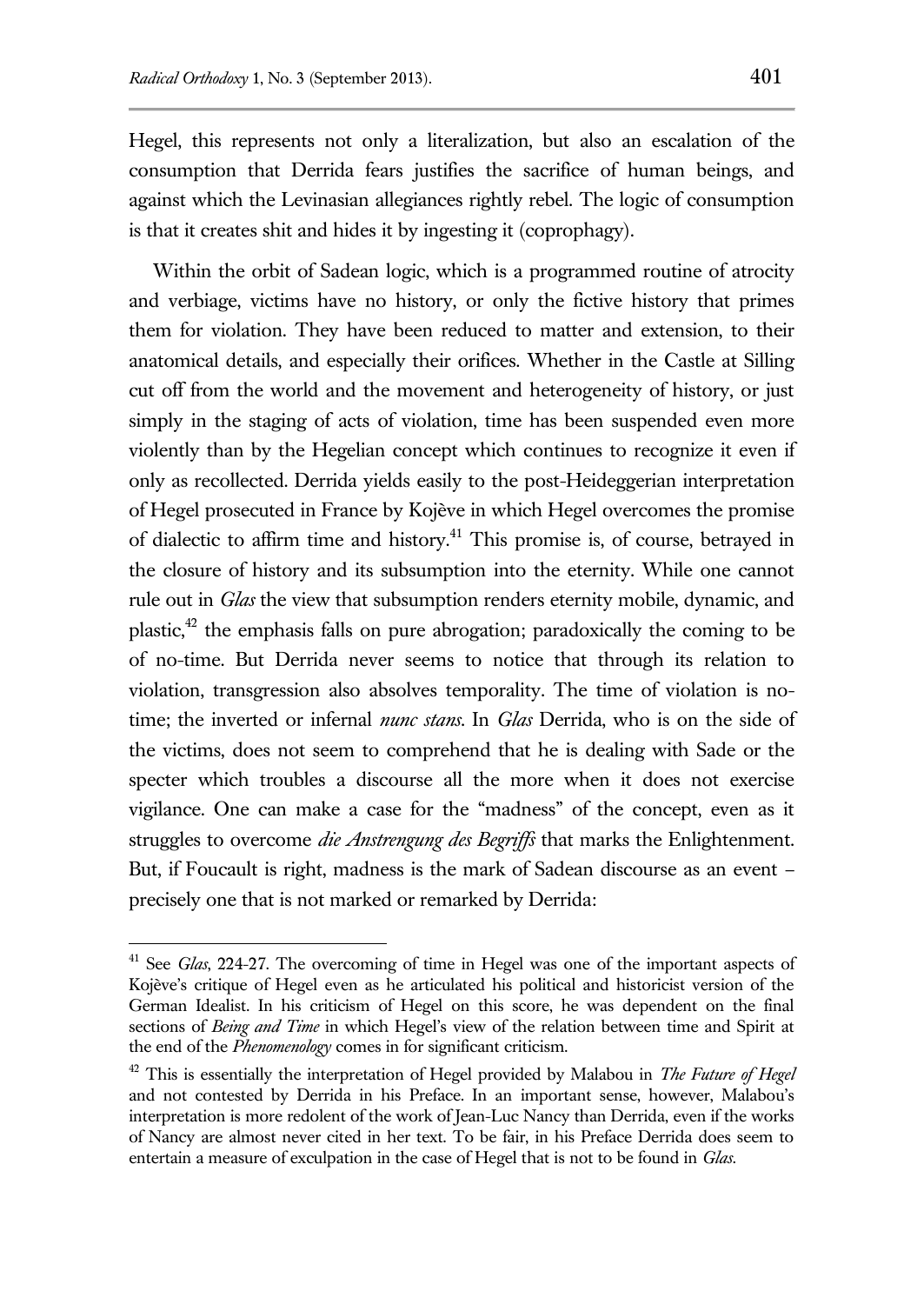Sadism is not a name finally given to a practice that is as old as Eros, it is a massive cultural fact that appeared right at the end of the eighteenth century, and which constitutes one of the greatest conversions of Western imagination: unreason transformed into the delirium of the heart, madness of desire, the insane dialogue of love and death in the limitless presumption of appetite.<sup>43</sup>

Ignoring the specter does not damage the case that Derrida makes against the violence and unreason that is threaded through systems of philosophical thought pledged to totality and the infinite that is not merely a beyond (*Jenseits*) and only externally related to the finite. *Glas* can be considered to bring the Levinasian argument to bear against Hegel as it does that of Bataille.<sup>44</sup> And, of course, at the same time Derrida also continues to be instructed by Heidegger's narrative of ontotheology and logocentrism in which Hegel renders and justifies the archeoteleological ground of reality and guarantees real presence. We will shortly reflect on the interesting fact that in *Glas* Derrida abstracts Hegel from the specific history of philosophy that begins with Plato and considers speculative thought in light of its relation (both structural and historical) with Christianity. But the net result is, arguably, that Derrida too shows that it is possible to take philosophy and its story too seriously, perhaps to the point of fetishization. The consequence is a peculiar lack of historical sense, a failure to see contemporary discourses as determined by the complex event of the Enlightenment and the numerous reactions to it of which Hegel and Sade represent two emblematic responses. Derrida continues the French experiment, begun with Kojève and Hyppolite, of bringing Hegel to the French, without acknowledging, as other French writers suggest, that for better or worse, he might be seen binocularly with Sade.

<sup>&</sup>lt;sup>43</sup> This passage from Foucault's *Madness and Civilization* is the epigraph that frames Angela Carter's *The Sadeian Woman*.

<sup>&</sup>lt;sup>44</sup> Derrida's great essay on Levinas, 'Violence and Metaphysics' belongs to the same period of production as 'From Restricted to a General Economy.' Both precede *Glas* by a few years.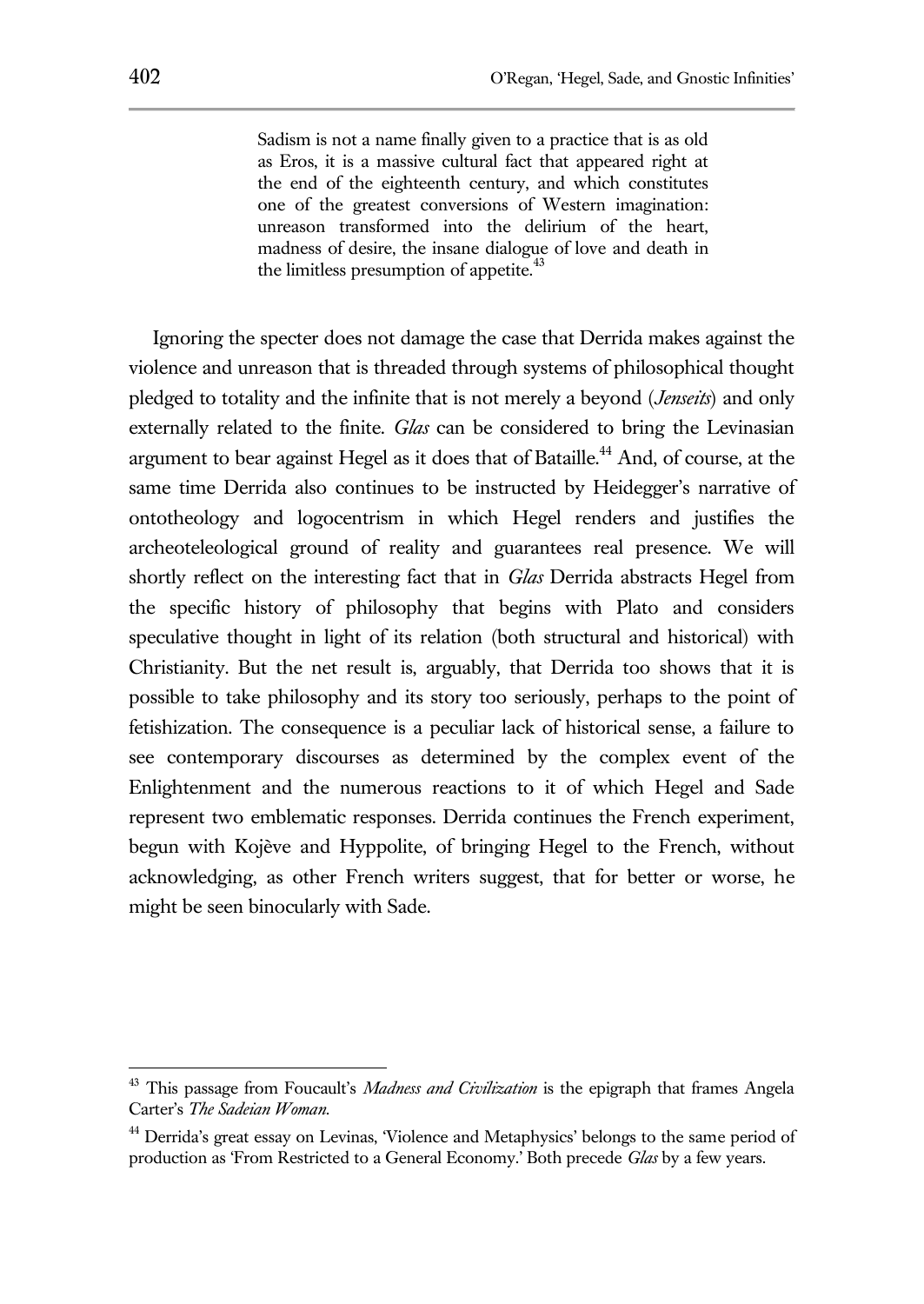#### **Scotism and the Doppelgänger Effect**

In prosecuting its case against Hegel in *Glas*, Derrida offers a theological reading of a saturation none greater than which can be thought. In this sense *Glas* differs in appearance from the main line of French commentary with its predominantly Marxist line of interpretation, which was, however, capable of admitting that there were recidivist or reactionary elements in Hegel of a theological kind. Derrida's interest in underscoring the intrinsic nature of the connection of Hegelian philosophy and Christianity is quite other than the interest of Catholic thinkers such as Claude Bruaire, Albert Chapelle, and Emilio Brito, $45$  who believe that Hegel is a resource for the reformulation of theological thought, Catholic theological thought in particular. The intrinsic relation between Christianity and speculative philosophy that Hegel's later work asserts time and again, and his early work enacts, is not questioned by Derrida. Indeed, throughout *Glas* the liaison essentially functions as unquestionable (56, 58, 62, 68, 92-93, 95-6, 200, 211-14, 218, 237). The following long passage is worth quoting in full:

> Thus Christianity offers an example of a naturally speculative religion. Philosophy – speculative dialectics – will have been the truth of this religious representation of the speculative. Just as German, the naturally speculative tongue in certain of its truths relieves itself by itself in order to become the universal tongue, so a historically determinate religion becomes absolute religion, and an absolute religion relieves its character of representation (*Vorstellung*) in order to become absolute truth. This explains how Hegelian philosophy - through and through a philosophy of religion – could be read as an effect of Christianity as well as an implacable atheism. Religion accomplishes itself and dies in the philosophy that is its truth, as the truth of past religion  $\ldots$  (32)

<sup>45</sup> Emilio Brito, *La Christologie de Hegel: Verbum Crucis* (Paris: Beauchesne, 1983); Claude Bruaire, *Logique et religion chrétienne dans la philosophie de Hegel* (Paris: du Seuil, 1964); Albert Chapelle, *Hegel et la religion* 3 vols (Paris: Éditions Universitaires, 1963-71). Of these three, Brito is by far the most conscious of Hegel's theological limitations.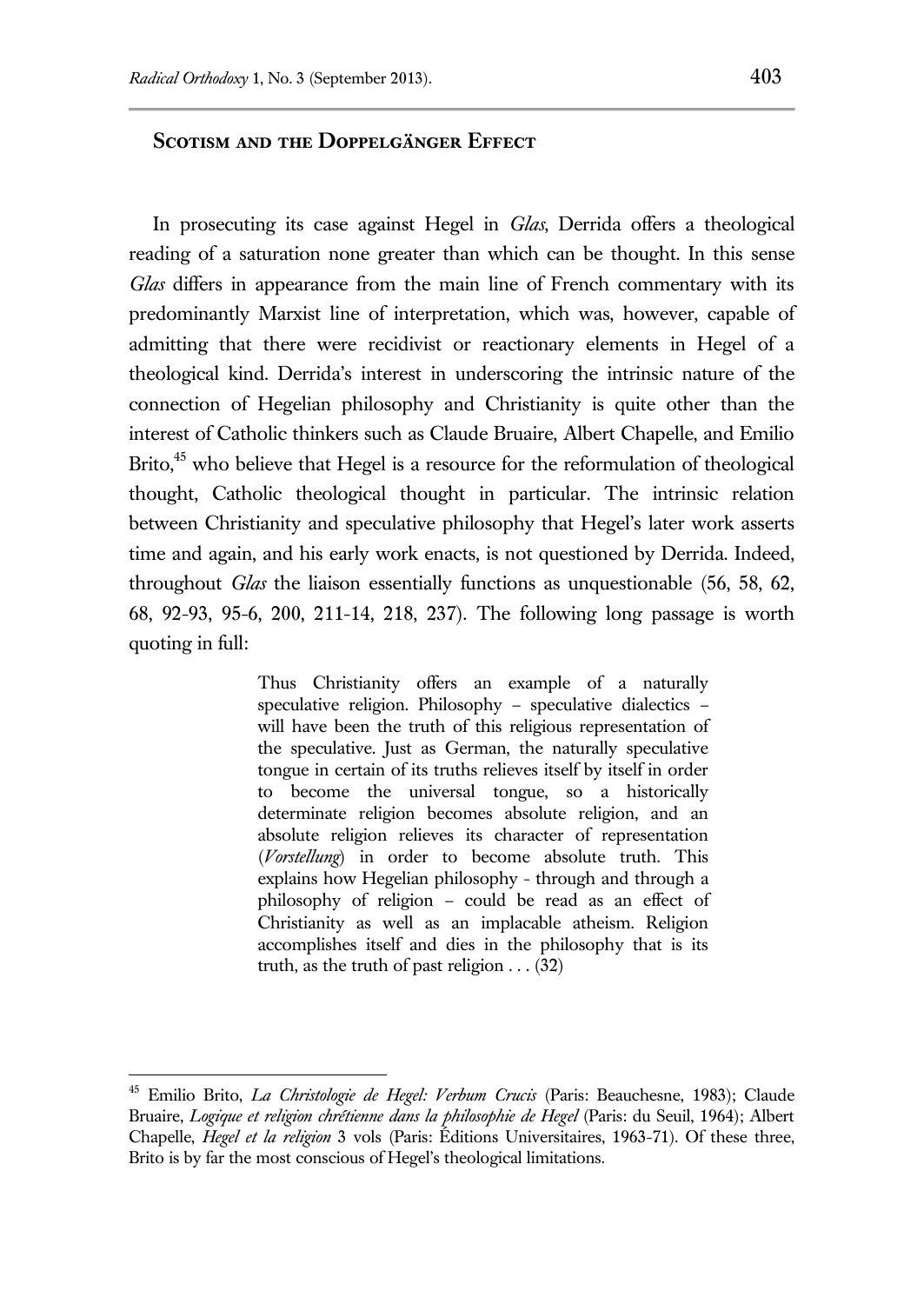As indicated already, in *Glas*, for Derrida, Hegelian *Begriff* not only has an indelible narrative structure (14), but this structure is trinitarian through and through (28-32, 64-5, 80). Narrative structure, however, as Derrida notes, does not commit Hegel to the time of narration (220-1) so much as indicate a restless dynamic of exit and return (28) that provides the blueprint for Hegel's adoption of the 'Father' and 'Son' language:

> Mediation: the return (close) by self that overcomes division and loss. The relief of the two in(to) the three, unity's selfreturn. The father divides himself, goes out of himself into his son, recognizes himself in the son, and finds himself again, recounts himself in this revenue (28).

Here Derrida offers more the product of Hegel's speculative transformation of the Christian representation of the Trinity than the process of *Aufhebung*, which does not simply elevate but also annihilates – here in particular any sense of the independence of 'Father,' 'Son,' and 'Spirit,' as well as any sense of personhood. In doing so, Derrida amplifies the Christian embargo against talking about divine emanation and processes in terms of tensed categories. Moreover, Derrida recognizes that in Hegel from the 'Spirit' Essay to *Lectures on the Philosophy of Religion*, trinitarian process is not confined to the order of a pure infinity, which gets labeled as abstract; it concerns the infinity that defines itself through the finite (30), the light that defines itself through darkness (30, 87, 241), and the life that defines itself through death (30, 230-1). This means that it is in the finitude of the Son, especially as this finitude reaches its nadir (also zenith) in darkness and death, that the drama of the Trinity gets played out. In a powerful expression, Derrida states that for Hegel "Jesus is the diaphragm of the divine light. His body subtly seals off passage" (87).

Of course, trinitarian process does not end with the Son, but rather with the Spirit that mediates the sending and the sent as well as the meaning of Christ's presence and disappearance (31). Derrida speaks to both the cultic and ethical (*Sittlichkeit*) media of this mediation of presence that is ongoing in history. Specifically, he speaks to Hegel's appropriation of the Christian idea of the eucharist (68-71) as well as the valorization of the family in *Sittlichkeit* (4, 6,7, 10- 21), which is supported by Hegel's trinitarian schematization (29), but which also funds it. Derrida does not suggest how and why the eucharist becomes so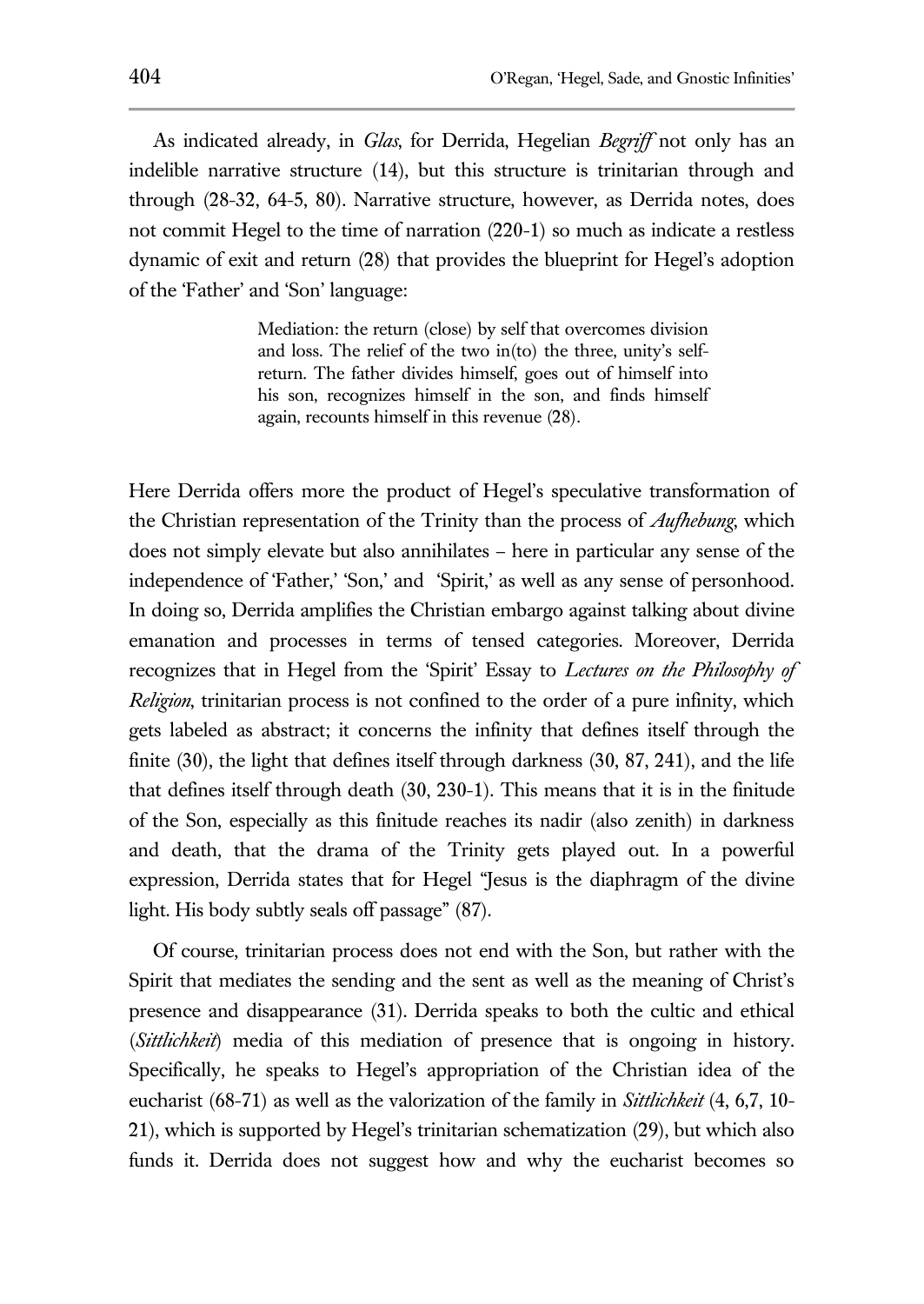important in Hegel as a mediation of Spirit, as other Hegel commentators have done;<sup>46</sup> nor does he avert to the fact that the Spirit's promotion is predicated on the principled exclusion of resurrection or better its elision into the community (*Gemeinde*).<sup>47</sup> Nor does Derrida acknowledge the theological specificity of Hegel's commitment to the eucharist in which Hegel consistently distinguishes between the Reformed tradition of eucharist as merely memorial, Catholic transubstantiation, and the Lutheran view of real presence.<sup>48</sup> As is well known, Hegel favors the Lutheran view, dismissing the Reformed view as not rising to 'recollection' and the Catholic view as involving a kind of fetishistic magic. It is more than a little surprising then when Derrida links positively transubstantiation with a Hegelian understanding of eucharist (71).

This is not to hoist Derrida on a theological petard. The lack of an accurate rendition of Hegel's view of the eucharist is hardly fatal to Derrida's reading of Hegel's appropriation of, as well as understanding of, the eucharist, for it is unlikely that 'transubstantiation' is being used in the technical sense supplied by late medieval theology, and antecedently much more likely that it is being used as a mark for a chronic and exorbitant level of idealization of the material world authorized by Hegelian speculation.<sup>49</sup> The following passage proves confirmatory: "But the spirituality of the Christian Last Supper consum(mat)es its signs, does not let them fall outside, loves without remain(s). The assimilation without leftovers [*sans relief*] also satisfies itself" (71) Still none of this would touch Derrida's general point that Hegel thinks of the eucharist as a mode of *Aufhebung* that involves the annihilation of matter (68); considered thus its meaning extends well beyond its particular meaning in the cult or in the

<sup>46</sup> See in particular Walter Jaeschke, *Reason in Religion: The Formation of Hegel's Philosophy of Religion*, trans. Michael Stewart and Peter Hodgson (Berkeley: University of California Press, 1990), 325-58.

<sup>47</sup> For a careful discussion of this elision in *Lectures on the Philosophy of Religion and the Phenomenology*, see Cyril O'Regan, *The Heterodox Hegel*, 212-15.

<sup>48</sup> The most substantial discussion of this point is to be found in the third volume of *Lectures on the Philosophy of Religion* in that section of the text in which Hegel treats of the 'realization' of Christianity. See *Lectures on the Philosophy of Religion*. Vol. Ed. Peter Hodgson; tr. R. F. Brown, P. C. Hodgson, and J. M. Steward (Berkeley: University of California Press, 1985), pp. 333-39. But see also *Encyclopaedia* #552 for this contrast. Following Marion as well as Derrida, Malabou thinks that Hegel's reflection on the eucharist is not one item among others, but the nerve center of his thought. See *The Future of Hegel,* pp. 98-9.

<sup>49</sup> See *Glas*, pp. 77-80.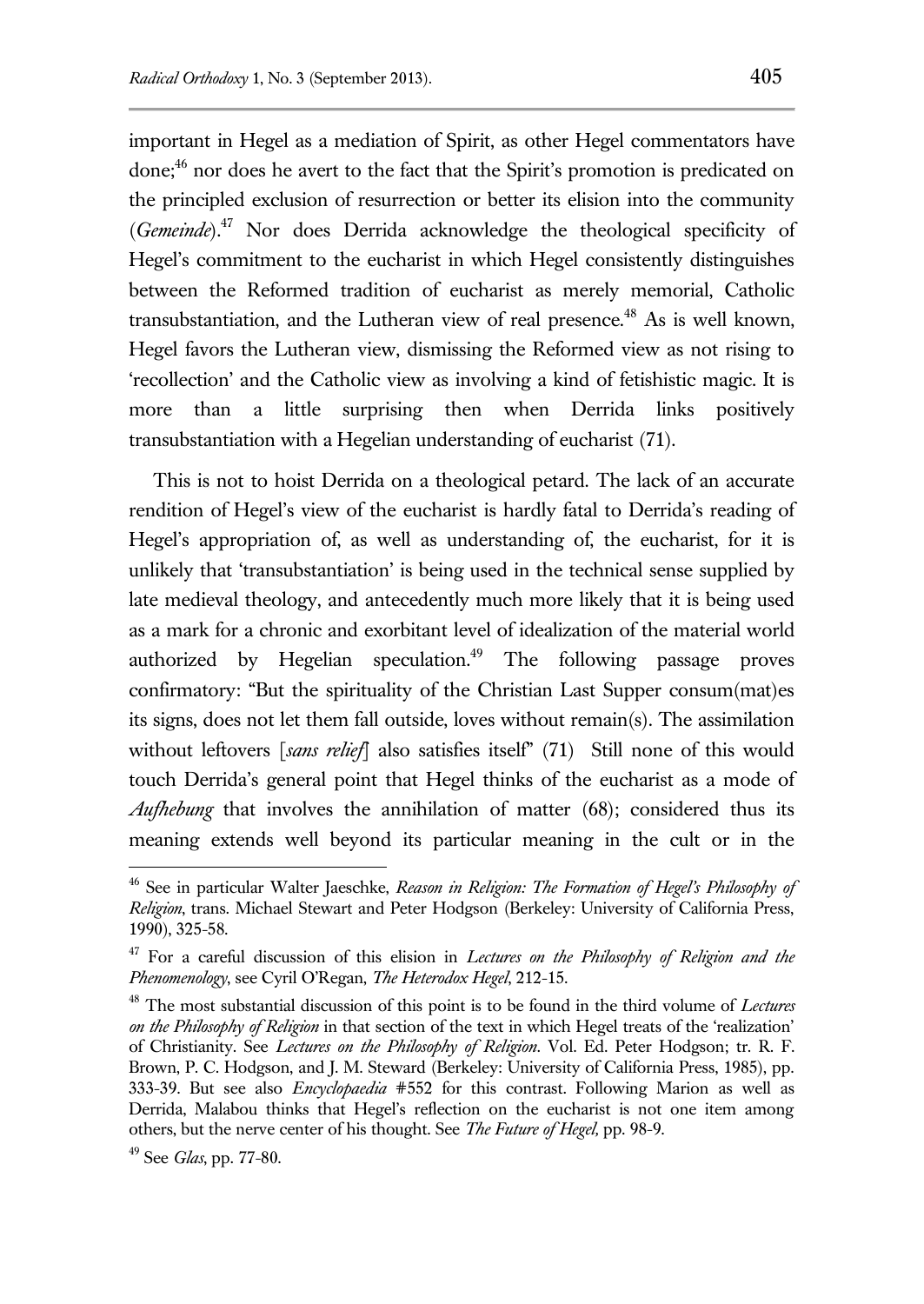Christian community more generally conceived. Now while it is true that there is a gap between Christianity as expressed in the beliefs and practices of the Christian community and that of philosophy (222; also 92), this gap by no means gives Christianity any critical purchase on Hegelian thought: Christian representation (*Vorstellung*) anticipates its conceptual makeover, and in a sense is already informed by concept. Similarly, Christian practices – and marriage and the economy as well as eucharist is, for Hegel, a Christian practice – are ripe for philosophical legitimation.

The most remarkable feature of Derrida's reading of Hegel's speculative discourse is his insistence on its Johannine text or subtext. Although the Johannine characterization of Hegel's thought is not unusual in Hegelian commentary and criticism, few commentators, whether philosophers or theologians, have been as focused and as relentless on this score as Derrida. Hegel translates John into German (78), says Derrida, miming Heidegger who says that Hegel translates Plato and/or Descartes into German. Specifically, the Johannine mischief concerns the following: (1) The representation-concepts of Logos and Love that organize an entire archeoteleological system, and (2) The Johannine understanding of the relation of Father and Son. Other Johannine features that play an important role in Hegel's *Aufhebung* of Christianity include (3) the Johannine metaphorics of light and life, and (4) the Johannine view of the Last Supper. Since I have said something relevant already to (3) and (4) I will confine myself here to (1) and (2).

As the right-hand column of *Glas* plays the role of continually worrying Hegelian arguments and conclusions, it wrings from Hegelian texts the confession that in a paradigmatic way it is logocentric, indeed, the *ne plus ultra* of logocentrism. In *Glas* the relative privileges that the early Derrida accords Heidegger's genealogy, in which Platonism plays the role of corrupted source, is withdrawn. Moreover, it is obvious that Derrida now takes issue with Heidegger's legislation that 'ontotheology' applies to metaphysical discourses alone, and not to a liaison with religious discourse in which the integrity of philosophical discourses is compromised. Hegel, whom Derrida continues to believe with Heidegger, is unsurpassably ontotheological and logocentric, does not illustrate the scrupulous purism that Heidegger prescribes: Hegel negotiates with Christianity and insists that the negotiation is not only fruitful, but essential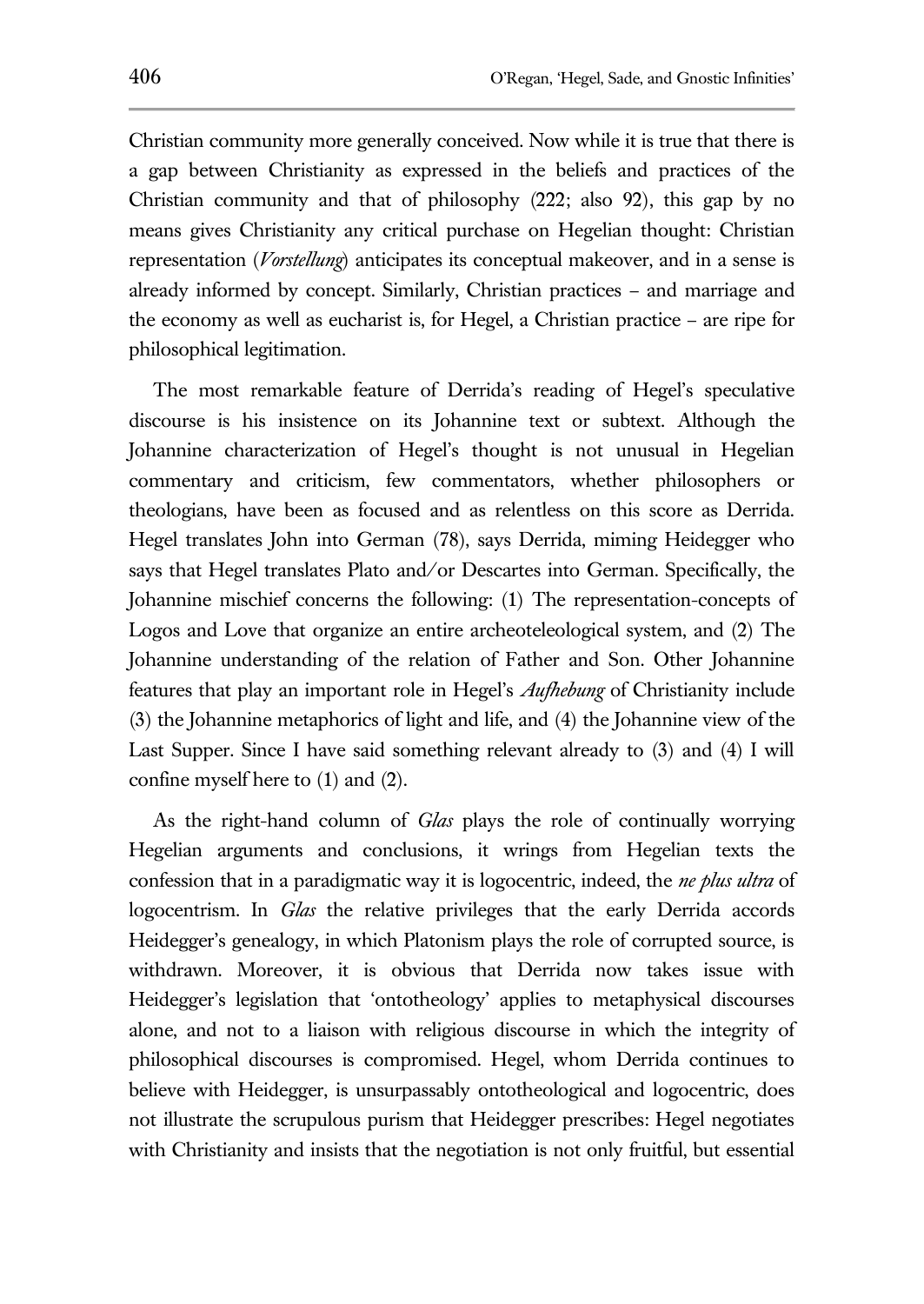to the very definition of philosophy. As Derrida points out, however, crucially the negotiation is conducted more or less on philosophy's terms. Philosophy surpasses and elevates Christian thought, and as it does so, the Hegelian concept appropriates the Johannine Logos (which may, of course, have its Platonic, Stoic or Philonic folds). John 1.1 "In the beginning was the Word" (*Im Anfang war der Logos*) (75) is regulative for Hegel. As John 1.14, and the subsequent Johannine narrative indicates, this Logos is dynamic and is tolerant of division and diremption (76). In division lies its power, for ultimately the Logos is a gathering of parts into a whole and thus its own self-collection into a reflective totality that leaves nothing outside and nothing unthought. The same holds for the Johannine Symbol-Concept of Love, whether as illustrated in the Fourth Gospel, where it involves 'sacrifice,' or in the essential statement of the First Letter of John: "God is Love" (4.6). Derrida marks throughout – almost as if he had before him the critical literature on this Gospel that worries about its anti-Semitism – how the deployment of this Symbol-Concept gives the Jew plenty to fear. He keeps coming back to its totalizing quality: Love is a process whereby the infinite comes to itself and leaves nothing outside (36, 42); and comes to include the Jew but only as always already Christian (54). Prepared to cosign Hegel's equation of Johannine Love with the Platonic trope of the non-enviousness of God from the *Timaeus* (211ff),<sup>50</sup> Derrida points out how the enlisted trope functions in a polemical context in which it is taken to defeat or delete the Jewish view of envy (215), which is intrinsically connected with the notion of secret (*Geheimnis*). As used by Hegel – although Derrida does not seem to allow any separation between Hegelian use and other kinds of Christian philosophical use – the trope helps to mark both the process of the self-appropriation of absolute knowledge (215) and the realization of its erotic drive towards self-satisfaction in and through negativity (58). The perfection of love is a result of a developmental process that admits to no loss, only gain. The perfection of love is the perfection of the infinite, and this requires not only that the infinite relate to the finite, but

<sup>&</sup>lt;sup>50</sup> Derrida is extraordinarily prescient here. This trope, hugely important for Christian Neoplatonism, is also important for Hegel, and demonstrates his close relationship to this tradition. Hegel avails of the Neoplatonic trope on a number of occasions. See especially *LPR1* , 103; *Enc* #564. Of course, for Christian, as well as non-Christian, Neoplatonism, the trope is expressive of divine as good or as Goodness itself. Goodness tends to diffuse or give itself.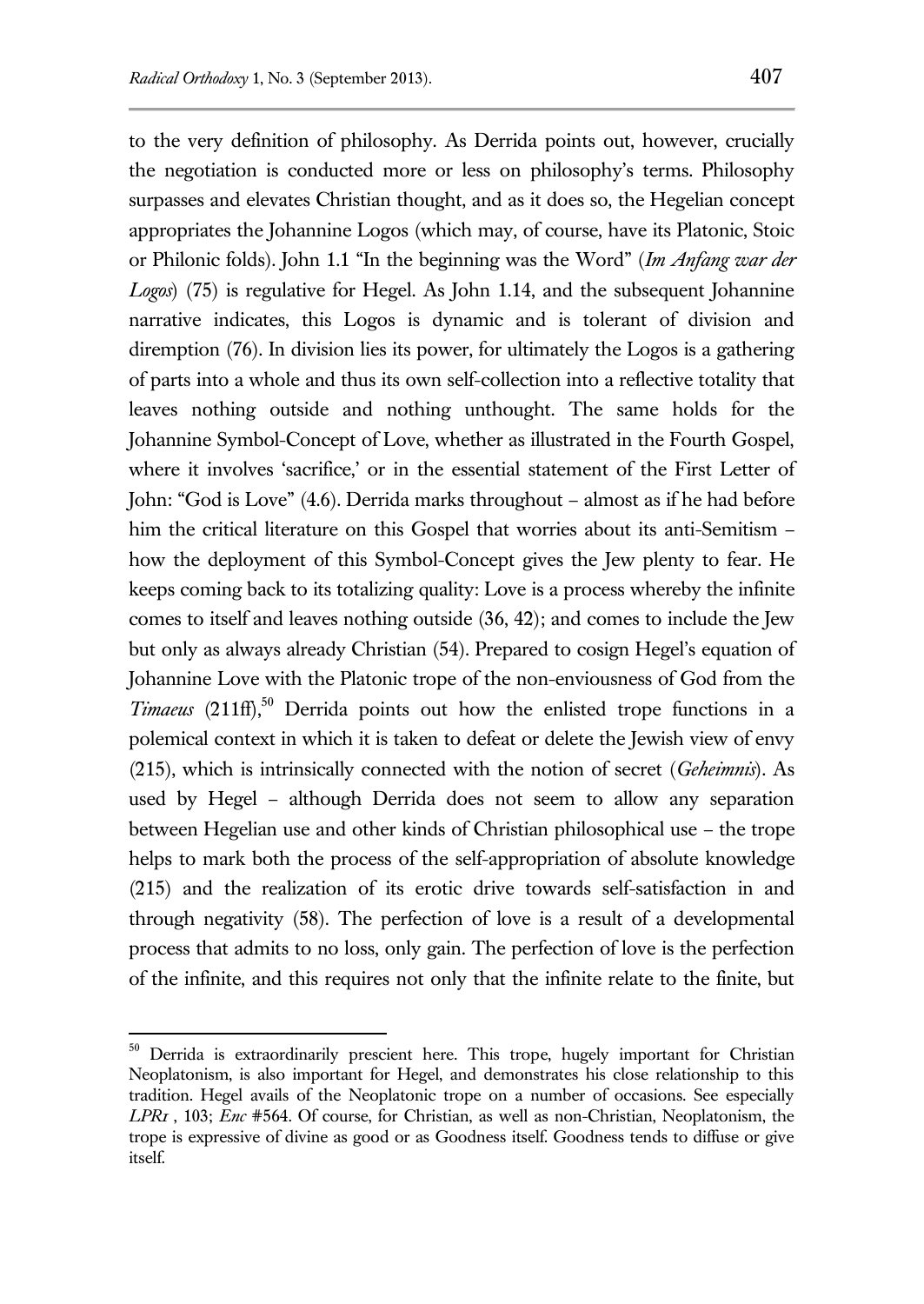that the infinite traverses the full extent of the finite in order to come to itself. This will necessarily involve suffering and even death.

Because John is crucial to Hegel's trinitarian reflection and especially the relation of Father to Son, from Derrida's point of view, Hegel's repressions and exclusions are John's repressions and exclusions and vice versa. As constituted by relation or relationality, the divine in John represents a violent rupture from the Jewish view that serves as its backdrop. This rupture is legitimated in Hegel's earliest texts and is a constant across his entire textual production, marking the *Phenomenology*, *Lectures on the Philosophy of Religion*, and the *Encyclopaedia*. No longer is one talking about the Father alone (31), the one who does not beget, or the hidden God (48, 50-51), but of the relation of Father and Son, which can be expressed in and by metaphors of seed (30), and that is transparent to reflection. In the semiological circuit – also logocentric circuit – of return, Derrida at once underscores the suspicious naturalism of this way of talking about the absolute, exploits the fact that the generosity of the Father yields a profit (30-31), and figures the image of 'play' to which Hegel sometimes recurs  $(31)$ <sup>51</sup> by means of the autolic nature of the self-(dis)semination circuit (31). With 'Genet' pressurizing Hegel and John, the proper description of the latter would involve the most improper of loves:

> This medium obtains the element of familiarity: God's familiarity with his own seed; the element of God's play with himself. The (infinite) exemplar gives himself by selffellation, self-insemination, and self-conception, a finite son, who in order to posit himself there and incarnate himself as the son of God, becomes infinite, dies as the finite son (31).

But the Father-Son relation is not only organic; it is also metaphoric. Or rather it is the code for all metaphor (73) and rhetoric (64-65). If Derrida in a provisional way covered the relation between Christianity and Hegelian thought under

<sup>51</sup> Recall the famous passage in the Preface to the *Phenomenology* (#19) in which Hegel speaks about the 'play' (*Spiel*) of intra-divine love. Recall also that Hegel suggests that 'play' does not define Love. Love is serious, involves work, and sacrifice and alienation. This paragraph should be read together with Hegel's account in section 7 on 'Revealed Religion' of the necessity for the intra-divine Trinity to transcend itself into world. Derrida knows all of this, but simply wants to suggest that the seriousness of love is founded in the structure of play, and play is always already serious, because always already more than mere play.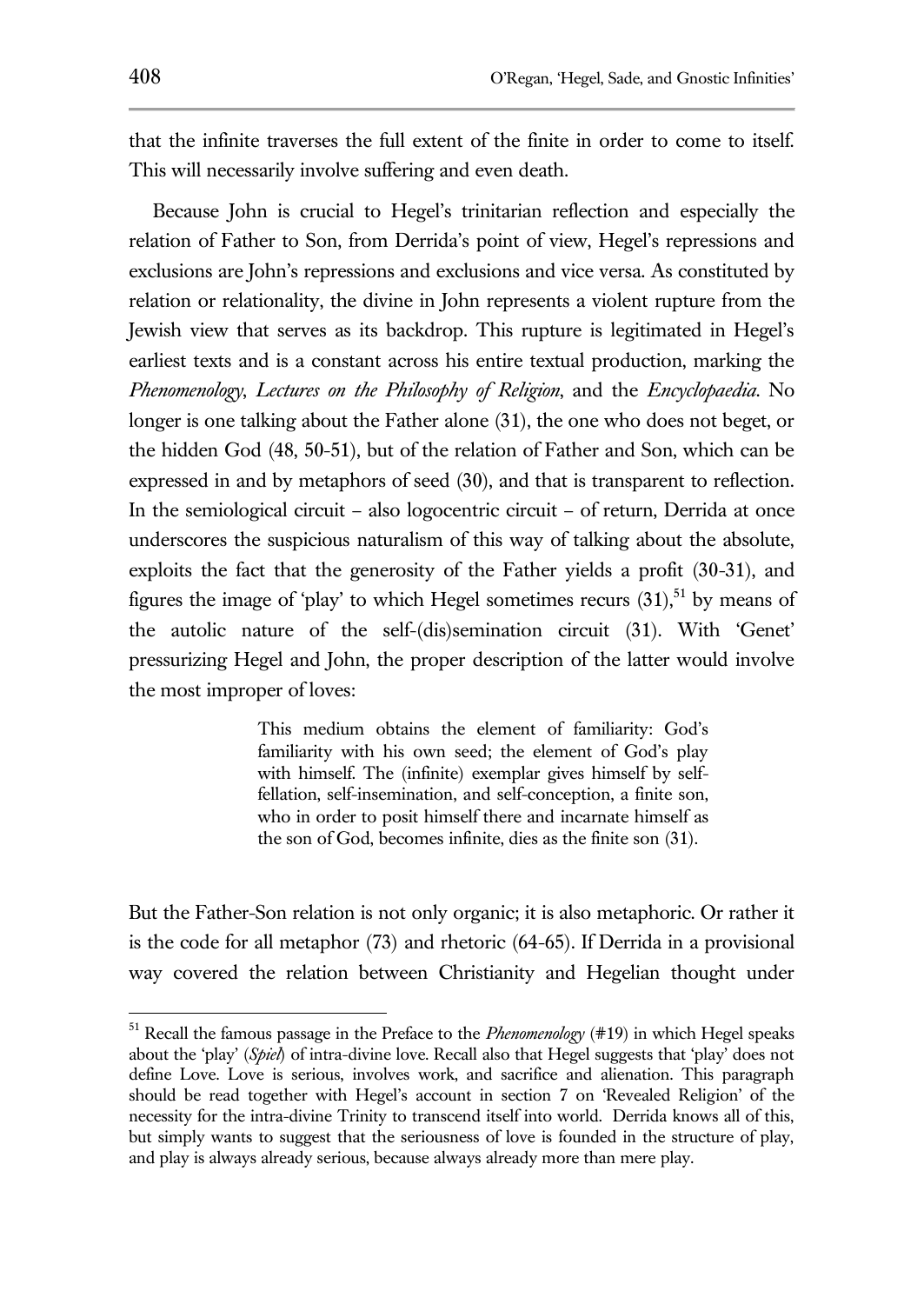metaphor in 'White Mythology,' now he wishes to suggest that the relation of Father and Son defines the pure form of metaphoricity: The Son *is* the Father precisely by being distinguished from the Father (and vice versa) (79-80). And Derrida now considers Johannine Christianity to define rhetoric as well as being defined by it. Rhetoric is not simply figure, but naming, in which the Father names himself by naming himself as Son and the Son names himself as Son in the name of the Father. It is clear that in using metaphor and rhetoric to explicate the relation of Father and Son constitutive of the Christian narrative and trinitarian thought alike and, of course, regulative even as sublated in concept (*Begriff*), that Derrida is investing in a Lacanian semiotic (29) to go along with the allusions to more orthodox forms of psychoanalysis (26). Now, whether the ethos of nomination actually captures John's Gospel or more nearly a Gnostic refiguration of John will occupy us shortly.

As the topography of *Glas* squeezes Christianity and Hegelian speculation together in the left-hand column, and effectively makes Hegel an alias for John, Derrida is able to press home his advantage. If Hegel fails, so does Christianity; if Hegel falls, so does Christianity; if Hegelian speculation is made to confess its totalitarian violence, so also is Christianity. Derrida marks the difference between narrative and concept, and representation and concept, but takes Hegel at his word that he has described these relations adequately. As he presses, he (re)presses the left-hand column and effectively silences the power of Christianity to demur, to insist that its triune personal God who, while dynamic, is not a process, and most certainly not one that is structured by an organic code. The noise that interrupts the rhythmic music of Hegelian dialectic makes him deaf to Christian insistence that precisely as revealed, the triune God is a mystery no less deep than the mystery (*Geheimnis*) of a unitary God of Judaism (and, of course, its modern counterparts).<sup>52</sup> Nor is Derrida open in any way to the Christian insistence that divine love is neither self-satisfaction nor the drive to

 $52$  For Derrida the modern philosophical counterpart of Judaism is Kant. No other figures are intimated. Certainly, neither Jacobi nor the early Fichte, both of whom are critiqued by Hegel in *Faith and Knowledge* (1802). No word of Scheleiermacher's texts, his early *On Religion* (1799) or his *The Christian Faith* (1821) being an object of Hegelian critique as peddling a view of the divine as ineffable. While Derrida's Hegel base is broad, he seems to be reluctant to take account of religious thinkers, who are not philosophers in the strict sense, with whom Hegel has crossed swords.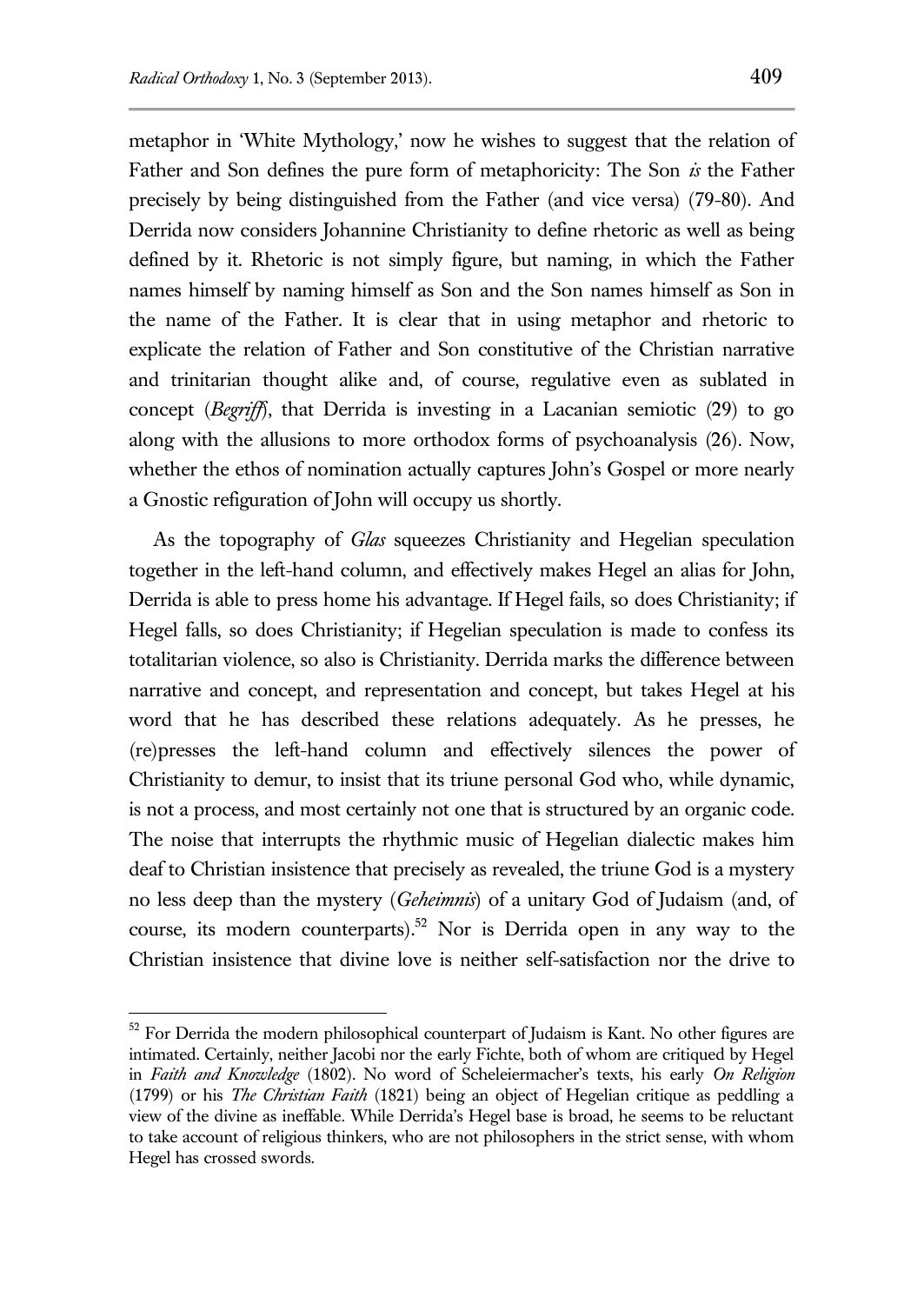self-satisfaction, but rather gift of self in and as the finite, which again is mysterious, a mystery in fact protected by Chalcedon which in apparently positive language formulates a defense against language's tendency towards univocal determination. Derrida also shows himself closed to the prospect that the sacrificial nature of the suffering and death of Christ is a mystery of love that no concept is a match for; shows himself closed also to the possibility that in speaking to the enabling presence of Christ in the eucharist, the Christian community speaks precisely to a presence that is not its own, that strictly speaking belongs to the order of the impossible. And Derrida never gives credit to the Christian avowal of creation precisely as the order of singularity – which however is never pure singularity – for this risks being a construction of the logocentrism that is the object of Heideggerian and Derridian attack. In short, and conveniently, Derrida never once seriously considers that Hegel has fundamentally distorted Christianity by making it subject to *Aufhebung*, a Christianity which already even in the order of representation is logically so primed for sublation that it can and cannot recognize itself in the mirror. It can recognize itself insofar as the basic Christian narrative is left intact as well as the Trinity as a governing meta-symbol; it cannot insofar as everything is systemically out of joint. Derrida is right to style Hegelianism as a system of sanitation that cleans up 'shit,' but he fails to notice that Hegelian speculation not only cleans up vulnerable and unsanitary singularities, but that it also cleans up Christianity, first by a narrative smoothing in which 'event' is logically primed, and second by offering affidavits of reliability funded by the concept.

In an act of homage to Hegel, Derrida makes his reading of Christianity his own. This version of Christianity is at once more limpid and lucid than the confessional and historical versions, which are more untidy in their expression and less clear about what they speak. Rendered thus, Christianity becomes by implication the Baal of the sacrifice of singularities that biblical Judaism overcame. The irony is constitutive: Christianity moves beyond Judaism only by regression. Derrida, then, refuses to entertain that Hegel has got Christianity wrong, or that he is mistaken in his view that Christianity is at the antipode of the Unknown God.<sup>53</sup> Now, while it remains open to Derrida to say that even

<sup>&</sup>lt;sup>53</sup> Derrida does not explicitly recall the passage, but see Hegel's famous reference to Paul's laudation of Christianity's overcoming the Unknown God in *Enc* #73. For similar statements,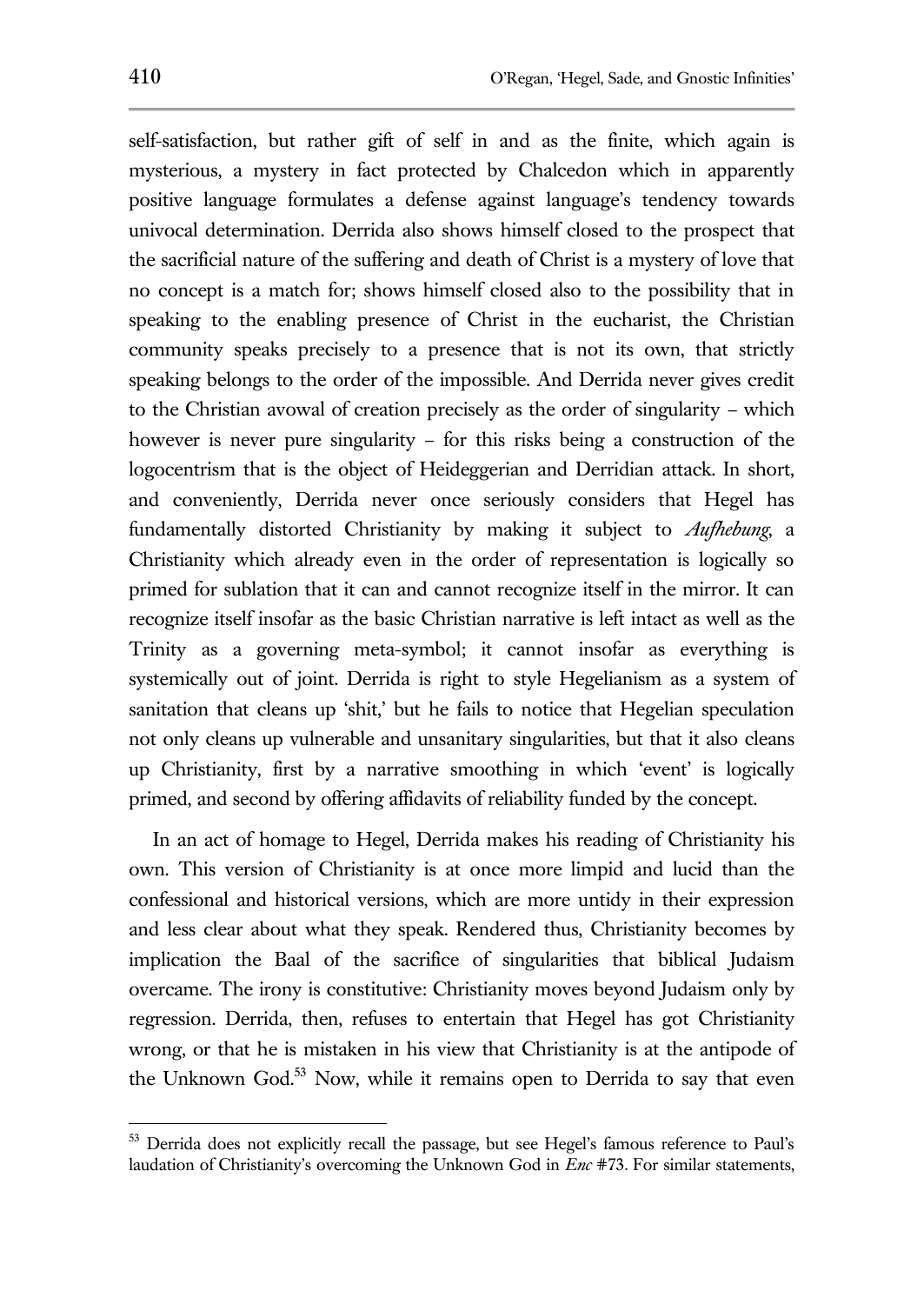negative theologies get inscribed in conceptual economies,<sup>54</sup> unless this inscription is a one-size-fits-all, it would matter a great deal what the extent of the reinscription was and whether it happens immediately or simply eventually. The gap or delay is the critical moment, because it is the moment of the possibility of critique. Derrida is blind to this gap, and is thus blind to the blindness of Christianity, which is more than the procedural blindness of Hegel

governed by the guarantee of pure transparence and absolute knowledge.

## **Gnostic Syntax and the Tolerance of Heterogeneity**

Since Hegel's own day, and in part aided by his own exceptionally high opinion of Gnosticism,<sup>55</sup> from time to time Hegel's speculative system has been characterized as 'Gnostic.' Importantly, the originary text, F. C. Baur's *Die christliche Gnosis* (1835), not only insists that the Hegelian system is a religious

see *Enc* #36, 82. The overcoming of the anachronistic notion of the ground that is secret or secrecy itself is connected in the *Phenomenology* with a revision of the notion of the mystical (*das Mystische*) from secrecy into revelation itself (#722).

<sup>54</sup> As is well-known Derrida does precisely this in *Sauf le nom* (1993). See the English translation by John P. Leavey Jr. in *On the Name*, ed. Thomas Dutoit (Stanford: Stanford University Press, 1995), pp. 34-85. See also 'How to Avoid Speaking: Denials.' in *The Language of the Unsayable: The Play of Negativity in Literature and Literary Theory*, ed. Sanford Budick and Wolfgang Iser (New York: Columbia University Press, 1989), pp. 3-70.

<sup>&</sup>lt;sup>55</sup> Hegel's appreciation of Gnosticism is evident both in his historical account, his recall of the positive contributions of Gnosticism to central Christian ideas, and what might be called his Gnostic hermeneutical tactics in his major writings. With respect to history, see *Lectures on the History of Philosophy. Vol. 2,* trans. E. S. Haldane and Frances Simson (Lincoln and London: University of Nebraska Press, 1995) (Reprint of 1894 translation by Paul, Trench, and Trübner in London), pp. 396-99. When it comes to Western contributions to the Trinity, according to Hegel, Gnosticism has the advantage on Augustine in *Lectures on the Philosophy of Religion*. Neither Augustine, nor any magisterial figure, receives a mention in this text, while Hegel seems very interested in thinking through the relationship between Gnostic *Propater* and *Monogenes*, even as he makes moves to correct for the tendency to hypostatize moments  $(LPR<sub>3</sub>, 85-86)$ . Similarly, Hegel avails of the Gnostic concept of  $hyl\acute{e}$  to indicate a more aggressive mode of opposition to intelligence and spirit than is typical in the Christian and Platonic traditions (*LPR3*, 87-9). Hegel gleaned what he knew about Gnosticism from August Neander's *Genetische Entwicklung der vornehmsten gnostischen Systeme* (Berlin, 1818). Finally, in *Enc* #24 Hegel provides a good example of Gnostic exegesis by concluding that the correct way to read the temptation story in Genesis 3 is to conclude that the serpent told the truth when he said that Adam and Eve would become God-like in eating from the tree of the knowledge of good and evil.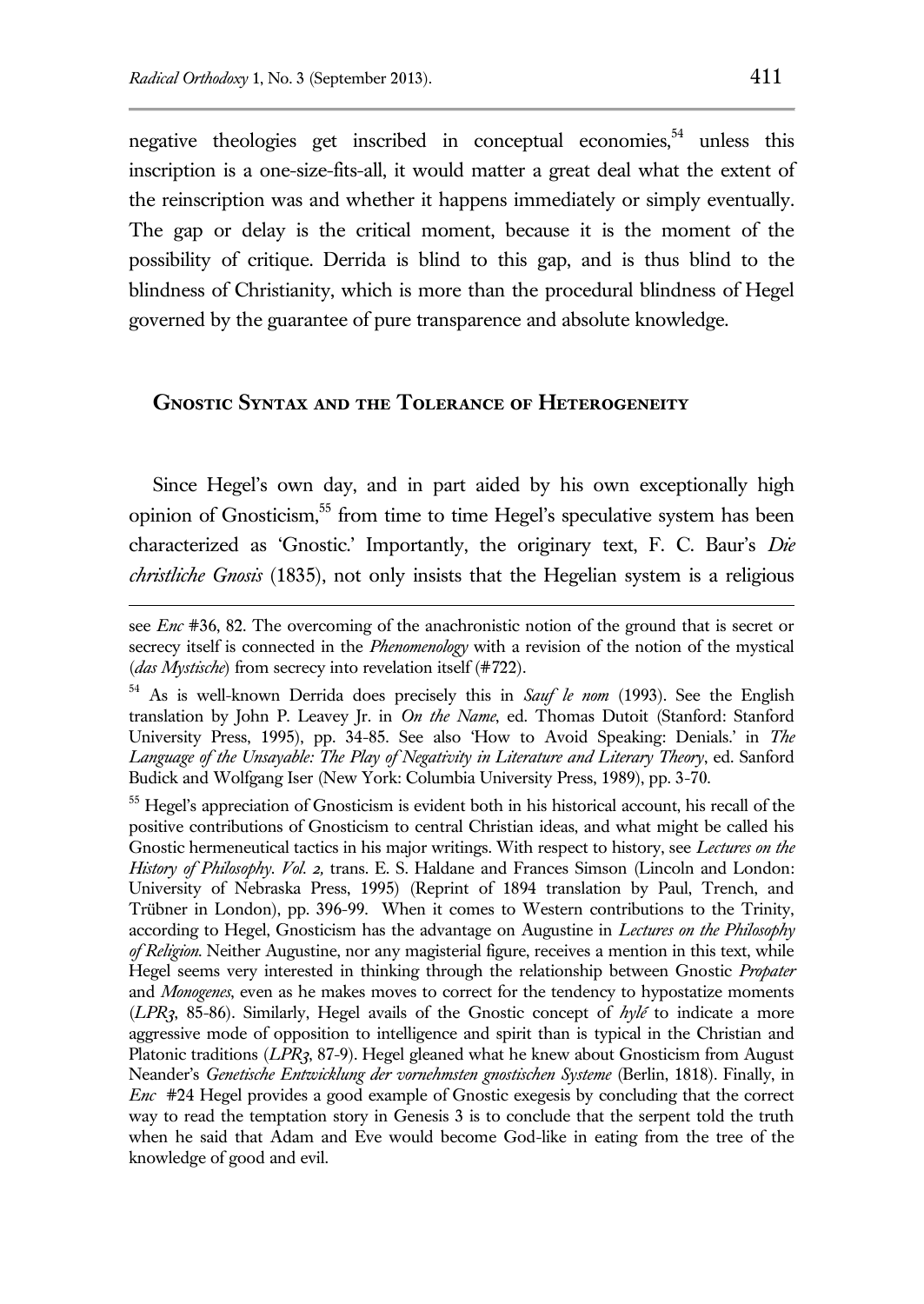philosophy that has its roots in the discourses of the ancient world, but that it presents a speculative version of Christianity that should be regarded as completing rather than competing with the biblical text. <sup>56</sup> Comfortably adopting the role of Hegel's apologist, Baur argues for the systemic connection between a trinitarian metanarrative and the Hegelian concept, and makes the case that Hegel realizes what was implicit in ancient Gnosticism which maintained what should be maintained of biblical Christianity. Baur refuses to entertain, as such different 19<sup>th</sup> century religious thinkers as Kierkegaard and Franz Anton Staudenmaier did, that Hegel misinterpreted Christianity, indeed to the point of presenting a simulacrum. Now one could say that the genius of the second century theologian, Irenaeus of Lyon, consists in making precisely such a diagnosis of the generation of simulacra. In *Against Heresies* this is nowhere more evident than in Irenaeus's recourse to the notion of *methamortein* which speaks to a metamorphosis of salvation history that renders  $God.^{57}$  In what amounts at once to a disfiguration and refiguration, the Christian story is subtended by another more encompassing story in which the particular episodes of the Christian story, the trinitarian prologue, creation, fall, incarnation and passion of Christ (redemption), the agon of history and eschatology are all changed in a fundamental way. The difficulty for the Christian community, however, is that the disfiguration-refiguration is not easily noticed. One can be taken in, and thus the necessity of intervention by someone who can describe the mechanics of the optical illusion and lay bear its hermeneutic protocols.

As we have seen, in *Glas* Derrida shows little capacity to imagine any gap between Christianity and Hegel's description of it, not to mention a gap so significant, and a pattern of change sufficiently systematic, to justify speaking of the construction of a *Doppelgänger*. In his interpretation of the relation between 'representation' and 'concept' Derrida simply accepts Hegel at his word that the movement from the first to the second is neither negative nor corrosive. Since the mediation between 'representation' and 'concept' is secured in Hegel's work by *Aufhebung*, obviously, this involves a particular interpretation of this master

<sup>56</sup> Ferdinand Christian Baur, *Die christliche Gnosis; oder die christliche Religions-philosophie in ihrer geschichtlichen Entwicklung* (Tübingen: Osiander, 1835).

<sup>57</sup> See *Against Heresies*, in *The Anti-Nicene Fathers*, vol. 9, ed. Allan Menzies (New York: Christian Literature, 1896), Bk.1.11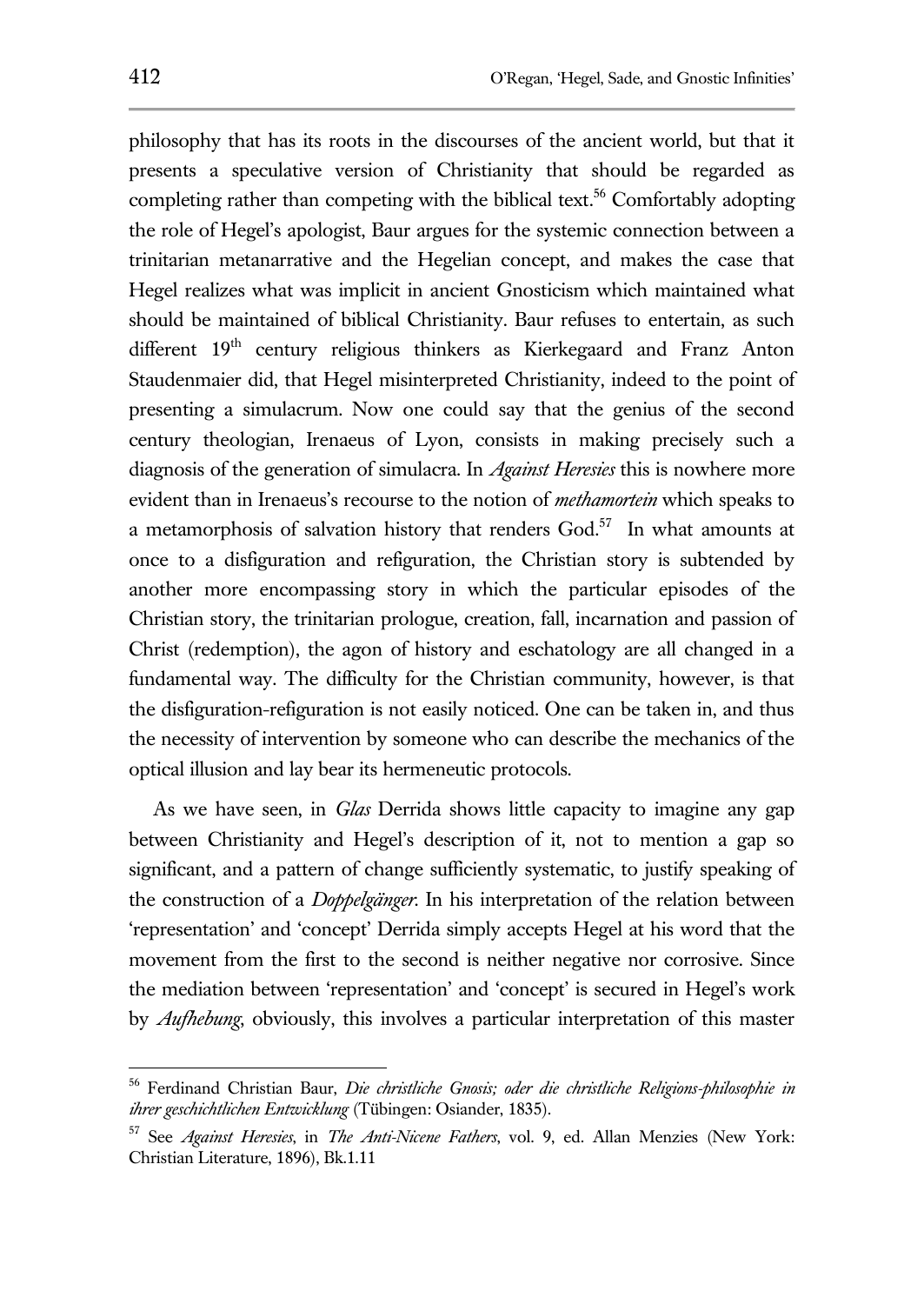construct. Derrida knows well that formally *Aufhebung* means annihilation as well as preservation  $(Enc \#96 \text{ zu})$ ,<sup>58</sup> and he makes, as we indicated, an occasional nod in the direction of what is annihilated when Christian 'representation' is taken into the sanctuary of *Begriff*, at once a truly holy place and a fortress with impeccable discursive defenses. But these amount to no more than gestures in a reading that emphasizes continuity. Christianity, ultimately defined by the Johannine writings, is already specular through and through and anticipates, even prehends, Hegelian speculation. Derrida, it turns out, then not only sustains Hegel's weaker claim that there is a sufficient measure of continuity between biblical and/or confessional Christianity and speculative thought, but the stronger view that Christianity is Hegelianism *avant la lettre*. In the end, Hegel's weaker claim reduces to the stronger, and it is the stronger claim that is complacently embraced in *Glas.*

Of course, Derrida's embrace of this truth is hostile, since very much like Feuerbach and Marx, and perhaps also like Kojève, the association turns out to be fatal to Christianity. Arguably, however, one salient difference between Derrida and more generic brands of Left-Wing Hegelianism is that whereas in these other cases Hegelianism invalidates itself because of its ground in Christianity, in *Glas* Christianity is taken to invalidate itself when it is revealed as crypto-Hegelianism. As with Hegelianism, Christianity is a theodicy that produces "remains" that are unacknowledged, indeed ignored as accidents, as mere nothing(s). That Derrida, following Hegel, dismisses atheism as shallow hardly suffices to attenuate the obvious antipathy shown to confessional Christianity in the text. Negative interpretive tendency is nowhere more in evidence than in Derrida's discussion of the Father-Son relation, which turn out to be as much – if not more – about John than about Hegel. Exploiting the symmetry he finds in Hegel's discussion between reflections on the divine as such and recommendations in the order of *Sittlichkeit*, Derrida feels entitled to call on Freud, and even more Lacan. The latter is the perfect interpreter, since he is the unveiler of mirroring and nomination, both of which are central in the unfolding drama between the generative father and the generated son. In *Glas*

<sup>58</sup> Since he cites the *Encyclopaedia* so much, Derrida cannot but be aware of the famous passage in the *Lesser Logic* in which the double aspect of *Aufhebung* is spelled out with unsurpassed clarity.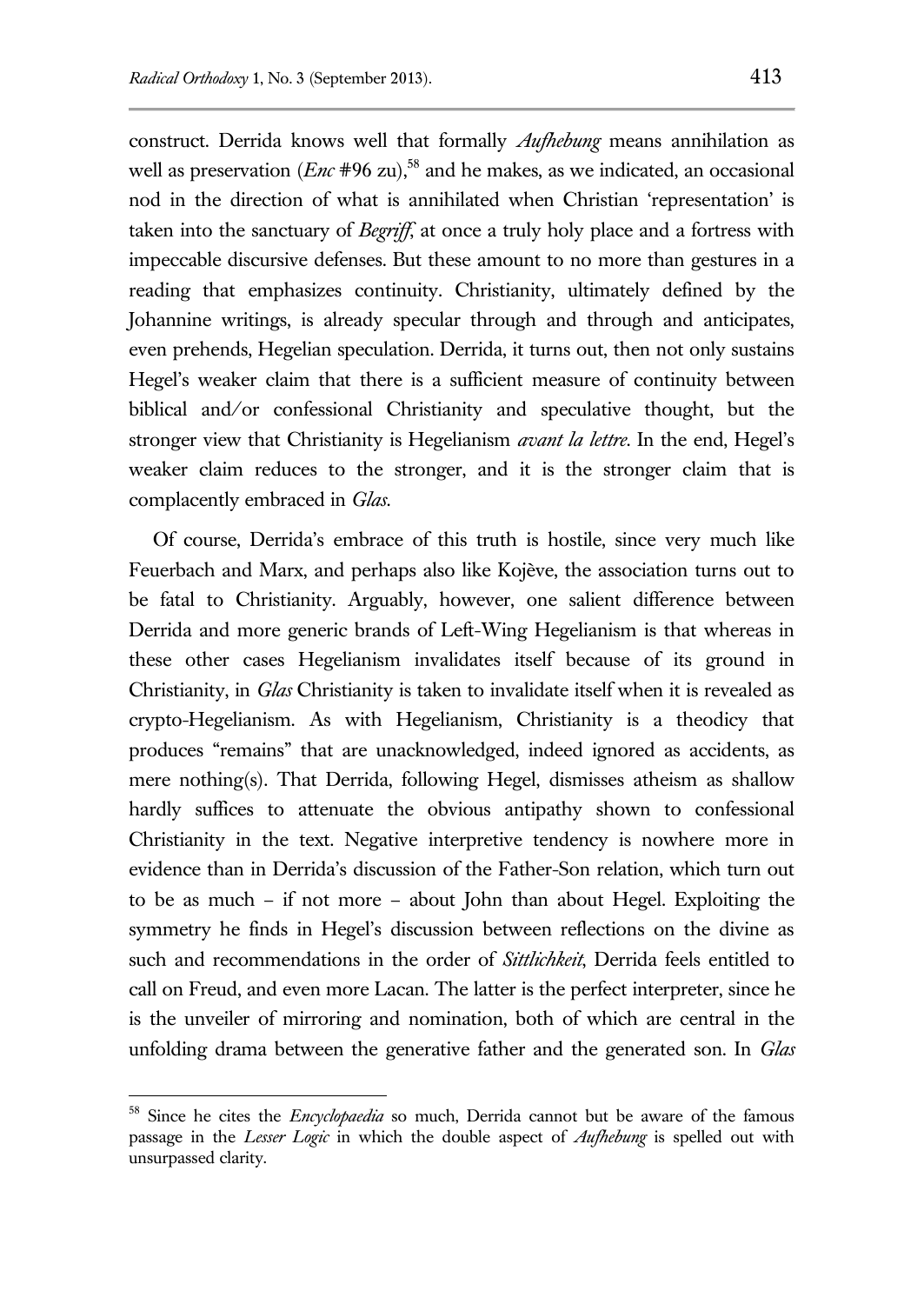Derrida does not inquire whether the mirroring interpretation of the Father-Son is more an effect of deep German Idealist commitments than a plausible extrapolation from the Gospel of John, $59$  and, that in this respect, German Idealism is engaged in an operation of genealogy intended to legitimate a post-Kantian, and in some fundamental respects an anti-Kantian discourse of a realized eschatology and absolute self-knowledge.

Although Derrida fails palpably to be rigorously historicist here, this probably would not prevent him from being skeptical of the prospects of other kinds of ancient discourse, however speculative, to throw light on a post-Enlightenment discourse such as Hegel's, whose task is to justify the Protestant ground of modernity. And, undoubtedly, he would think of heresiological discourse as exclusionary and violent. My interest here is not to defend a heresiological discourse as such, but rather to raise the question of whether 'Gnosticism,' deployed as a taxon (which in principle is separable from negative evaluation), can also be extended from ancient discourses to speculative discourses in modernity.<sup>60</sup> What would get repeated is not something like a Gnostic *Urnarrative*, but rather a grammar that allows for a significant degree of variation. Needless to say, in appealing to this Gnostic narrative grammar, there would be a number of supplementary considerations. Three are especially important. The first is that legitimate use of the concept of 'Gnostic narrative grammar' depends on more than notional acknowledgment of the specificity of modernity, such that the difference between Hegel's speculative discourse and that of any ancient Gnostic system is different in kind than the difference between ancient varieties of Gnosticism. Second, and crucially, 'Gnostic narrative grammar' is a transformational grammar in that Hebrew scripture in general, and the Christian Bible in particular, is subjected to a systemic operation of distortion.<sup>61</sup> This qualification of Gnostic, or better, Valentinian narrative grammar grounds what we have referred to as the *Doppelgänger* effect. Third, the activation of Gnostic

<sup>59</sup> See in this respect Rodolphe Gasché, *The Tain of the Mirror: Derrida and the Philosophy of Reflection* (Cambridge: Harvard University Press, 1986). See especially Part 1, 'Towards the Limits of Reflection,' 13-105, esp. 38-59.

<sup>60</sup> See Cyril O'Regan, *Gnostic Return in Modernity* (Albany, NY: SUNY Press, 2001).

 $61$  One could also say that the operation is systematic as well systemic, since in its disfiguringrefiguring of the entire Christian narrative, it effects a transformation in value in the full gamut of Christian *theologoumena*: Trinity, creation, incarnation, church, and eschatology.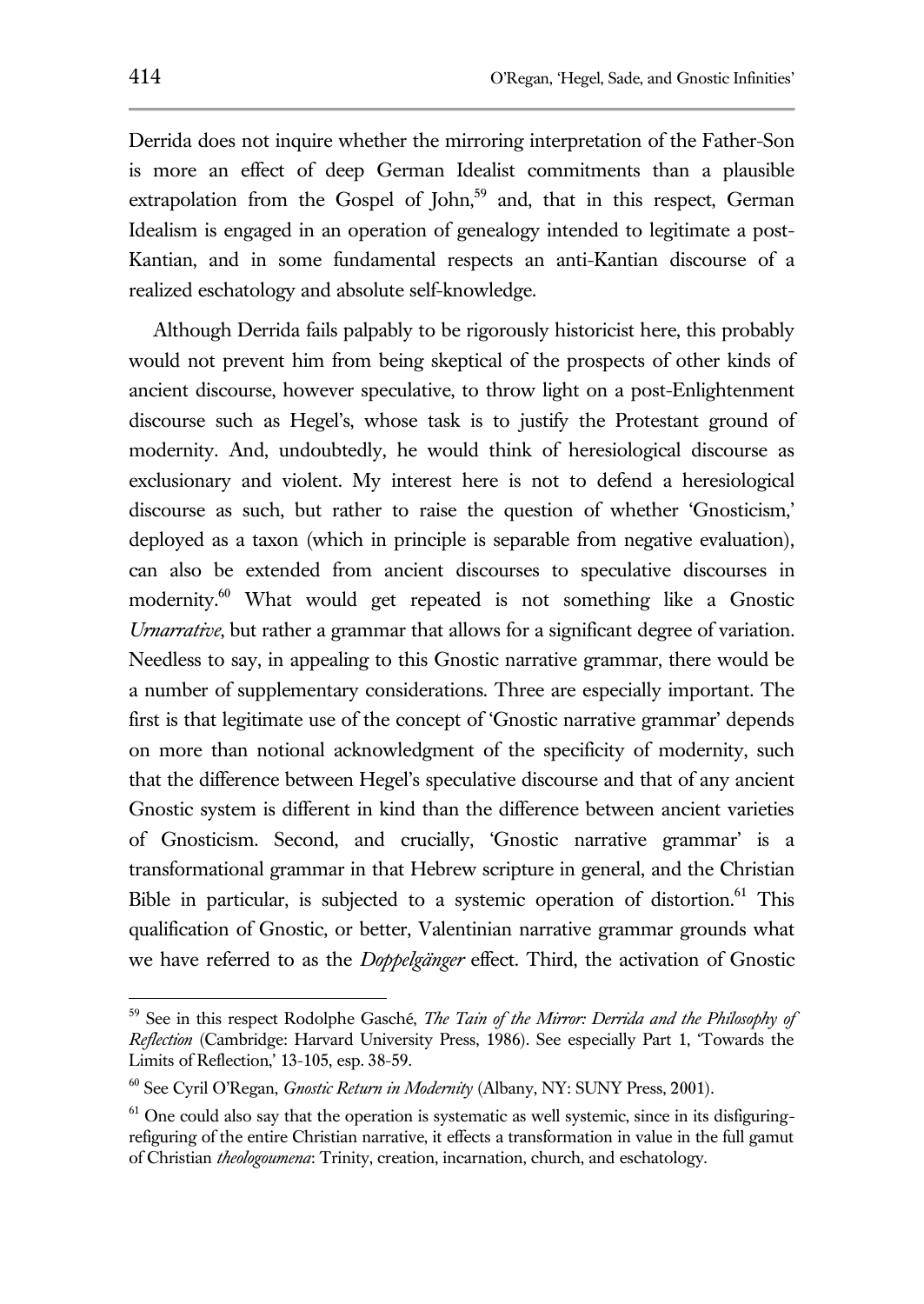narrative grammar in speculative discourse is best understood in terms of the discursive field being overdetermined. More specifically, a speculative discourse being judged an instance of Valentinian narrative grammar does not rule out the presence of other kinds of discourse that can be put in some kind of positive relation with Christian discourse, for example, Enlightenment and Romantic progressive discourses, the discourse of apocalyptic and also the discourse of Neoplatonism. We see a good example of the last named discourse in Hegel's appeal to the trope of the 'non-enviousness' of the divine, an appeal, we have seen, Derrida underscores.

I realize that I am being more or less stipulative here. Since I wish to move to my conclusion that as *Glas* cannot control 'Genet,' and in fact cannot prevent the entire semiotic of Sade from coming into circulation and that he can be read as countering one form of Gnosticism with another, I will not provide the level of detail sufficiently to redeem the validity claims of the 'Gnostic return' thesis. But before I turn to my major remaining interpretive obligation, I wish to raise again the question of the legitimacy of Derrida's acceptance of the Johannine provenance of Hegel's reflection on the relation of Father and the Son. This time, however, I pursue the question not from the point of view of how the transcendental and post-transcendental regime works over the Fourth Gospel, the Prologue in particular, but rather from the point of view of hypothesizing a prior conjugation of the discourse of Father and Son that plays the role of a stand-in. One of the really remarkable features of *Glas* is that in its treatment of the relation between Father and Son, it seems more nearly to recall the account of the relation put forward in the *Gospel of Truth* than in the Johannine corpus. Particularly noticeable in the Valentinian text of the early centuries, which palpably represents a pastiche of each and every aspect of the biblical narrative, is the way in which Father, Son, and their relation is constructed in terms of the problematic of nomination. Two passages are crucial:

> Now the name of the Father is the Son. It is he who first gave a name to the one who came forth from him, who was himself, and he begot him a son. He gave him his name which belonged to him; he is the one to whom belongs all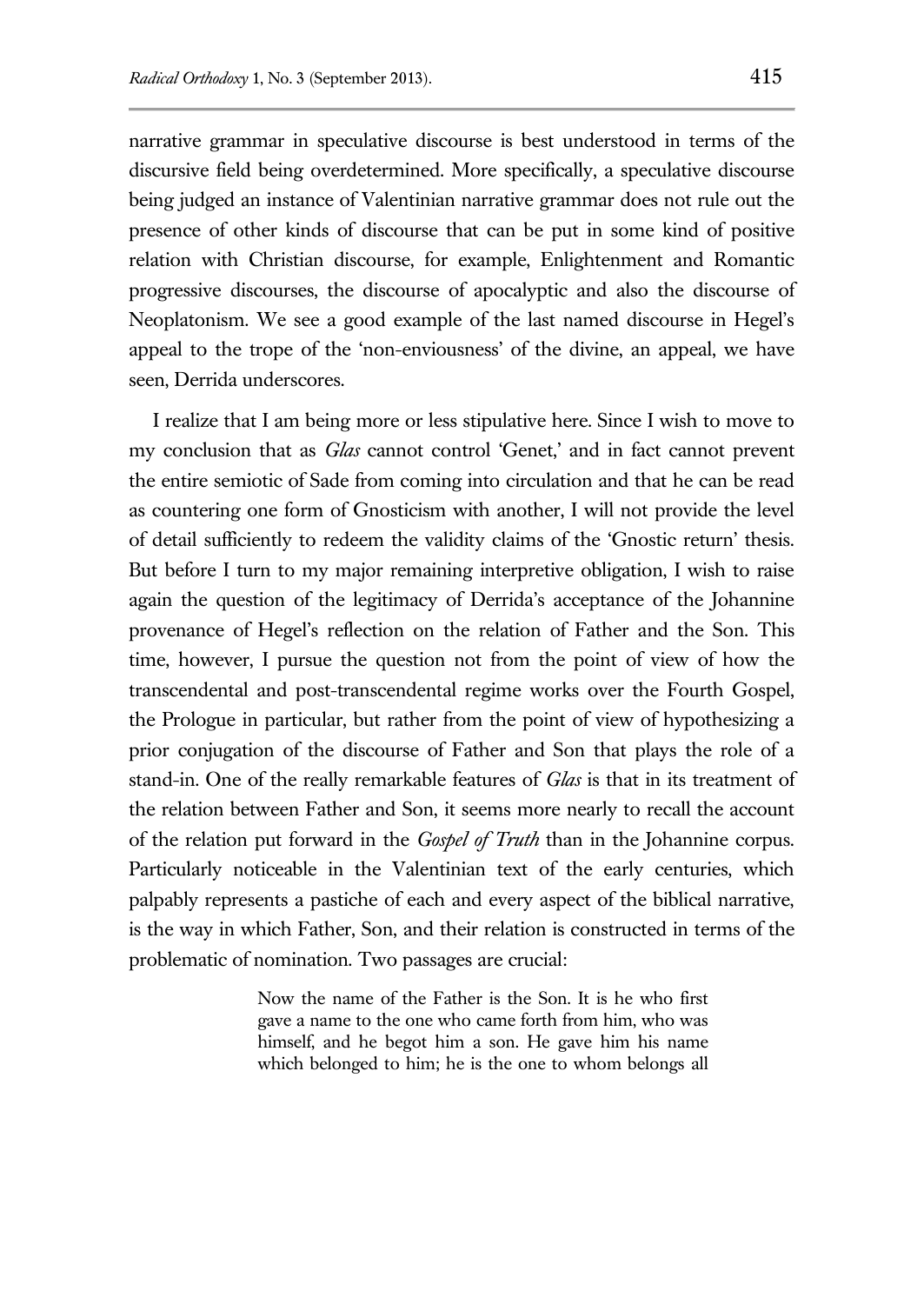that exists around him, the Father. His is the name; his is the Son (*GT* 38; 7-15). 62

And to give himself a name is (the prerogative) the Father. The Son is his name … The name of the Father, as the name of the Father is the Son (*GT* 39: 20-21).

Besides the pronomial ambiguity of the passages about which scholars of Gnosticism concern themselves, $63$  there is another and more substantive form of ambiguity. On the one hand, the direction of naming is from the Father to the Son. It seems to be the case that it is in the Father that the power of nomination is invested. On the other hand, since the Son is the name of the Father, the power seems to be invested in the Son. Here there is an appearance of an anachronism. As the power of naming, the Son is before the Father, and has divested the Father of this power.

In Derrida's own powerful ruminations on nomination in *Glas* (79-80), which is conducted under the pretext of an analysis of John 1.1 "In the Beginning was the Word (*Im Anfang war der Logos*)" (75), he points to the metaphoricity of the Father-Son relation: The Son *is* the Father because in naming the Father names himself as Son, and to name oneself as Son is to name the Father. In either case, and to different extents, there is a displacement of the Father onto the Son that takes leave of the mysterious beyond, whether defined by Judaism, Kant, or negative theology. A particularly eloquent site of such displacement, not mentioned by Derrida, is the famous passage in the *Phenomenology* (#770) in which Hegel speaks of the Word uttered as involving the emptying of the Father. Similar passages can be found in *Lectures on the Philosophy of Religion*  (*LPR3*, 83). Now it is more than a little interesting that without any demurral from Derrida, Catherine Malabou suggests that for Hegel the template for his kenotic trinitarianism is provided by Valentinian reflection with which Hegel

<sup>62</sup> The translation of the Coptic is by George McRae. See *The Nag Hammadi Library in English*, ed. James Robinson (San Francisco: Harper & Row, 1981), pp. 37-49; esp. p. 47.

<sup>63</sup> See, for example, Benoit Standaert, 'L'Évangile de vérité: Critique et lecture,' in *New Testament Studies* 22 (1975), 127-70; also Joel Finneman, 'Gnosis and the Piety of Metaphor: The Gospel of Truth,' in *The Rediscovery of Gnosticism. Vol. 1: The School of Valentinus*, ed. Bentley Layton (Leiden: Brill, 1980), 289-318. The latter essay is extraordinarily interesting in a number of respects, not least for attempting a Lacanian reading of the relation between Father and Son in the *Gospel of Truth*.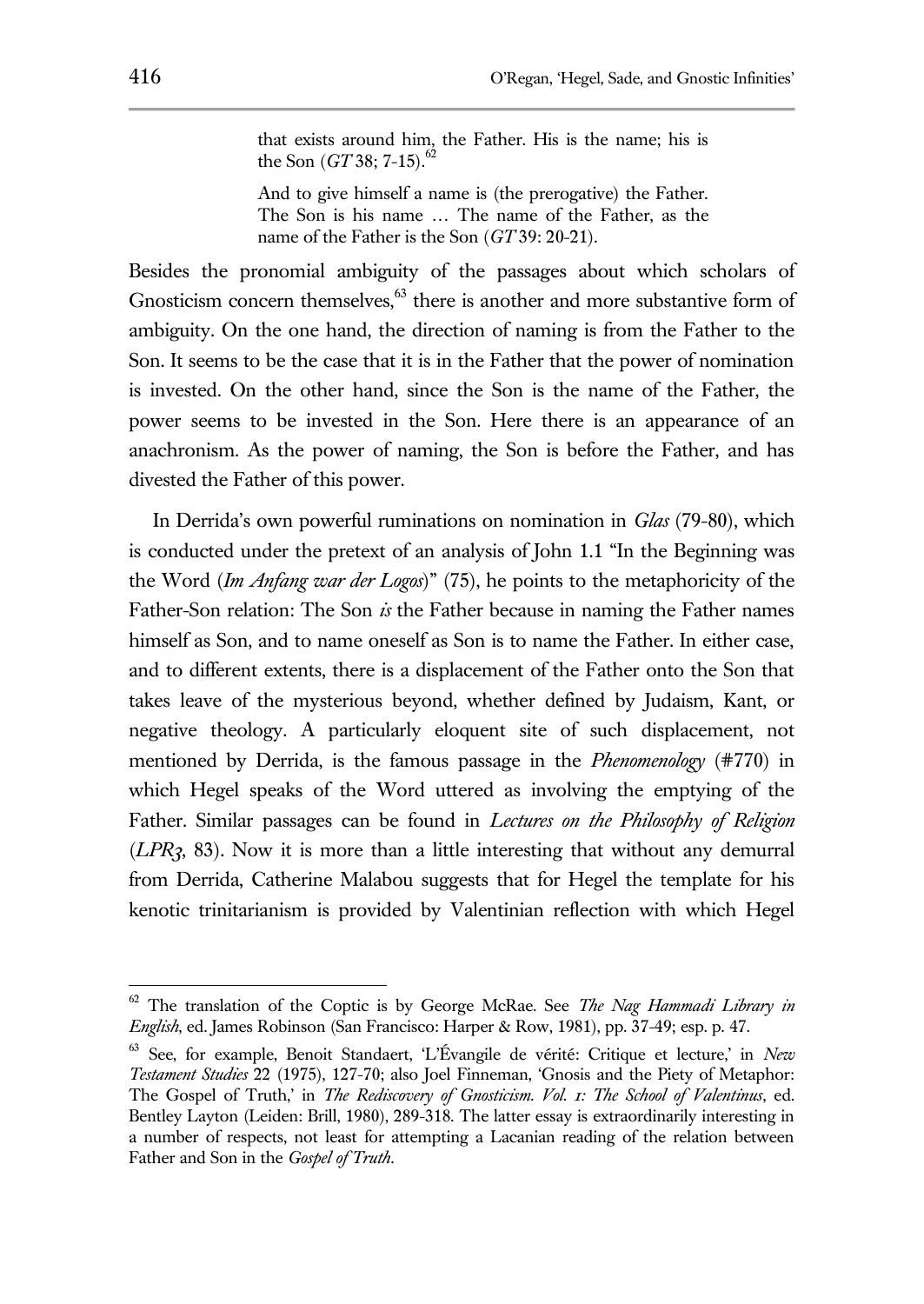was familiar.<sup>64</sup> Malabou, then, very much becomes a witness against Derrida's connection of John and Hegel in *Glas* when she highlights Hegel's interest in Gnosticism. Foregrounding Hegel's important discussion in *Lectures on the*  History of Philosophy,<sup>65</sup> she points to the peculiarity of Hegel's interpretation of the Valentinian relation of Father and Son. Although apparently it is the unnameable Father, who precisely as the abyss (*Bythos*) not grounded by anything else, is the ground of all reality, read aright the Son, as the First-Born (*Monogenes*), is the foundation, for it is as Son the Father is expressed and made comprehensible.<sup>66</sup> In this sense the Son is the father of the Father and the ground of the ground.

Derrida's failure here is complex, and involves not taking into account the problematic of German Idealism, the possibility that the Johannine Prologue has been covered over by a prior nominalizing interpretation, and ambiguating about the status of Lacan, specifically whether the Lacanian echoes in Hegel's account of Father and Son are intended to indict or exonerate the German Idealist or for that matter indict or exonerate Lacan.<sup>67</sup> Now Hegel's Gnostic preferences are being pursued here with a view to whether there is something like an echoing or mirroring in the catastrophic discourse of 'Genet,' which, if not absolutely univocally, nonetheless in an important sense functions as synecdoche of the Sadean tradition. As intimated already, in terms of topography, the Sadean tradition bears a complex relation to Hegelian discourse and its history of effects.

<sup>64</sup> *The Future of Hegel*, 94-6.

<sup>65</sup> *The Future of Hegel*, 96

<sup>66</sup> I have used the convention of 'who' with respect to 'abyss' and 'first-born,' despite the differences between these terms and the more obviously personal interpretation of Father and Son in the standard Christian traditions.

<sup>67</sup> There is an obvious sense in which Derrida abbreviation of *Savoir absolut* to *S/A* that there is a recall of Lacan's abbreviation for the non-identical subject of *S/s,* that is the subject that is not coincident with itself and receives 'itself' from without. Lacan's classic expression of this is in *Ecrits*, and especially his reflections on the 'Mirror Stage.' One suspect that in this recall, in part at least the relation between Lacan and Derrida is positive. For the positive relation, see Mark C. Taylor, 'Refusal of the Bar,' in *Lacan & Theological Discourse*, ed. Edith Wyschogrod, David Crownfield, & Carl A. Raschke (Albany: SUNY Press, 1989), pp. 39-53. At the same time, in Lacan the process of identification is a process that tends to be binary and eclipse the mother. Taylor notes the tensional place of the Mother in Lacan. Arguably, Derrida himself is more critical and tying Hegel and Lacan together in mirroring at the same time accuses both of repressing the Mother.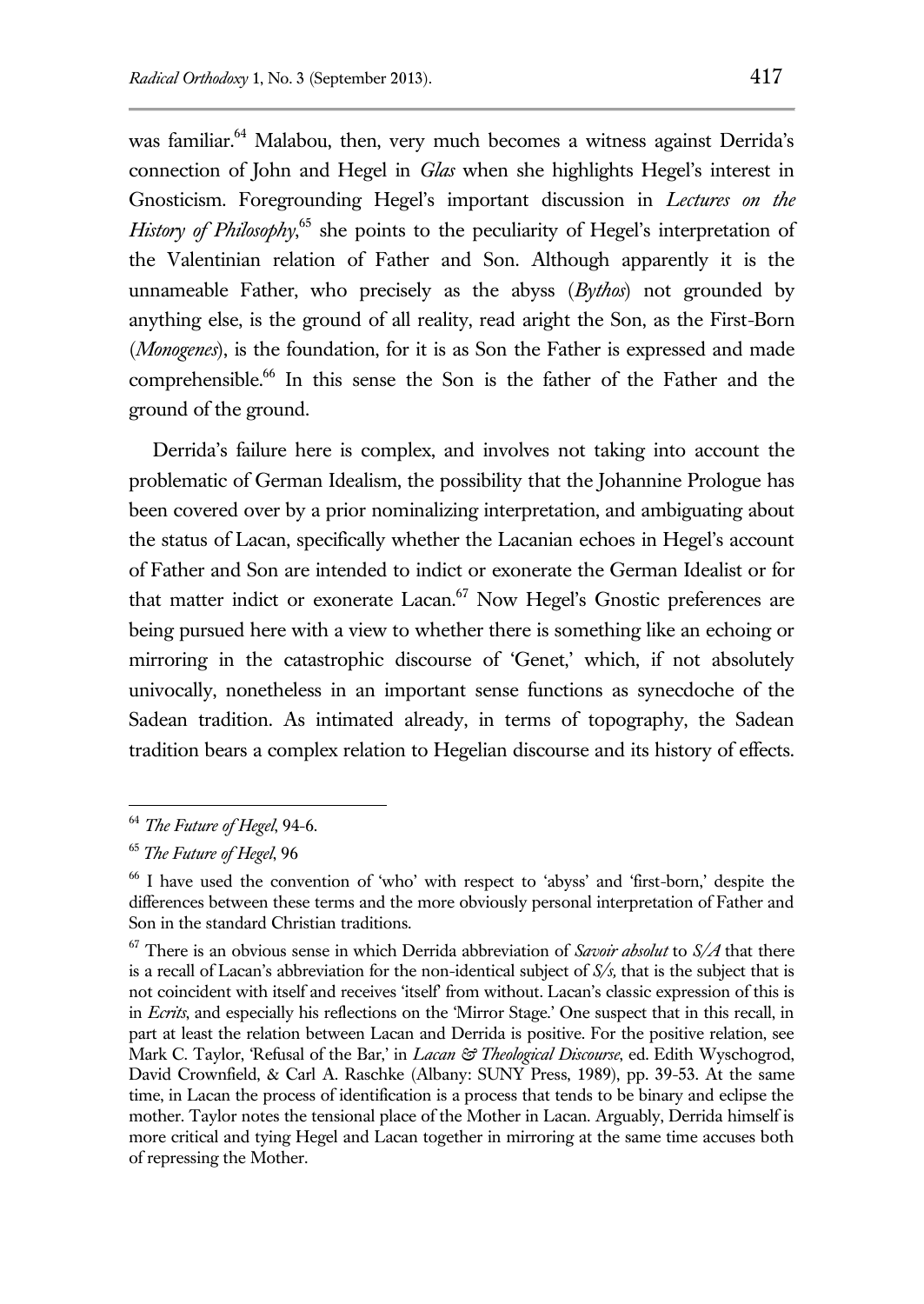Derrida considers the space of encounter between discourses to be purely metonymic. This is a perception aided not only by the fact that the discourse of 'Genet' both interrupts itself and is interrupted by other first-order discourses, but that 'Genet' discourses generates meta-discourses and etymologies that occupy part of the textual space. The fact remains however that the space is structured by polemic, which suggests that the space is inflected by metaphor and thus by mirroring. This mirroring is, of course, more nearly mirror-imaging; indeed, just that kind summed up by Marx in the *German Ideology* (1844). The metaphoric inflection of space invites – even if it does not compel – the question whether the Sadean tradition itself might not be thought to illustrate Gnostic narrative grammar, but, obviously, in a quite different key to that of Hegelian speculation. This represents a perspicuous way of honoring Camus' intuition that there is something like a mirroring relation between Hegel and Sade, and both of these traditions are necessarily the object of a critique that comes from another place.

Although Camus' relation to Christianity is not such that it rules out beforehand that Christianity could play the role of the critical third, it is fair to say that it does not necessarily encourage it. $68$  It is tempting to appeal to Levinas as a possible third, although this position has to face the twin difficulties that Levinas by and large avoids the Sadean tradition despite his encounter with Blanchot, and that Derrida is hardly persuasive when he deploys the Sadean tradition with the Levinasian presumption that they have similar anti-economic presuppositions and a similar list of high-culture targets. Still, Christianity has good *bona fides* as a possible third, since neither Hegel nor Derrida have proven that Christianity is more than accidentally involved in the Hegelian debacle. Indeed, we have argued that Derrida dogmatically sanctions Hegel's production of a "counterfeit double."<sup>69</sup> The question might be asked whether the Sadean tradition is in sufficiently close contact with the Christian tradition for the *Doppelgänger* effect to be possible in its case. Answering the question properly

<sup>68</sup> As Camus' novels, and especially *The Plague* makes clear, Camus has problems with Christianity. However, he also worries about the alternatives to Christianity in the modern world. Camus' critique of both Hegel and Sade in *The Rebel* is broadly humanistic.

<sup>69</sup> I am here not only translating *Doppelgänger*, but also showing support for the reading of Hegel provided by William Desmond. See his *Hegel's God: A Counterfeit Double?* (Aldershot: Ashgate, 2003).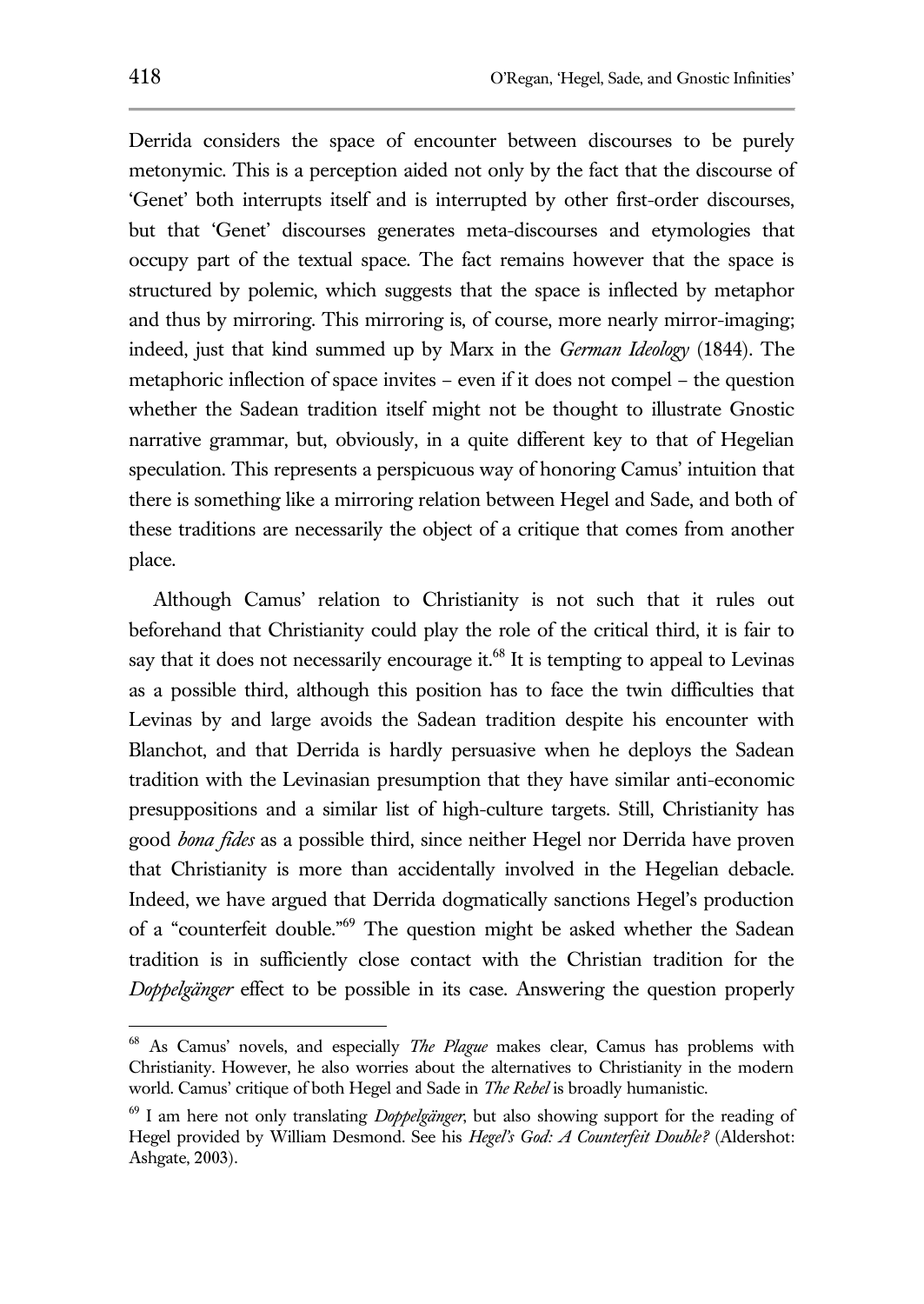would demand a sifting through not only the work of Sade himself and the entire semiotics of violation, but also investigating the ways in which the Sadean tradition continues the thematic of violence under the auspices of an inversion of Christianity. Obviously, the best that can be done in the confines of an essay is to provide the protocols for judgment rather than prosecuting an argument that has claims to validity.

As Klossowski observes, the works of Sade indicate a double rebellion, on the one hand, against the limits of nature and, $\frac{70}{10}$  on the other, against the limits of convention defined by morality and in the last instance by Christian patterns of thought. While appropriating the naturalist and mechanistic traditions of Helvetius and La Mettrie, Sade then is anti-naturalist; while availing of the Enlightenment to critique sentiment and Christian presumption, Sadean anthropology is characterized by the anti-Enlightenment commitment to erotic sovereignty that distinguishes between those human beings that have ontological value (the debauchers) and those who have not (the object or abject of debauchery). It is precisely these facets of Sade's work that suggest to Klossowski a Gnostic heritage.<sup>71</sup> In *Justine* and *Juliette*, according to Klossowski, Sade exhibits a nature not only indifferent to moral aim, but, as devoid of a scintilla of goodness, provoking – if not promoting – an outbidding in the order of evil that alone would indicate that a subject is not without remainder a victim. The very same texts also suggest an ineluctable hierarchy in which the possibility of exploitation involves its necessity: here 'can' implies 'ought.' Klossowski suggests that these axioms are made dynamic in narratives in which the obedience of heroes and heroines to nature involves outraging it. At the same time, there is continuous escalation, since the bar for rebellion is raised after every transgression. Importantly, the escalation has no foreseeable end, since all satisfaction is temporary, a mere postponement. The only limit to escalation and thus the limit of desire is death itself. The thanatology of Sade has two poles. One pole has been described already; the other is the death of the exploited, its reduction to the state of the corpse – it is impossible not to recall the

 $70$  This is one of his main points in 'Nature as a Destructive Principle.'

<sup>71</sup> In *The Rebel*, it is quite clear in 'The Sons of Cain' chapter, Camus is responding to Klossowski's book, *Sade, mon prochain*. Camus admits that "Sade is our contemporary" (33), and he develops a "gnostic theory of a wicked demiurge" (33).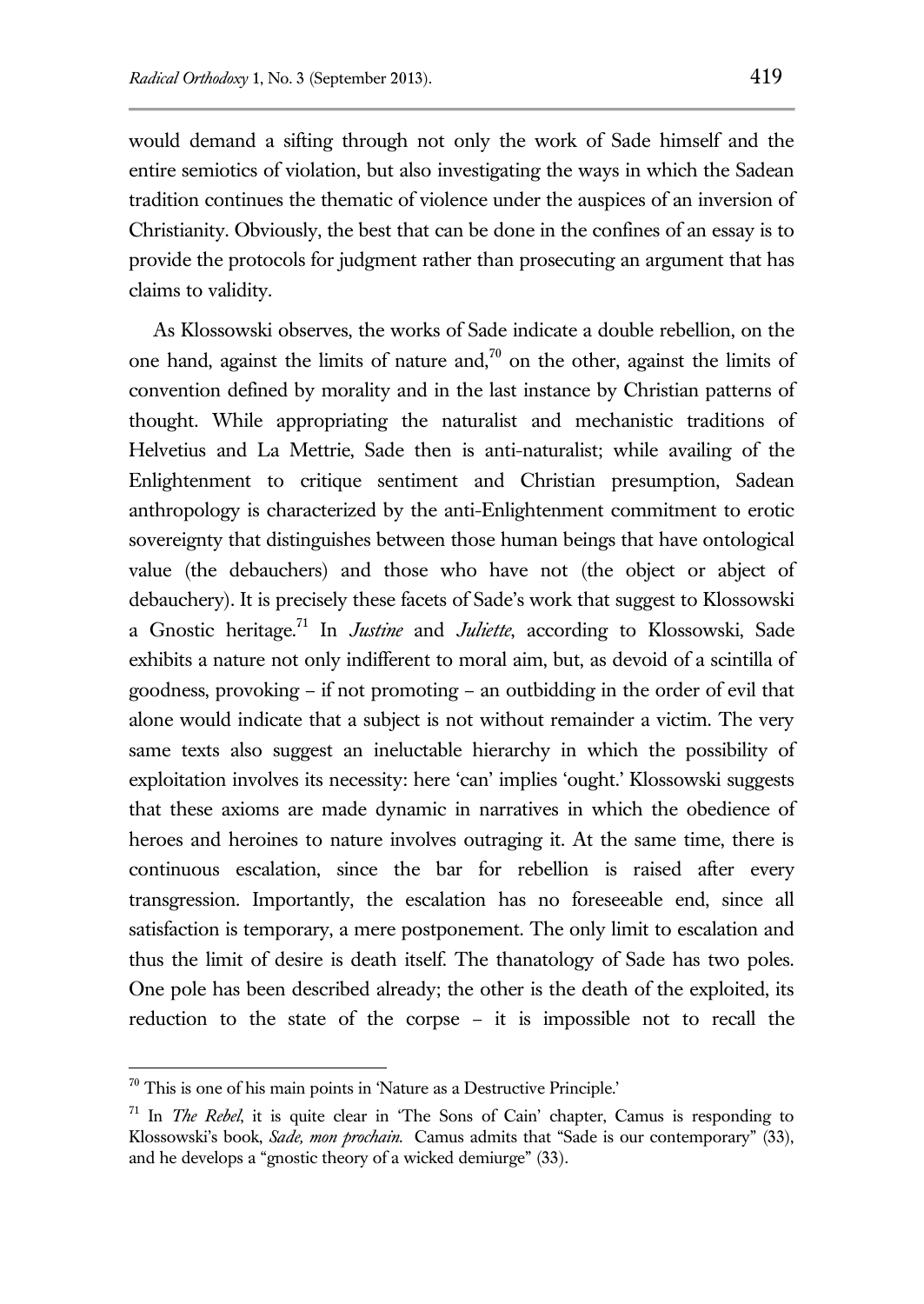thanatology of *Glas* – which is at once the moment of infinite success and infinite frustration. With respect to the other, desire ambivalently wishes for a superiority that rules out recognition, and for recognition of another who is himself or herself one of the elect. With these dissatisfactions in mind, one can say in Hegelian terms that Sadean sovereignty necessarily instantiates the "bad infinite," whose supreme instance is provided by Fichte's *Wissenschaftslehre*. <sup>72</sup> I will return to the Fichtian characterization, but here it is necessary to make two important points. The first is that Klossowski finds no contradiction between escalation and the highly systematized nature of violation. Nothing in Sade puts these on a collision course, and both peacefully coexist with the "bad infinite." The second is that Klossowski, obviously, does not think that the impossibility of satisfaction necessarily disqualifies Sade's texts as "Gnostic."

This last point deserves some development. It must be said that one of the ways in which the Hegelian system and/or encyclopedia 'repeats' the Gnosticism of the early centuries and/or exhibits Gnostic narrative grammar is that it repeats a systemically ironical form of the Christian metanarrative in which there is an important emphasis on the realization of a state of experience commensurate with one's ontological status as perfect. That is, in Gnostic texts in general, and in Valentinian texts in particular, there is an emphasis on the pleromatic state in which knowledge and self-recognition suffer no impediment or lack. One way to read Klossowski is to suggest that this sense of narrative ending is not absolutely constitutive of the identity of Gnosticism; that essentially one could conceive of a principled emendation that indefinitely postpones the closure of transparence and self-recognition. In other words, a form of Gnostic narrative can be thought to have come into being which, as it forbids the distinction between truth and lie, also forbids the distinction between destination and perpetual deferral, between arrival and endless erring. Moments of insight would occur, although these would necessarily be transitory. Now, while we are dealing with opposites here, we may not be dealing with total opposites. Both classical Gnosticism and Hegelian thought think that the

 $72$  Hegel's repudiation of the "bad infinite" is an indelible mark of speculation as such. Thus, we would expect it to mark the very beginning of Hegel's philosophical career in the *Differnzschrift* (1802) and *Glauben und Wissen* (1802). We are not disappointed in this expectation. Both texts deal in detail with deficiencies of the Third Proposition of the *Wissenschaftslehre* which substitutes "ought" (*Sollen*) for the "is" of identity.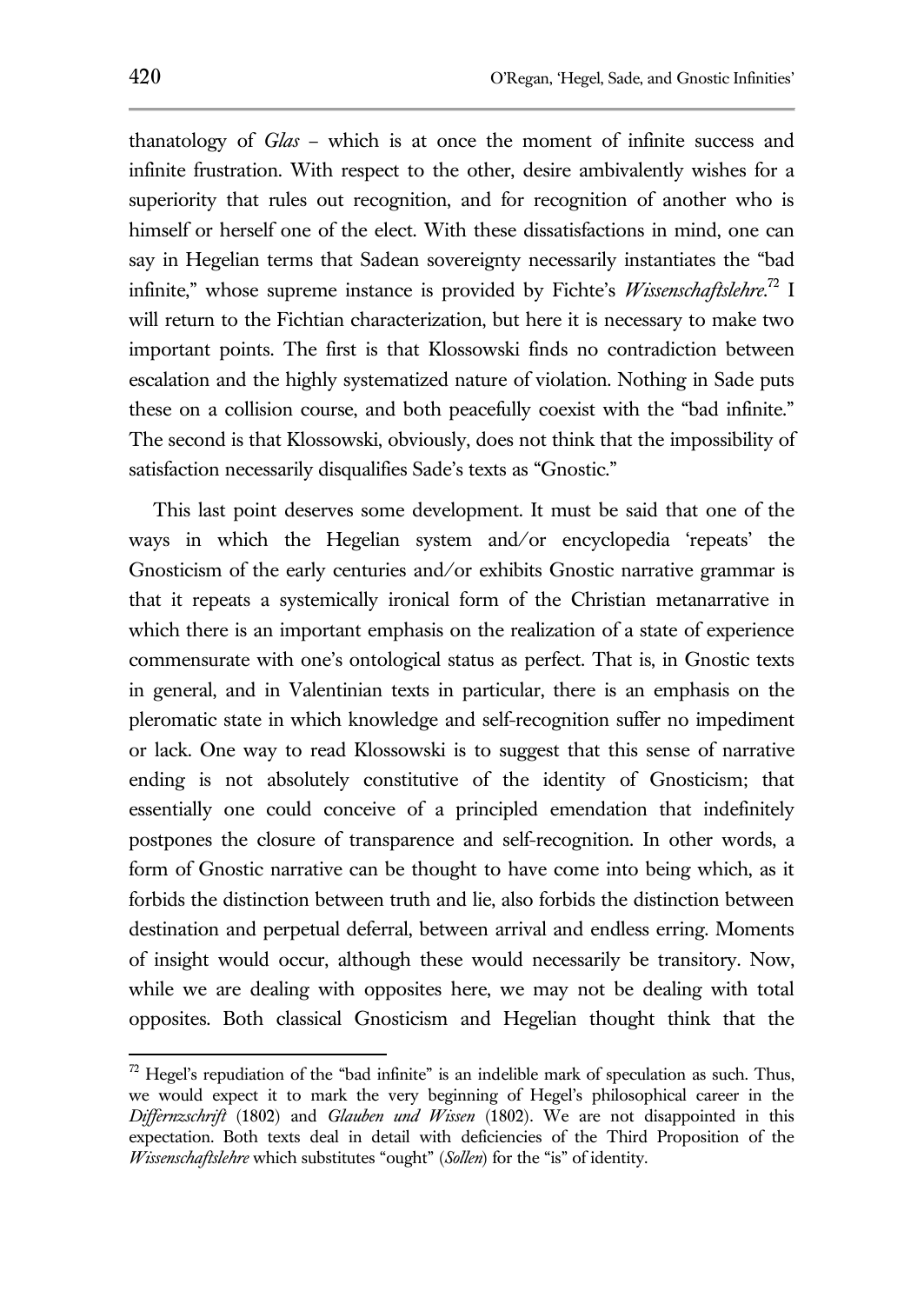realization of absolute knowledge is more than punctiliar. Interestingly, however, both make a distinction between the realization of knowledge that is selfknowledge and immortality. A Valentinian text such as the *Gospel of Truth* speaks to *gnosis* as involving an overcoming of a deficient epistemic state of forgetting and an existential state of lostness. There is not the slightest emphasis on the post-mortem. In the case of Hegel, the point is made sharply, and especially in *Lectures on the Philosophy of Religion*. <sup>73</sup> There disturbed by the 'durational' imagination of Christianity, Hegel inveighs against everlastingness. In ruling out this characteristic of knowing and self-knowing, ironically Hegel opens the door for a more episodic construal of the event of knowing (*gnosis*).

In terms purely of form, the proponents of erotic sovereignty, who are under suspicion of 'Gnostic return,' tend to repeat the form of the encyclopedia championed by Diderot and d'Alambert. This form of the encyclopedia projects a universal horizon for knowledge, indeed, provides a narrative for it, but it also insists on its serial and incremental quality. As this form is specified in the Sadean tradition, the intensity of the moments of knowledge is made emphatic. In the erotic coding of these moments, it is appropriate to think that intensity has become hysterical in the etymological sense of a rapture that is a rupture with the given. The erotic code is the code of transgression, and while it includes more than non-conventional sexuality, it is, nonetheless, typified by it. The sexual typification of the erotic code again raises the question of the relation of the Sadean tradition to Gnosticism. The possibility that Gnosticism can be coded erotically and typified in terms of sexuality is affirmed by Irenaeus. He sees clearly Gnosticism's antinomian predilection, and suggests that with respect to sexuality it can take either an ascetic or a libertine form. One can read Sade and his line as exercising the libertine option. This is surely the case with Genet, as it is with Bataille and Lautréamont. Of course, as this tradition does so, one could say that it also effects a transformation of Gnosticism formally similar to the kind of transformation called for by Marx in *Thesis on Feuerbach* (1844): unhappy with praxis being regarded merely as an application of a theory logically independent of it, it suggests the priority of the praxis over theory.

<sup>73</sup> See especially *LPR1*, 195*; LPR3*, 386.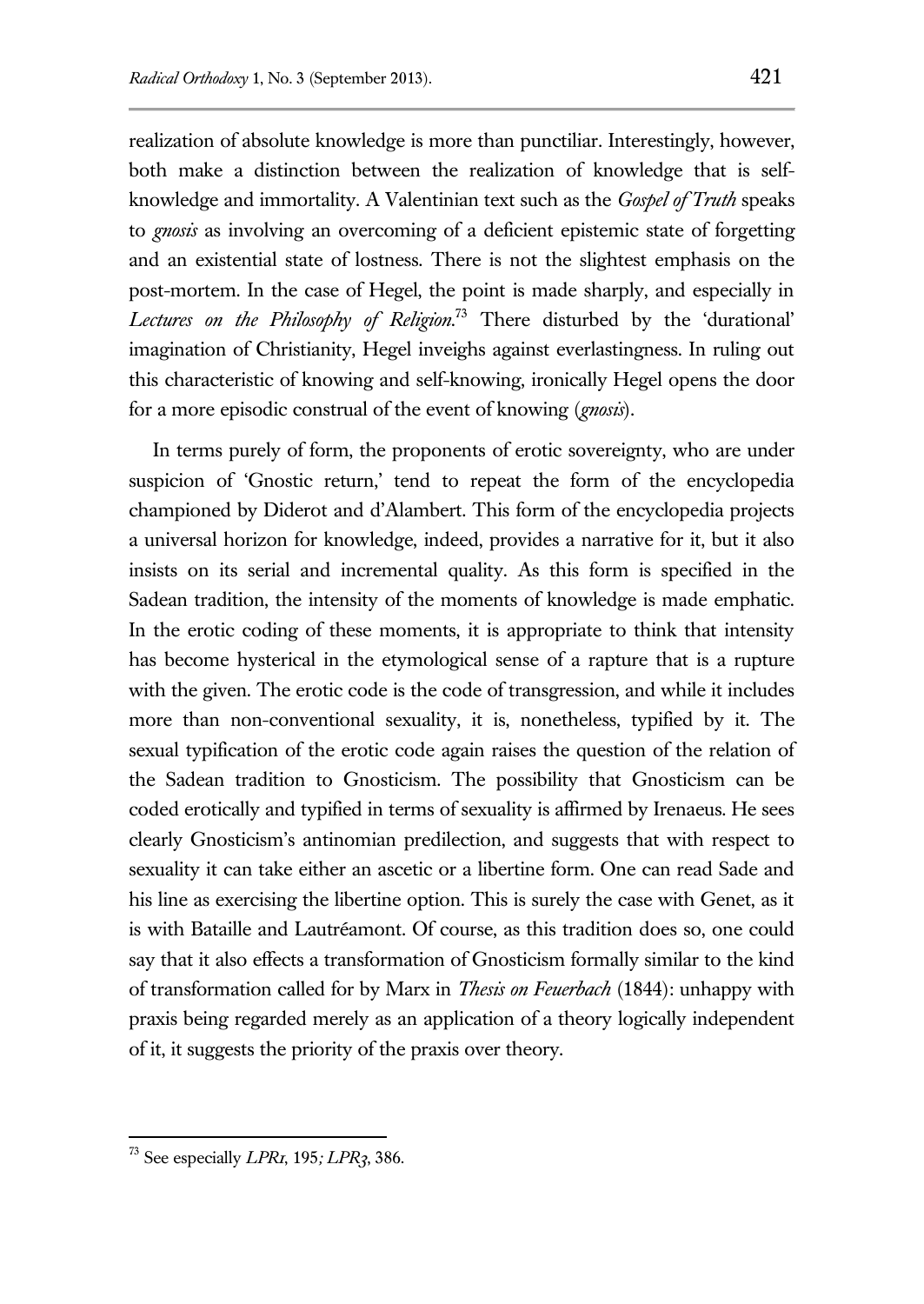It is not difficult to see Derrida's signaling out *Lectures on the Philosophy of Right* for special attention as continuous with Marxist inflection. *Glas* does more, however, than insist on the importance of 'objective spirit' as well as 'absolute spirit': it avails of *Sittlichkeit* and especially the economy and family life to interpret Hegel's esoteric teaching of 'absolute spirit.' This also means greater traction for the Sadean interrogation, which is more comfortable in its accounts of practices than in high theory.<sup>74</sup> In what amounts to something like a concerted 'ethical' reduction of Hegel enacted by *Glas,* the Gnostic ratio of Hegel is not relieved in any fundamental way. It is true that Hegel's affirmation of marriage in *Lectures on the Philosophy of Right*, as well as elsewhere,<sup>75</sup> is intended as a criticism of the ascetic interpretation of Christianity that Hegel finds bedevilling Catholicism. Nonetheless, under heavy pressure from the highly sexualized erotic sovereignty of the Sadean tradition, Hegel's highly bourgeois view of marriage reveals itself as a modern form of asceticism. It would turn out then that to the extent to which both Hegel and the Sadean tradition are ethically specified and ramified, they can be construed respectively as ascetic and libertine forms of the Gnosticism that have an afterlife in post-Enlightenment discourse.<sup>76</sup>

'Can' is a weak word; the issue, therefore, is whether *Glas* actually displays the reality of a double return. It should be acknowledged that Hegelian speculation and the Sadean tradition in a sense mutually repel each other. This is not simply because Derrida avails of the Sadean tradition to upset theoretical Hegelian

 $74$  Not to say that it does not reach this level; in Blanchot and Bataille and in Derrida himself it reaches these heights.

<sup>75</sup> This affirmation of marriage makes its way into the *Encyclopedia*. Moreover, in *Lectures on the Philosophy of Religion* Hegel makes clear how the affirmation of marriage is an affirmation of the Protestant principle.

<sup>&</sup>lt;sup>76</sup> The scholar of Gnosticism, Hans Jonas, gives a powerful description of the antinomian virulence carried by libertinism in *The Gnostic Religion*, p.46: "The law of "Thou shalt not" promulgated by the Creator is just one form of "cosmic tyranny." The sanctions attaching to its transgression can affect only the body and the psyche. As the pneumatic is free from the *heimarmene*, so he is from the yoke of the moral law. To him all things are permitted, since the pneuma is "saved in its nature" and can be neither sullied by actions nor frightened by the threat of archontic retribution. The pneumatic freedom, however, is a matter of more than merely indifferent permission: through intentional violation of the demiurgical norms the pneumatic thwarts the design of the Archons and paradoxically contributes to the work of salvation. This antinomian libertinism exhibits more forcefully than the ascetic version the nihilistic element contained in Gnostic acosmism."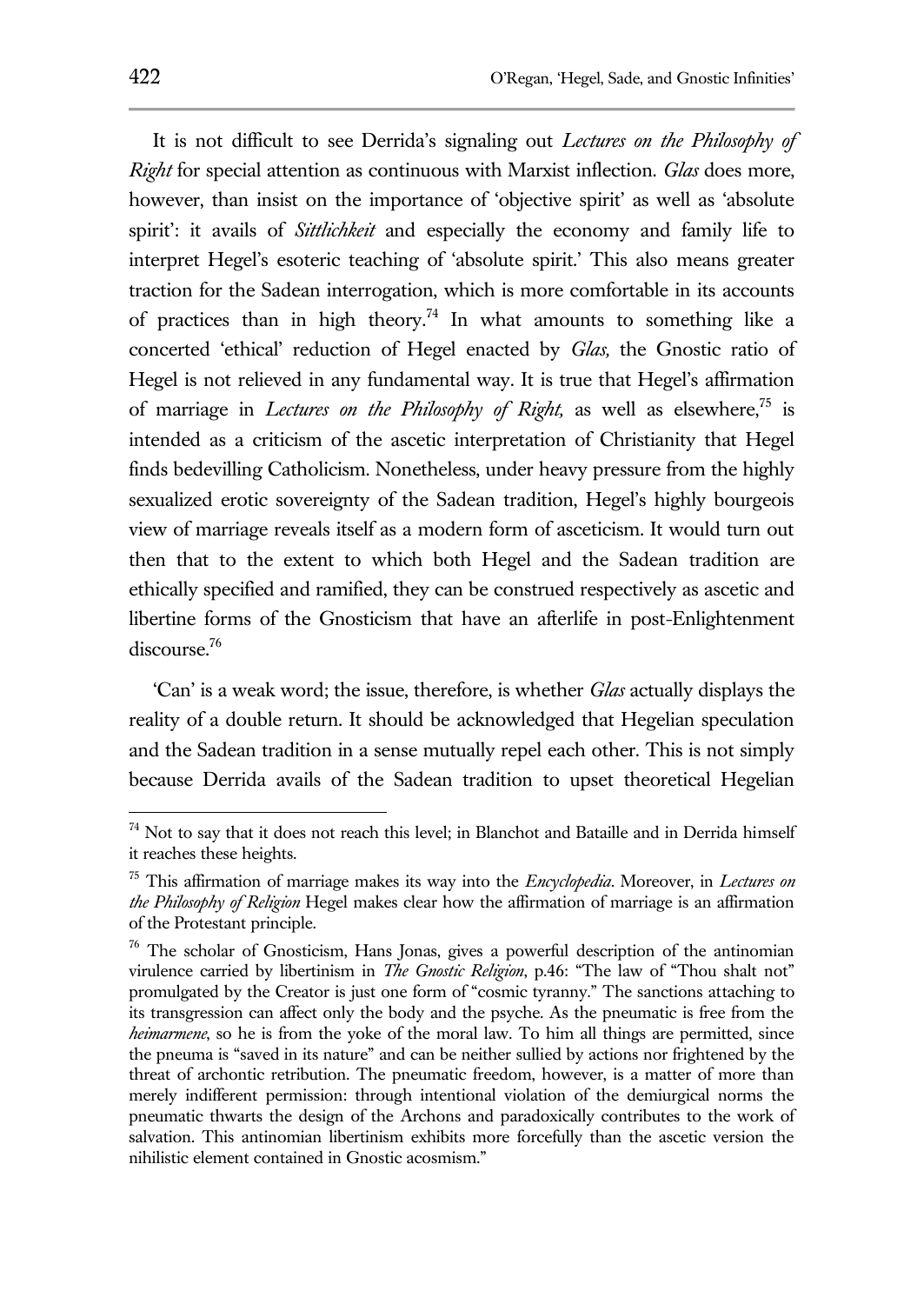commitments to a pleromatic infinity undergirded by a Johannine and/or trinitarian code and its practical commitments to determinate forms of life, but also that implicitly Hegelianism questions the intuitionism and 'spurious infinite' of Derridian discourse and rules against erotic sovereignty and its zero sum logic of non-recognition, its sexualization (whether potential or actual), and its counter-practices and forms of life. But Derrida is unable to persuade that these discourses do not attract and precisely for the same reason. Still, one has to deal with the objection: where in a praxis, defined by eroticism, is the narrative emphasis so essential to the definition of Gnosticism of any sort, whether ancient or modern? In Derrida's presentation of Genet, for example, it is far from selfevidently present. Indeed, in *Glas* Derrida might be thought to take issue with Sartre's strong reading in which 'Genet' defines a system of transgression which both anoints and modifies its Sadean literary presuppositions. It anoints the prior tradition by suggesting that nature is amoral, that transgression, while fated, is an act of rebellion, that transgression is erotically and more specifically sexually specified, that it bears a close relationship to death, and that transgression is recursive.<sup>77</sup> It modifies it in the sense that erotic sovereignty undergoes a reversal, or at least a hollowing out, such that it occurs under the sign of its opposite, being used rather than being in a position of use. This inversion, about which Bataille complains,<sup>78</sup> nonetheless, keeps the fundamental Sadean model intact.

The etching of a narrative is more conspicuous in Bataille, whose work – all too dangerously from Derrida's point of view – seems to consort with the Hegelian narrative, effectively leaving it undecided as to whether he transcends or merely emends Hegelian narrative.<sup>79</sup> Bataille's dallying with negative theology,

 $77$  While with respect to the literary status of Genet (not fully separable from the life), Derrida could be thought to side with Sartre against Bataille, in fact he provides a very Bataillian reading of Genet, in which Genet figures as the disturber of the Hegelian system of knowledge along any number axes. At the same time, it is evident that in and through this blending, Derrida lines up with the Sadean tradition, and in a way ties himself to it. The crucial text once again is 'The Use-Value of D. A. F. Sade,' which bases heterology on the non-consumption that is excretion. In that essay, Bataille quotes Sade and proceeds to a glaring eisegesis.: "Verneuil makes someone shit, he eats the turd, and then he demands that someone eat his. The one who eats his turd vomits; he devours the puke." Despite the asyndentony, there is no heterology here, as Bataille emblematically thinks there is, but absolute consumption.

<sup>78</sup> See his essay 'Genet and Sartre's Study,' in *Literature and Evil*, 173-208.

 $79$  This was Derrida's general criticism of Bataille in 'From Restricted to General Economy.'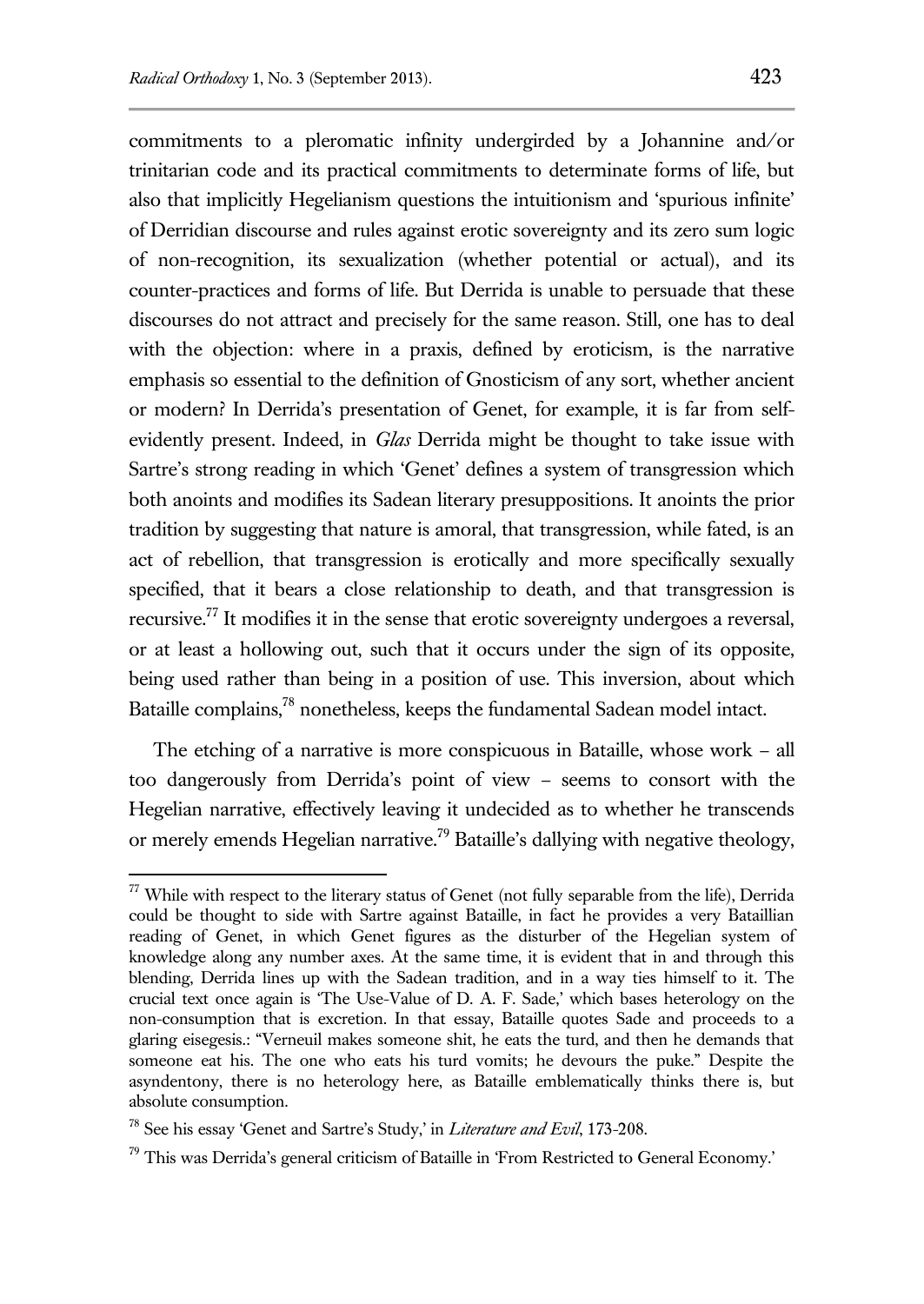which, in Derrida's view, fails to escape the orbit of Christian narrative economy, further exacerbates the narrative problem.<sup>80</sup> The "missing link" on the Sadean chain is provided by Lautréamont's *Maldoror*, which envisages a protagonist in violent rebellion against the order of nature that takes the form of violence, often of a sexual kind. The crucial point of the narrative is the pastiche of creatorlegislator God of the Bible, who turns out to be an attenuated drunken fool. The reprise of the classical Gnostic motif of the 'arrogant archon, $^{81}$  suggests that Lautréamont has something like a Gnostic narrative in play as providing the necessary rationale for transgression. And to return to Sade himself, Klossowski himself maintained in *Sade, mon prochain* that such narrative elements frame Sade's own discourse. Thus, while it is true in Genet himself the narrative element is attenuated – and this may very well be the reason why Derrida recurs to him rather than Bataille – the outline of a Gnostic narrative that tells otherwise than the Christian story cannot be fully repressed.

When Derrida contrives in *Glas* to exhibit the return of the repressed in Hegel by means of Genet, he is unable to contain the return of Sade and his tradition in his rendering of Genet. As Genet worries Hegel, Sade is the unwelcome guest that Derrida cannot prevent appearing on the right-hand side of the page. *Glas* stages, then, the complex relation between Hegel and Sade, and does so necessarily obliquely, and only under the presumption that they speak entirely different languages. What Derrida sustains is that they speak very different idioms, and have very different lexicons, but he is unable to prove that they have essentially different grammars. As indicated already, the reason is not simply formal: any discourse will relate to another because of the requirements of discourse itself (thus the insidious 'logocentrism'). The reason is that he gives some warrant to believe that substantively both Hegelian and Sadean discourse are very different inflections of a common grammar characterized by a complex hermeneutic relation to Christianity in which Christian 'representation' is taken hostage by an alien discourse. While Derrida does not comment on the violence

<sup>&</sup>lt;sup>80</sup> Even if in the end Derrida would want to exonerate Bataille of any kind of mysticism.

<sup>&</sup>lt;sup>81</sup> The pastiche of the creator-legislator God of Hebrew scripture is a commonplace in Gnostic texts. One could not have to look very carefully to find numerous instances in the literature. Two texts that provide particularly revealing scenes in which the would-be almighty Ialdabaoth (a corruption of Yahweh) gets his come-uppance and from 'on high' is designated as blind and foolish are *The Hypostasis of the Archons* and *The Origin of the World*.